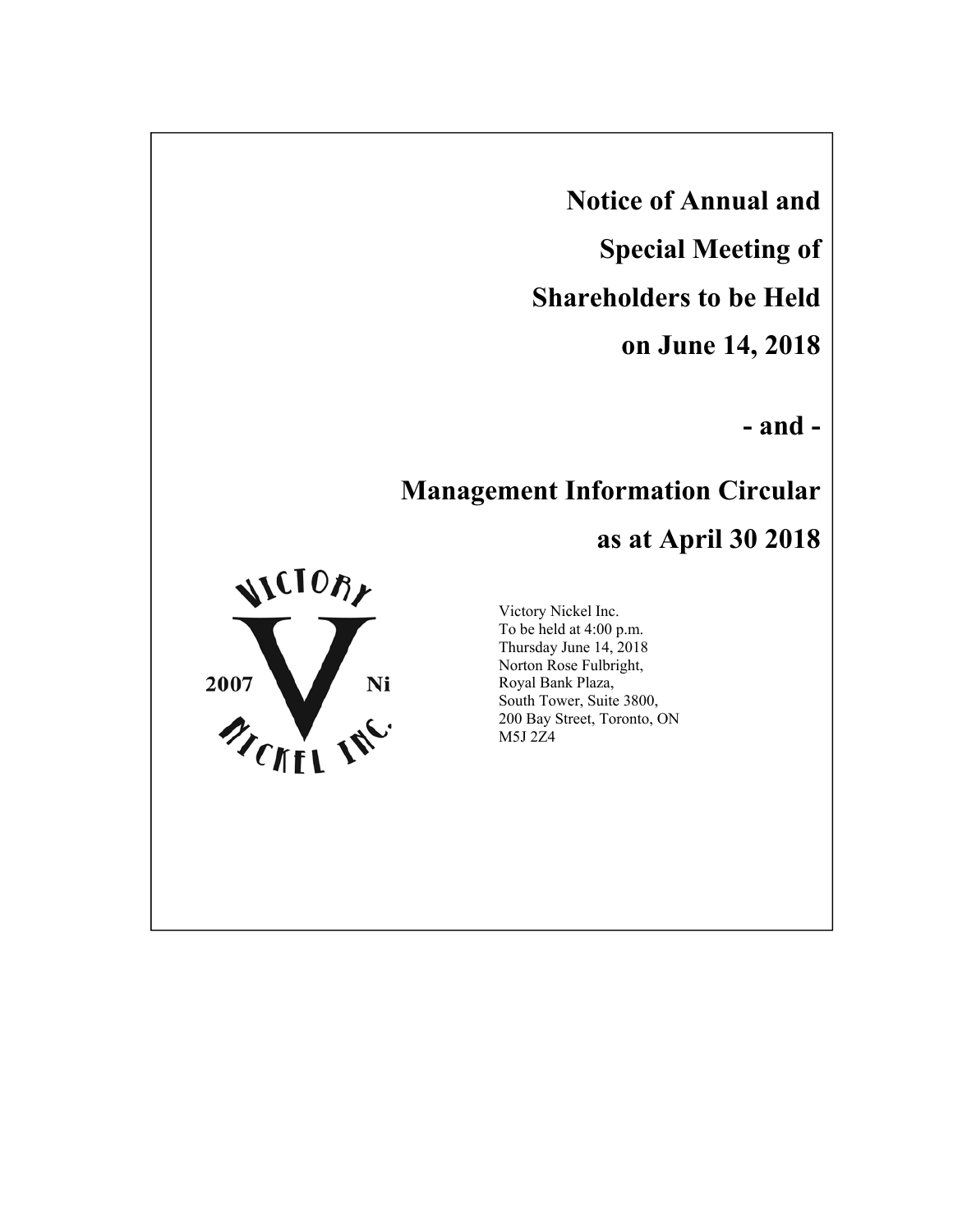## **VICTORY NICKEL INC.**

## **NOTICE OF ANNUAL AND SPECIAL MEETING OF SHAREHOLDERS**

**NOTICE IS HEREBY GIVEN** that the annual and special meeting of the shareholders (the "**Meeting**") of Victory Nickel Inc. (the "**Corporation**") will be held on Thursday June 14, 2018, at 4:00 p.m. (Toronto time), at the offices of Norton Rose Fulbright, Royal Bank Plaza, South Tower, Suite 3800, 200 Bay Street, Toronto, ON M5J 2Z4, for the following purposes:

- (1) to receive the consolidated financial statements of the Corporation for the financial year ended December 31, 2017, together with the report of the auditors thereon;
- (2) to appoint Flabbi & Associates LLP, Chartered Accountants, Licensed Public Accountants as the auditor of the Corporation and to authorize the directors to fix the auditor's remuneration;
- (3) to elect directors;
- (4) to consider and, if thought fit, pass a special resolution (the "**Preferred Share Resolution**") approving an amendment to the articles of the Corporation to increase the Corporation's authorized share capital by creating a new class of preferred shares (the "**Preferred Shares**") that may be issued in one or more series, with rights and restrictions attaching thereto that allow the Board of Directors of the Corporation to fix the number of shares in the series and to fix the preferences, special rights and restrictions, privileges, conditions and limitations attaching to the shares of that series, as more particularly described in the attached Circular (the text of the Preferred Share Resolution is included in the attached Circular under the heading "*Creation of New Class of Preferred Shares – Resolution*" and the text of the provisions of the Preferred Shares is included in Schedule "**A**" to the Circular);

Registered Shareholders have the right to dissent with respect to the Preferred Share Resolution and, if the Preferred Share Resolution becomes effective, to be paid the fair value of their Common Shares in accordance with the provisions of Section 185 of the *Business Corporations Act* (Ontario) (the "**OBCA**"). A Shareholder's right to dissent is more particularly described in the Circular and the text of Section 185 of the OBCA is included in Schedule "**B**" to the Circular. Please refer to the Circular under the heading "*Creation of New Class of Preferred Shares* – *Rights of Dissenting Shareholders*" for a description of the right to dissent in respect of the Preferred Share Resolution.

Failure to strictly comply with the requirements set forth in Section 185 of the OBCA with respect to the Preferred Share Resolution may result in the loss of any right to dissent. Persons who are beneficial owners of Common Shares registered in the name of a broker, custodian, nominee or other intermediary who wish to dissent should be aware that only the registered holders of Common Shares are entitled to dissent. Accordingly, a beneficial owner of Common Shares desiring to exercise the right to dissent must make arrangements for the Common Shares beneficially owned by such holder to be registered in such holder's name prior to the time the written objection to the Preferred Share Resolution is required to be received by the Corporation or, alternatively, make arrangements for the registered holder of such Common Shares to dissent on behalf of the holder; and

(5) to transact such further and other business as may properly come before the Meeting or any adjournment or adjournments thereof.

Reference is made to the attached Management Information Circular which sets forth a description of the matters referred to in items (2), (3) and (4) above.

Only holders of common shares of the Corporation of record on May 4, 2018 are entitled to notice of, and to vote at, the Meeting. A copy of the Management Information Circular and form of proxy accompany this notice of meeting.

## **NOTICE-AND-ACCESS**

Notice is also hereby given that the Corporation has decided to use the notice-and-access method of delivery ("**Notice-and-Access**") of Meeting Materials (as defined below) for the Meeting. Notice-and-Access allows the Corporation to deliver the Meeting Materials over the internet in accordance with the Notice-and-Access rules adopted by the Ontario Securities Commission under National Instrument 54-101-*Communication with Beneficial Owners of Securities of a Reporting Issuer*. Under the Notice-and-Access system, Shareholders still receive a proxy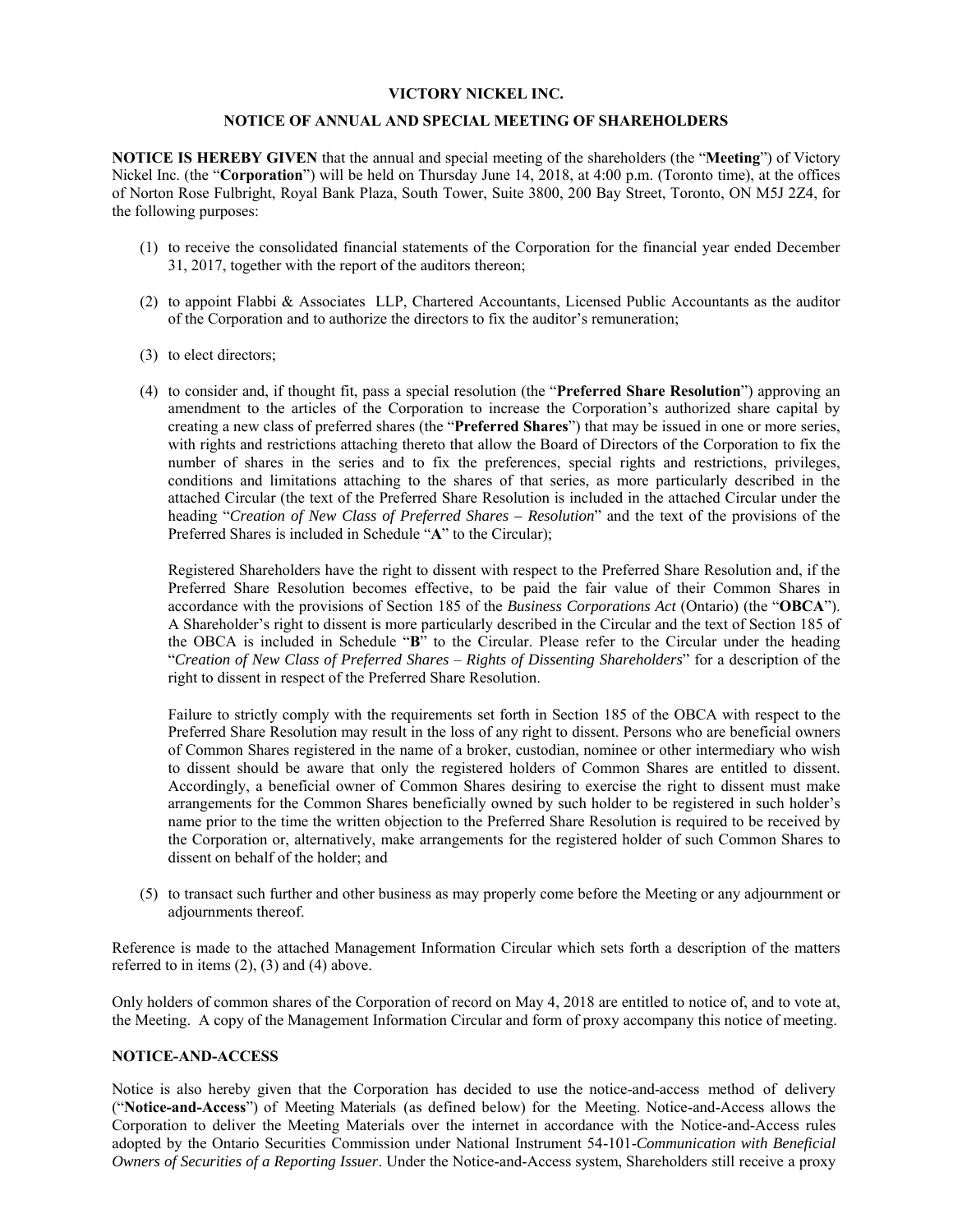or voting instruction form (as applicable) enabling them to vote at the Corporation's meeting. However, instead of a paper copy of the Management Information Circular, the annual financial statements and related management's discussion and analysis and other information (the "**Meeting Materials**"), Shareholders receive this notification with information on how they may access such materials electronically. The use of this alternative means of delivery is more environmentally friendly as it will help reduce paper use and will also reduce the cost of printing and mailing materials to Shareholders. **Shareholders are reminded to view the Meeting Materials prior to voting.**

## **WEBSITES WHERE MEETING MATERIALS ARE POSTED**

Materials can be viewed online under the Corporation's profile at www.sedar.com or on the Corporation's website at http://www.victorynickel.ca/investor/financials/. The Corporation will not use procedures known as "stratification" in relation to the use of Notice-and-Access provisions. Stratification occurs when a reporting issuer using Notice-and-Access provides a paper copy of the Management Information Circular to some shareholders with this notice package. In relation to the Meeting, all Shareholders will receive the required documentation under Notice-and-Access, which will include a paper copy of the Management Information Circular.

## **HOW TO OBTAIN PAPER COPIES OF THE MEETING MATERIALS**

Registered holders or beneficial owners may request paper copies of the Meeting Materials be sent to them by postal delivery at no cost to them. Requests may be made up to one year from the date the Meeting Materials are posted on the Corporation's website. In order to receive a paper copy of the Meeting Materials or if you have questions concerning Notice-and-Access, please call 1-833-363-8527.

Requests should be received by June 4, 2018 in order to receive the Meeting Materials in advance of the meeting date.

As a substantial representation of the Corporation's shareholders is desired, shareholders who are unable to attend the Meeting in person, are requested to date, sign and return the form of proxy in accordance with the instructions provided therein and in the Management Information Circular**.** 

A proxy will not be valid unless it is deposited at the offices of Computershare Investor Services Inc., Proxy Department, 100 University Avenue, 9th Floor, Toronto, Ontario, Canada, M5J 2Y1, facsimile within North America 1-866-249-7775 and outside North America (416) 263-9524, not less than 48 hours (excluding Saturdays, Sundays and holidays) before the time of the Meeting or any adjournment thereof. If you are able to attend the Meeting or any adjournment thereof, sending your proxy will not prevent you from voting in person.

**DATED** at Toronto, Ontario this 30<sup>th</sup> day of April, 2018.

By Order of the Board of Directors

(Signed) *"René R. Galipeau"*

René R. Galipeau Vice-Chair and Chief Executive Officer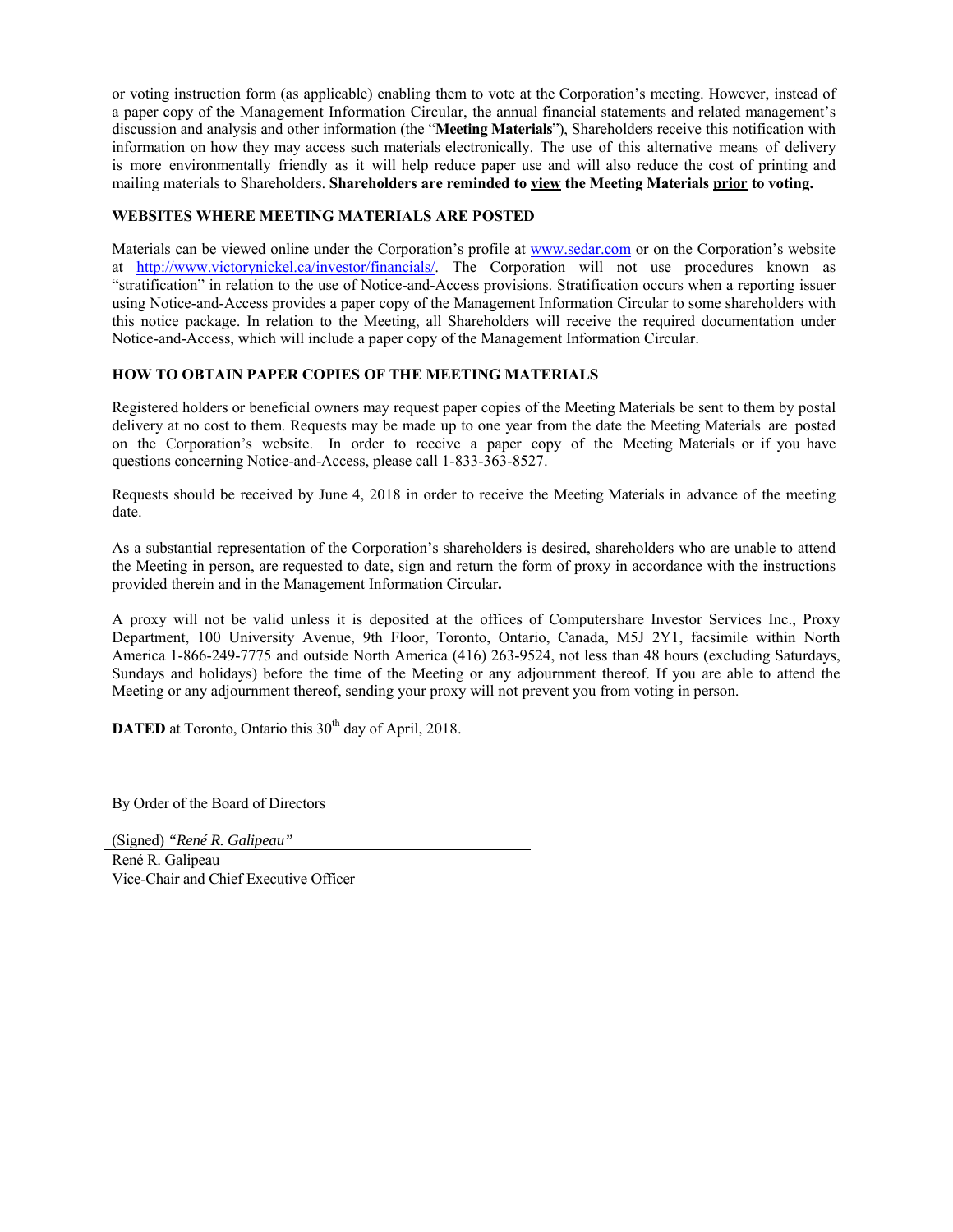

# **VICTORY NICKEL INC.**

80 Richmond St. W., Suite 1802, Toronto, Ontario, Canada M5H 2A4 telephone: (416) 363-8527 fax: (416) 626-0890 **MANAGEMENT INFORMATION CIRCULAR AS AT APRIL 30, 2018** 

## **SOLICITATION OF PROXIES**

**This Management Information Circular is furnished in connection with the solicitation of proxies by the management of Victory Nickel Inc.** ("**Victory Nickel" or the "Corporation") for use at the annual and special meeting of shareholders of the Corporation to be held at 4:00 pm (Toronto time) on Thursday, June 14, 2018 (the "Meeting")**, and any adjournment thereof, to be held at the time and place and for the purposes set forth in the attached notice of annual and special meeting (the "**Notice**"). It is anticipated that the solicitation will be by mail primarily, but proxies may also be solicited personally by directors, officers and regular employees of the Corporation. The cost of such solicitation will be borne by the Corporation.

This Management Information Circular is dated April 30, 2018, and the information contained herein is current as of April 30, 2018, unless a different date is otherwise indicated.

## **APPOINTMENT AND REVOCATION OF PROXIES**

The persons named in the enclosed form of proxy are directors and/or officers of the Corporation and will represent management of the Corporation at the Meeting. **A shareholder desiring to appoint some other person, who need not be a shareholder, to represent him, her or it at the Meeting, may do so by striking out the names of the persons indicated in the form of proxy and inserting such person's name in the blank space provided in the enclosed form of proxy or by completing another proper form of proxy and, in either case, depositing the completed proxy at the office of the Corporation's transfer agent indicated on the enclosed envelope not later than 48 hours, excluding Saturdays, Sundays and holidays, preceding the Meeting or any adjournment thereof at which the proxy is to be used or delivering the completed proxy to the Chair of the Meeting on the day of the Meeting or any adjournment thereof prior to the time of voting. A form of proxy should be executed by a shareholder or his or her attorney duly authorized in writing or, if the shareholder is a corporation, by an officer or attorney thereof duly authorized.**

A shareholder forwarding the enclosed form of proxy may indicate the manner in which the appointee is to vote with respect to any specific item by checking the appropriate space. If the shareholder giving the proxy wishes to confer a discretionary authority with respect to any item of business then the space opposite the item is to be left blank. The common shares of the Corporation (the "**Common Shares**") represented by the form of proxy submitted by a shareholder will be voted in accordance with the directions, if any, given in the form of proxy. A shareholder who has given a form of proxy has the power to revoke it as to any matter on which a vote has not already been cast pursuant to the authority conferred by such form of proxy and may do so either:

1. by delivering another properly executed form of proxy bearing a later date and depositing it as described above;

2. by depositing an instrument in writing revoking the form of proxy executed by him, her or it with, or by transmitting by telephonic or electronic means, a revocation bearing a reliable electronic signature to:

(a) the Corporation at Suite 1802, 80 Richmond Street West, Toronto, Ontario, M5H 2A4, at any time prior to the close of business on the last business day preceding the day of the Meeting, or any adjournment thereof, at which the form of proxy is to be used; or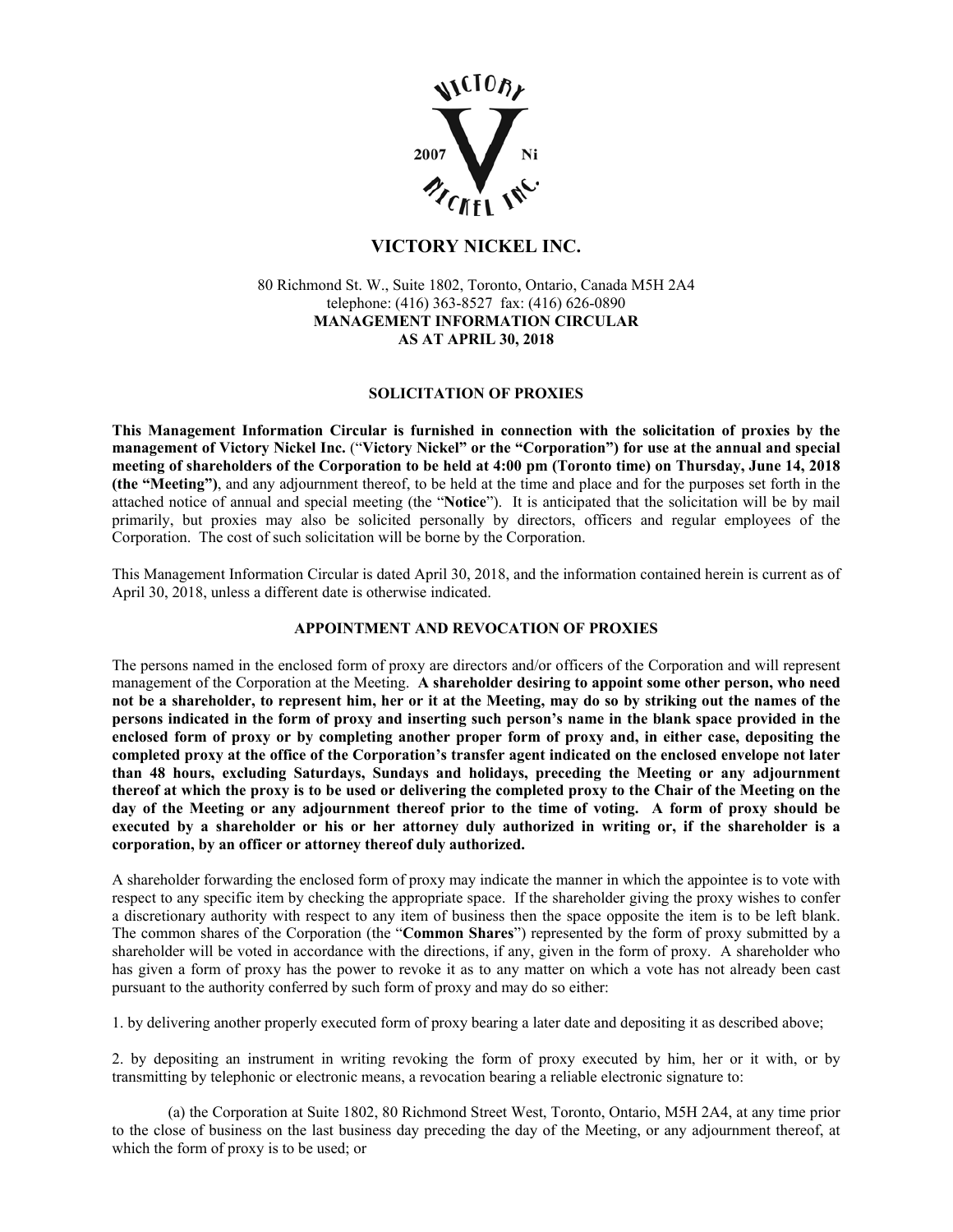(b) the Chair of the Meeting on the day of the Meeting or any adjournment thereof, prior to the commencement of the Meeting or any adjournment thereof, as applicable; or

3. in any other manner permitted by law.

Only a registered holder of Common Shares (a "**Registered Shareholder**") has the right to revoke a form of proxy. A Non-Registered Shareholder (as defined below) who wishes to change his, her or its vote must arrange for the Intermediary (as defined below) to revoke the form of proxy on his, her or its behalf in accordance with the instructions of such Intermediary set out in the voting instructions form.

A revocation of a form of proxy does not affect any matter on which a vote has been taken prior to the revocation.

A shareholder attending the Meeting has the right to vote in person and, if such shareholder does so, such shareholder's proxy is nullified with respect to the matters such person votes upon and any subsequent matters thereafter to be voted upon at the Meeting or any adjournment thereof.

## **EXERCISE OF DISCRETION BY PROXIES**

The Common Shares represented by proxies in favour of management nominees will be voted or withheld from voting in accordance with the instructions of the shareholder on any ballot that may be called for and, if a shareholder specifies a choice with respect to any matter to be acted upon at the Meeting, the Common Shares represented by the proxy shall be voted accordingly. **WHERE NO CHOICE IS SPECIFIED, THE PROXY WILL CONFER DISCRETIONARY AUTHORITY AND THE COMMON SHARES REPRESENTED THEREBY WILL BE VOTED FOR: (I) THE ELECTION OF DIRECTORS; (II) THE RE-APPOINTMENT OF THE AUDITOR AND AUTHORIZATION OF THE DIRECTORS TO FIX THE REMUNERATION OF THE AUDITOR; AND, (III) THE PREFERRED SHARE RESOLUTION. THE ENCLOSED FORM OF PROXY ALSO CONFERS DISCRETIONARY AUTHORITY UPON THE PERSONS NAMED THEREIN TO VOTE WITH RESPECT TO ANY AMENDMENTS OR VARIATIONS TO THE MATTERS IDENTIFIED IN THE NOTICE AND WITH RESPECT TO OTHER MATTERS WHICH MAY PROPERLY COME BEFORE THE MEETING IN SUCH MANNER AS SUCH NOMINEE IN HIS OR HER JUDGMENT MAY DETERMINE.** At the time of printing of this Management Information Circular, management of the Corporation knows of no such amendments, variations or other matters to come before the Meeting.

## **ADVICE TO HOLDERS OF SECURITIES**

## **Registered Shareholders**

A registered holder of Common Shares (a "**Registered Shareholder**") is a holder of Common Shares who holds Common Shares in his, her or its own name (that is, not in the name of, or through, an intermediary (an "**Intermediary**") with whom the Non-Registered Shareholder deals with in respect of their Common Shares, such as a bank, a trust company, a stockbroker, or a trustee or manager of a registered retirement savings plan ("**RRSP**"), registered retirement income fund ("**RRIF**"), registered education savings plan ("**RESP**"), or other similar selfadministered plan). A Registered Shareholder may attend the Meeting and cast one vote for each Common Share registered in the name of such Registered Shareholder on any and all resolutions put before the Meeting. If such Registered Shareholder does not wish to vote for any matter proposed at the Meeting, he, she or it may withhold their vote from, or vote their Common Shares against, as applicable, any resolution at the Meeting. A Registered Shareholder who is unable to attend the Meeting, or does not wish to personally cast his, her or its votes, may authorize another person at the Meeting to vote on his, her or its behalf.

## **Non-Registered Shareholders**

Only Registered Shareholders or the persons they name as proxy holders are authorized to vote at the Meeting. However, in many cases, the Common Shares beneficially owned by a person (a "**Non-Registered Shareholder**") are registered either: (i) in the name of an Intermediary; or (ii) in the name of a clearing agency of which the Intermediary is a member.

In accordance with the requirements of National Instrument 54-101 - *Communication with Beneficial Owners of Securities of a Reporting Issuer*, the Corporation has delivered copies of the Notice, together with the Management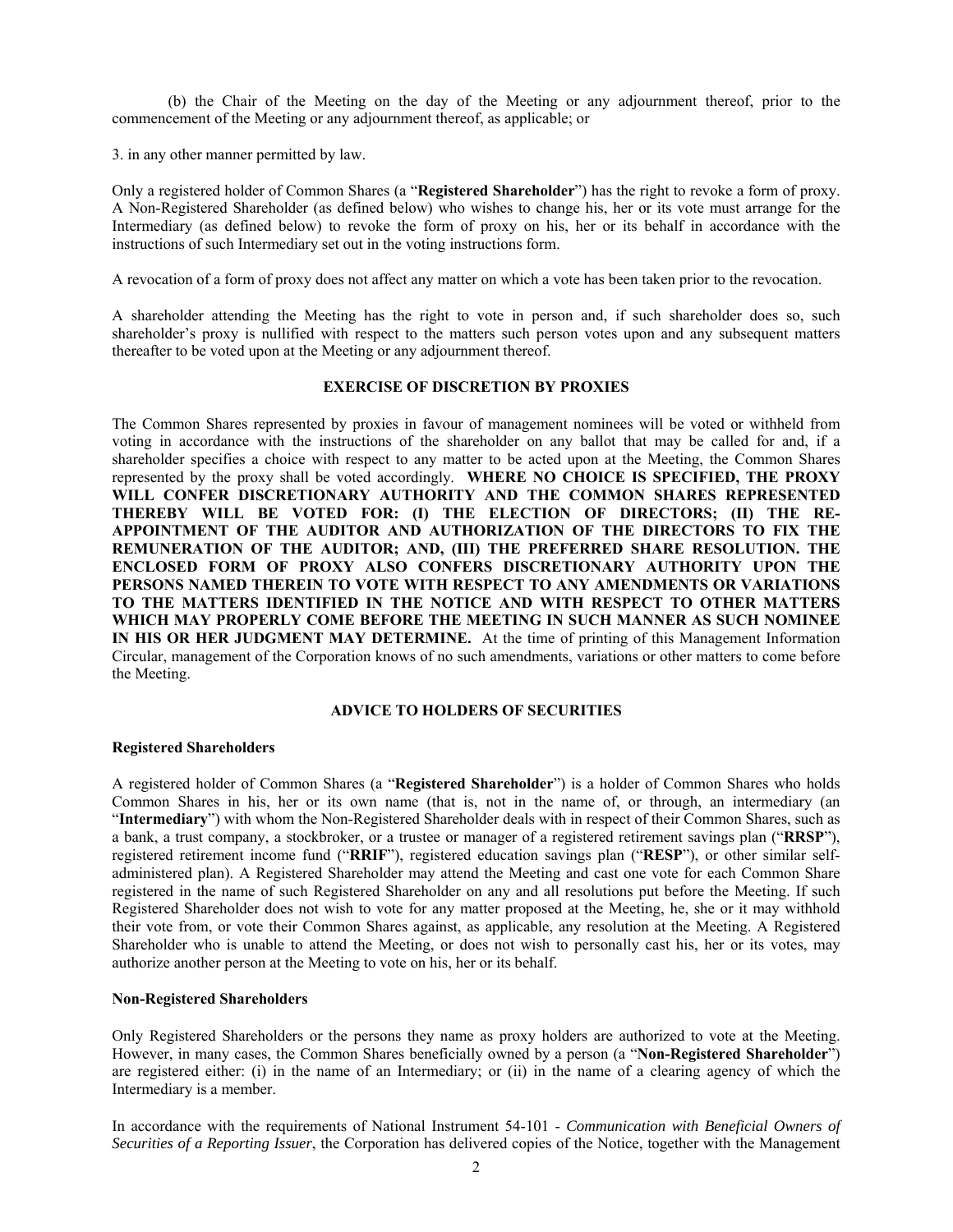Information Circular and the form of proxy enclosed herewith (collectively, the "**Documents related to the Meeting**"), to the clearing agencies and Intermediaries so that they may forward them to the Non-Registered Shareholders. Intermediaries are required to forward to Non-Registered Shareholders the Documents related to the Meeting. Intermediaries typically use companies (such as Broadridge Financial Solutions (Canada) Inc., formerly known as "ADP Canada") to deliver the documents to Non-Registered Shareholders. Non-Registered Shareholders will:

- (a) usually be provided by the Intermediary with an unsigned computerized form (often named "**voting instruction form**") which, once it has been duly completed and signed by the Non-Registered Shareholder and returned to the Intermediary or to the corporation used by the Intermediary for the delivery of the Documents related to the Meeting, will constitute the voting instructions which the Intermediary must follow. The Non-Registered Shareholder generally receives an instruction page containing an adhesive label on which a bar code and other information appear. To be considered as a valid voting instruction form, the Non-Registered Shareholder must remove the label from the voting instruction page and apply it on the computerized form which must be duly signed and completed before being returned to the Intermediary or its delivery corporation, in accordance with the instructions provided by the Intermediary or delivery corporation. In certain cases, a Non-Registered Shareholder may give the Intermediary or its delivery corporation such voting instructions via the Internet or by calling a toll free phone number; or
- (b) as is less often the case, receive a proxy form already signed by the Intermediary (typically, the form is sent by fax with the Intermediary's signature, either handwritten or stamped), relating strictly to the number of shares beneficially owned by the Non-Registered Shareholder and otherwise left in blank. In such a case, the Non-Registered Shareholder who wishes to submit a proxy form should properly complete such form before filing it with Computershare Investor Services Inc. (Attention: Proxy Department), by mail to 100 University Avenue, 9th Floor, Toronto, Ontario, M5J 2Y1 or by fax to 1-866-249-7775 or (416) 263-9524.

In each case, the purpose of these procedures is to enable Non-Registered Shareholders to give instructions in relation to the voting rights attached to the Common Shares they beneficially own.

Should a Non-Registered Shareholder who receives a voting instruction form wish to vote in person at the Meeting, or to have another person attend and vote on his behalf, such Non-Registered Shareholder should print his own name or the name of such other person on the voting instruction form and return it to the Intermediary or its service corporation. Should a Non-Registered Shareholder who receives a proxy form wish to attend and vote in person at the Meeting, or to have another person attend and vote on his behalf, such Non-Registered Shareholder should strike out the names of the persons indicated in the proxy form and add his own name or the name of such other person in the space provided for that purpose on the form and return it to Computershare Investor Services Inc. at the above mentioned address.

In either case, Non-Registered Shareholders should carefully read the directions given by their Intermediaries, including as to when, where and how the voting instruction form or proxy form should be delivered.

A Non-Registered Shareholder may revoke voting instructions given to an Intermediary by following the procedures set out in the voting instruction form (or similar document) provided by the Intermediary.

## **Adoption of Notice and Access System**

In accordance with the notice-and-access rules adopted by the Ontario Securities Commission under NI 54-101*,* the Corporation has sent its proxy-related materials directly to registered holders and non-objecting beneficial owners using notice-and-access. Therefore, although Shareholders still receive a proxy or Voting Instruction Form (as applicable) in paper copy, this Information Circular, annual consolidated financial statements and related MD&A are not physically delivered. Instead, Shareholders may access these materials on the Corporation's website at http://www.victorynickel.ca/investor/financials/ or under the Corporation's profile page on SEDAR at www.sedar.com.

Registered holders or beneficial owners may request paper copies of the Meeting materials be sent to them by postal delivery at no cost to them. Requests may be made up to one year from the date the Meeting materials are posted on the Corporation's website. In order to receive a paper copy of the Meeting materials or if you have questions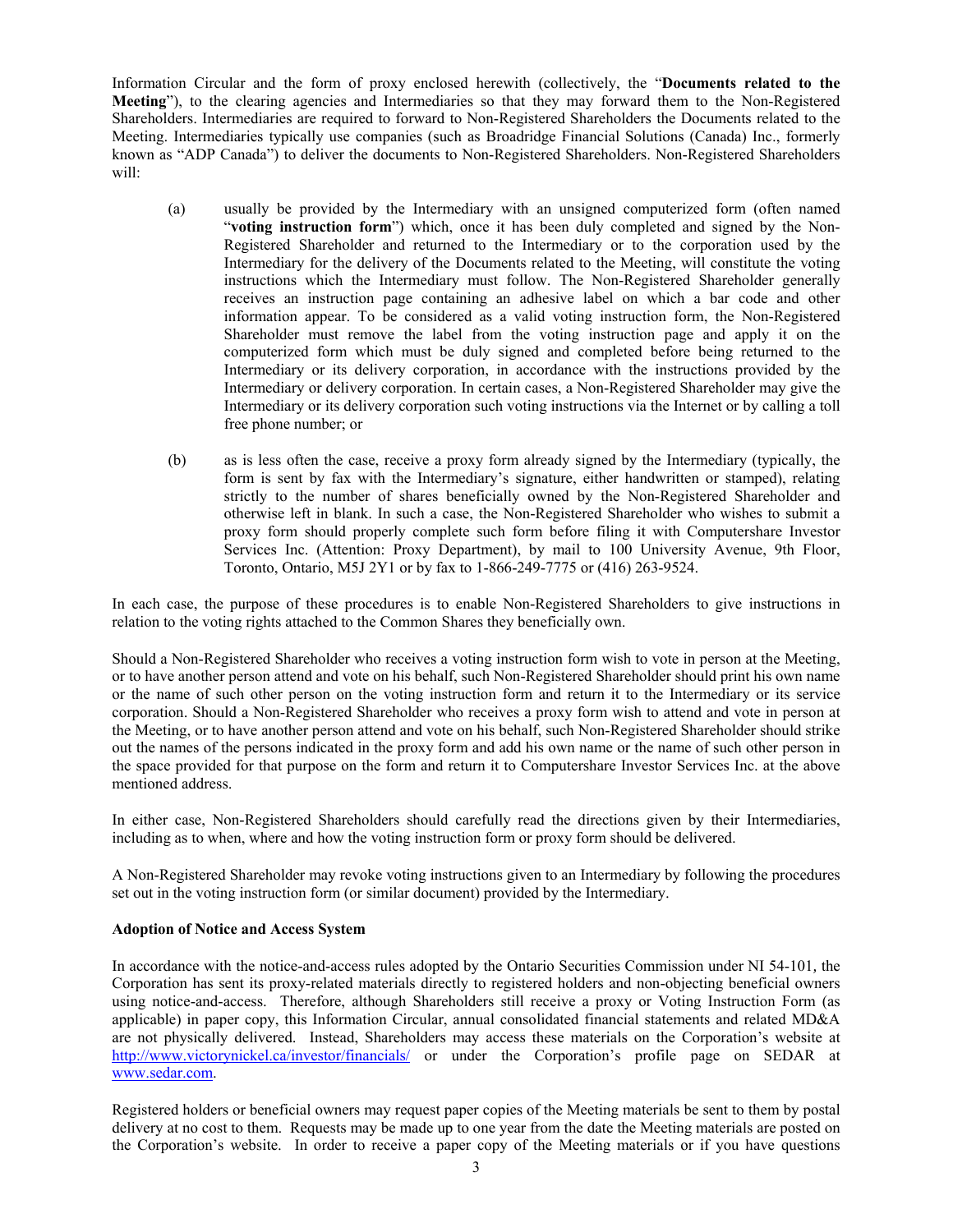concerning Notice-and-Access, please call 1-833-363-8527. **Requests for paper materials should be received by June 4, 2018 in order to receive the Meeting materials in advance of the Meeting.** 

# **VOTING SHARES AND PRINCIPAL HOLDERS OF VOTING SHARES**

The authorized capital of the Corporation consists of an unlimited number of Common Shares. As at the date hereof, 94,870,968 Common Shares are issued and outstanding. Each Common Share entitles the holder thereof to one vote in respect of each matter to be voted upon at a meeting of shareholders.

The Corporation has fixed May 4, 2018 as the record date (the "**Record Date**") for the purpose of determining shareholders entitled to receive the Notice. In accordance with the provisions of the *Business Corporations Act* (Ontario) (the "**OBCA**"), the Corporation prepared a list of holders of Common Shares at the close of business on the Record Date. Holders of Common Shares named in the list will be entitled to vote the Common Shares shown opposite their name on the list at the Meeting.

As at the date hereof, to the knowledge of the directors and executive officers of the Corporation, no person or corporation beneficially owns, or controls or directs, directly or indirectly, voting securities of the Corporation carrying 10% or more of the voting rights attached to any class of voting securities of the Corporation.

## **BUSINESS TO BE CONDUCTED AT THE MEETING**

## **AUDITED CONSOLIDATED FINANCIAL STATEMENTS**

The audited consolidated financial statements of the Corporation for the fiscal year ended December 31, 2017 and the auditor's report thereon will be placed before the shareholders at the Meeting.

## **RE-APPOINTMENT OF AUDITOR**

Flabbi & Associates LLP, Chartered Accountants, Licensed Public Accountants, Toronto, Ontario, are auditors of the Corporation.

**PROXIES RECEIVED IN FAVOUR OF MANAGEMENT WILL BE VOTED IN FAVOUR OF THE APPOINTMENT OF FLABBI & ASSOCIATES LLP, CHARTERED ACCOUNTANTS LICENSED PUBLIC ACCOUNTANTS, AS AUDITOR OF THE CORPORATION TO HOLD OFFICE UNTIL THE NEXT ANNUAL MEETING OF SHAREHOLDERS AND THE AUTHORIZATION OF THE BOARD OF DIRECTORS TO FIX ITS REMUNERATION, UNLESS THE SHAREHOLDER HAS SPECIFIED IN THE PROXY THAT HIS, HER OR ITS COMMON SHARES ARE TO BE WITHHELD FROM VOTING IN RESPECT THEREOF.** 

## **ELECTION OF DIRECTORS**

The articles of the Corporation provide for a minimum of three and a maximum of 15 directors. At the present time, the board of directors of the Corporation (the "**Board**" or the "**Board of Directors**") consists of five directors. The shareholders will be asked to elect five directors for the ensuing year. Each director elected will hold office until the close of business of the first annual meeting of shareholders following his or her election unless his or her office is earlier vacated in accordance with the by-laws of the Corporation.

The names of all of the nominees; their position with the Corporation; their principal occupation or employment; the dates upon which they became directors of the Corporation; and, the number of Common Shares beneficially owned, or controlled, or directed, directly or indirectly, by them as of the date hereof, are as follows:

| Name and                                                                         | <b>Position</b><br>with the |                                                                                                          |                     | <b>Shares</b><br><b>Held or</b><br><b>Controlled</b><br>0r |
|----------------------------------------------------------------------------------|-----------------------------|----------------------------------------------------------------------------------------------------------|---------------------|------------------------------------------------------------|
| <b>Residence</b>                                                                 | Corporation                 | <b>Principal Occupation</b>                                                                              | <b>Date Elected</b> | Directed <sup>(5)</sup>                                    |
| Cynthia Thomas <sup><math>(1)</math>*<math>(2)(4)</math></sup><br>Nevada, U.S.A. | Chair and<br>Director       | Principal of Conseil Advisory<br>Services Inc. (financial advisory to<br>the natural resource industry). | Feb. 1, 2007        | 445,000                                                    |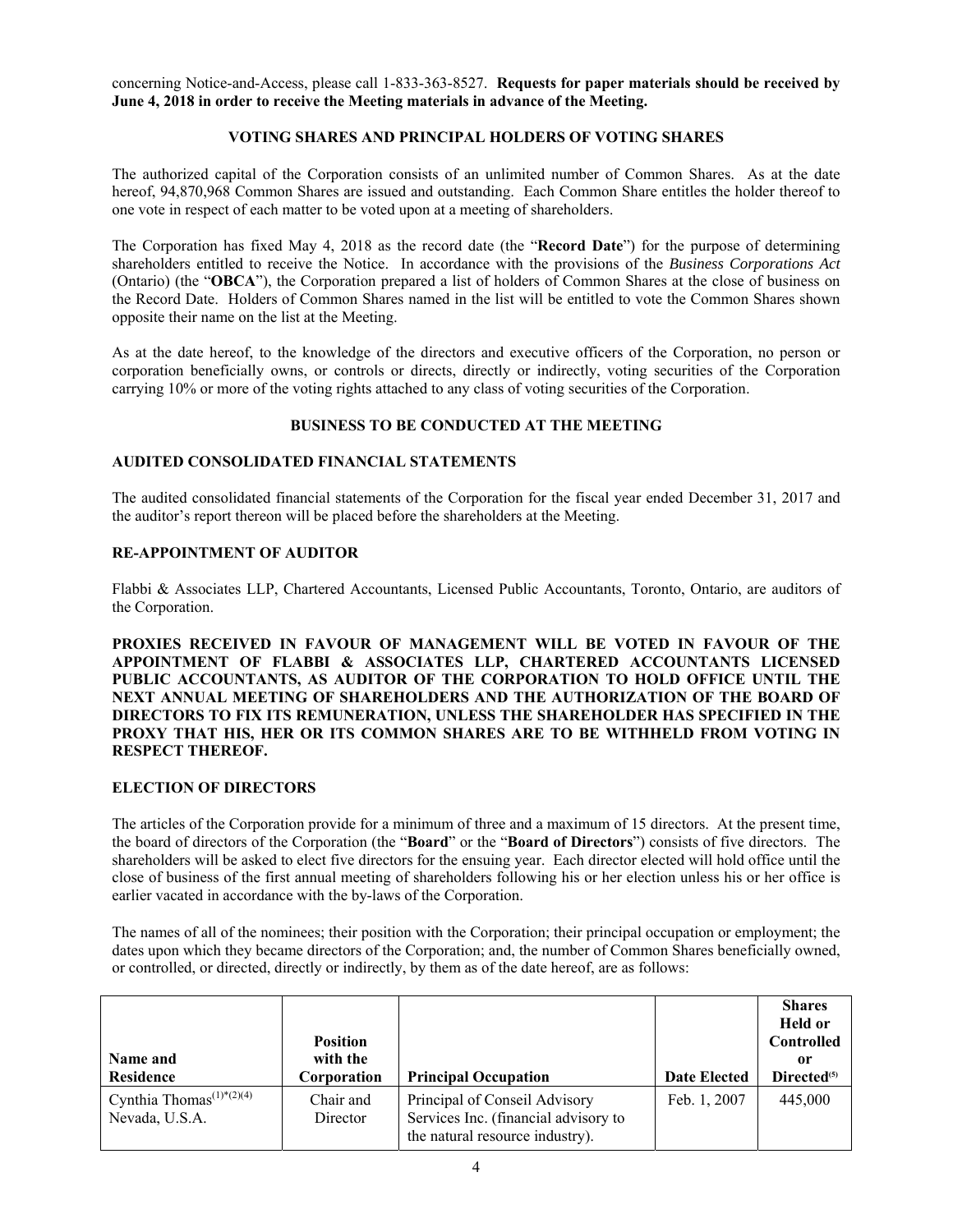| Name and<br><b>Residence</b>                                | <b>Position</b><br>with the<br>Corporation                   | <b>Principal Occupation</b>                                                                                                                                                                                                                                                                                                                                                                                                                                                                      | <b>Date Elected</b> | <b>Shares</b><br><b>Held or</b><br><b>Controlled</b><br><b>or</b><br>Directed <sup>(5)</sup> |
|-------------------------------------------------------------|--------------------------------------------------------------|--------------------------------------------------------------------------------------------------------------------------------------------------------------------------------------------------------------------------------------------------------------------------------------------------------------------------------------------------------------------------------------------------------------------------------------------------------------------------------------------------|---------------------|----------------------------------------------------------------------------------------------|
| René R. Galipeau <sup>(4)*</sup><br>Ontario, Canada         | Vice-Chair,<br>Chief<br>Executive<br>Officer and<br>Director | Vice-Chair and Chief Executive<br>Officer of the Corporation (mineral<br>exploration).                                                                                                                                                                                                                                                                                                                                                                                                           | Feb. 1, 2007        | 1,159,235                                                                                    |
| Michael<br>Anderson $(1)(2)*(3)(4)$<br>Ontario, Canada      | Director                                                     | Retired. Formerly a partner with the<br>law firm of Gowling WLG (Canada)<br>LLP (formerly Gowlings Lafleur<br>Henderson LLP) and its predecessor,<br>Smith Lyons, from 1985 until March<br>2011.                                                                                                                                                                                                                                                                                                 | Jun. 29, 2011       | $\boldsymbol{0}$                                                                             |
| Peter R. $\overline{Jones^{(2)(3)*(4)}}$<br>Ontario, Canada | Director                                                     | Chair of Advisory Committee since<br>April 2018 and formerly Executive<br>Vice President since Nov. 2013 with<br>Century<br>Global<br>Commodities<br>Corporation, Formerly Chairman and<br>Interim Chief Executive Officer of<br>Augyva Mining Resources Inc. from<br>2011 to 2014 and formerly Chief<br>Executive Officer and a director of<br>HudBay Minerals Inc. 2004-2008 and<br>2009-2010; Chairman and Chief<br>Executive<br>Officer<br>of<br>Adanac<br>Molybdenum Corporation 2008-2009. | Jun. 29, 2011       | 157,000                                                                                      |
| Paul W. Fisher <sup>(1)</sup><br>Alberta, Canada            | Director                                                     | Retired. 29 years of oil and gas<br>industry experience with executive<br>positions including positions with<br>Enbridge Inc., Oneok Gas Marketing,<br>Engage Energy and Union Gas.                                                                                                                                                                                                                                                                                                              | Jun. 22, 2017       | $\boldsymbol{0}$                                                                             |

Footnotes:

(1) Member of the Audit Committee.

(2) Member of the Corporate Governance & Nominating and Compensation Committee.

(3) Health, Safety & Environment Committee

(4) All members of the Board are members of the Strategy Committee.<br>
(5) The information in the foregoing table as to Common Shares benef The information in the foregoing table as to Common Shares beneficially owned, controlled or directed, not being within the knowledge of the Corporation, has been furnished by each respective nominee. \* denotes Committee Chair

## **SPECIAL BUSINESS**

## **Creation of New Class of Preferred Shares**

At the Meeting, Shareholders will be asked to consider and, if thought advisable, to pass a special resolution (the "**Preferred Share Resolution**") approving an amendment to the articles of the Corporation to create a new class of preferred shares that may be issued in one or more series (the "**Preferred Shares**"). The Board will have the ability to fix the designation, rights, privileges, restrictions and conditions attaching to the shares of each series of Preferred Shares. The Preferred Shares will have priority over the Common Shares with respect to the payment of dividends and distributions in the event of liquidation, dissolution or winding-up of the Corporation. The text of the provisions of the Preferred Shares is included in the attached Schedule "**A**" to this Circular.

## *Purpose of Creation of the Preferred Shares*

The Board has determined that at this time, the creation of the Preferred Shares is in the best interests of the Corporation in order to increase the Corporation's flexibility in its capital structure and ability to take advantage of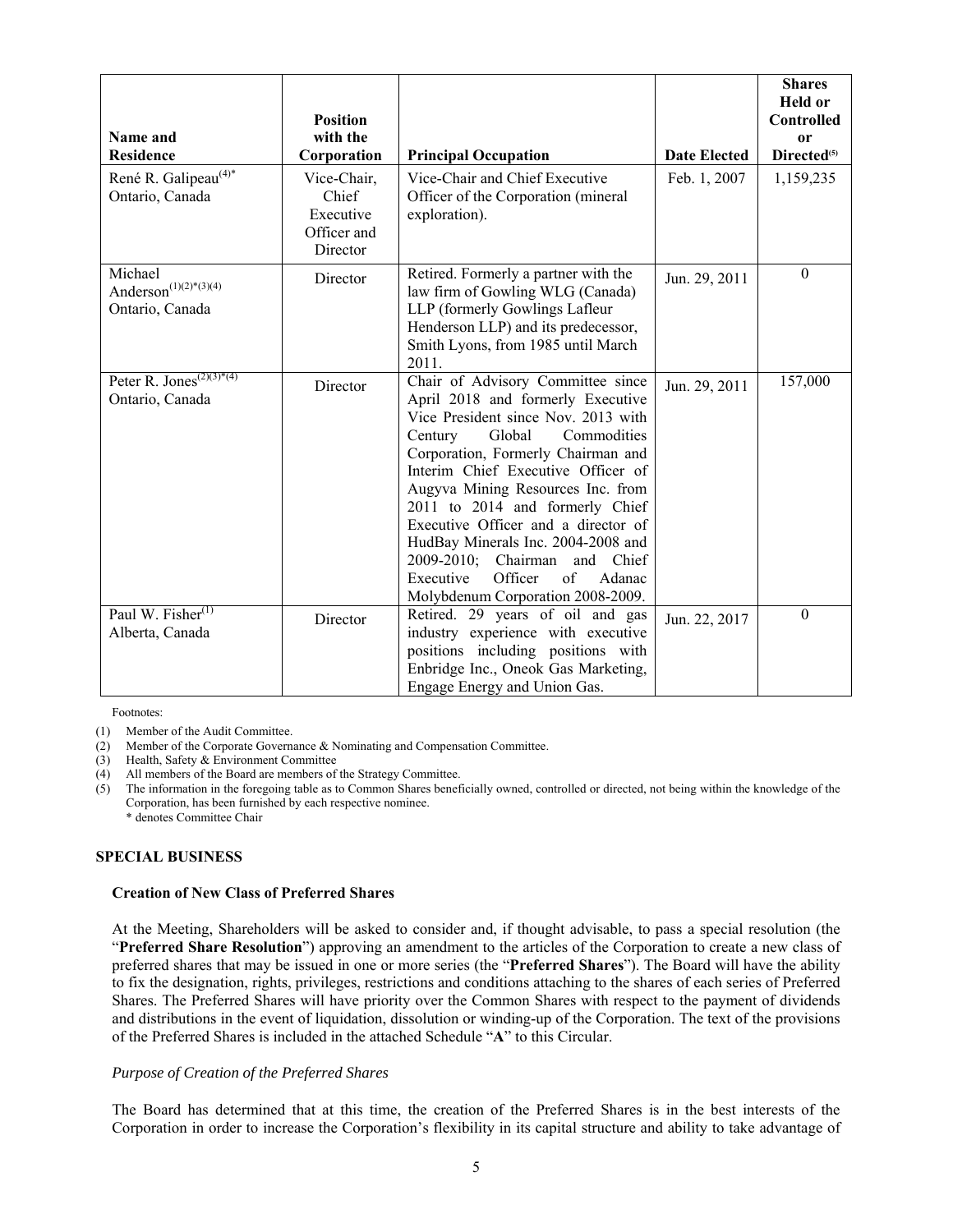any future financing opportunities, including any financing of acquisitions. The Corporation does not currently have any specific plans, arrangements or understandings in respect of the issuance of Preferred Shares.

The Board will have the ability to establish any dividend rights (including rates and attributes), conversion, exchange, redemption and voting rights, if any, applicable to the Preferred Shares. This flexibility will allow the Board to determine the terms of any series of Preferred Shares in accordance with the particular needs and concerns of the investors and the Corporation at such time. The Board will provide only those rights which the Board wishes to grant, instead of being required to issue Common Shares in connection with any capital raising efforts. This will also avoid the expense and delay of calling a shareholders' meeting to approve specific terms of any series of Preferred Shares. The Preferred Shares may be used by the Corporation for any appropriate corporate purpose, including, without limitation, financing transactions or issuances in public or private sales as a means of obtaining additional capital for use in the Corporation's business and operations or in connection with acquisitions of other businesses or properties.

The actual effect of the issuance of any Preferred Shares upon the rights of holders of Common Shares cannot be fully stated until the Board determines all specific rights of the particular series of Preferred Shares. When ultimately issued, the articles providing for the creation of a series of Preferred Shares will set out the terms and restrictions in respect of such series of Preferred Shares. This will provide the holders of Common Shares with an indication of the possible effects of an issuance of a particular series of Preferred Shares, specifically with respect to dividends, liquidation, redemption, conversion, dilution, voting rights and limitations on issuances of Preferred Shares. Such effects may include holders of Common Shares receiving less in the event of liquidation, dissolution or other winding up of the Corporation, or a reduction in the amount of funds, if any, available for dividends on Common Shares.

## *Creation of the Preferred Shares*

If the Preferred Share Resolution is passed, the Corporation will file articles of amendment with the Director under the *Business Corporations Act* (Ontario) (the "**OBCA**"). The amendment to the articles will not become effective until articles of amendment have been delivered to the Director under the OBCA and a certificate of amendment has been received in accordance with the OBCA. No further action on the part of Shareholders would be required to effect the creation of the Preferred Shares. The text of the Preferred Share Resolution authorizes the directors of the Corporation to revoke the resolution without further approval of the Shareholders at any time prior to the receipt of the certificate of amendment from the Director under the OBCA. The directors do not have any present intention to revoke the Preferred Share Resolution.

Shareholders who vote against the Preferred Share Resolution will be entitled to dissent and require that the Corporation acquire the Common Shares of the Corporation that they hold for fair value if the Preferred Share Resolution passes and the articles are amended. These rights of dissent are described in greater detail below. The Corporation reserves the right not to proceed with the amendment to the articles in the event that Shareholders exercise and do not withdraw rights of dissent.

## *Rights of Dissenting Shareholders*

Under Section 185 of the OBCA, a registered Shareholder of the Corporation is entitled to send a written objection to the Preferred Share Resolution. In addition to any other right a Shareholder may have, when the action authorized by the Preferred Share Resolution becomes effective, a registered Shareholder who complies with the dissent procedure under Section 185 of the OBCA is entitled to be paid the fair value of his or her Common Shares in respect of which he or she dissents, determined as at the close of business on the day before the Preferred Share Resolution is adopted. The full text of the dissent procedures provided by Section 185 of the OBCA is attached as Schedule "**B**" to this Circular. The following summary of Section 185 of the OBCA is qualified in its entirety by reference to Schedule "**B**" to this Circular. **ALL SHAREHOLDERS ARE URGED TO READ SCHEDULE "B" TO THIS CIRCULAR CAREFULLY AND IN ITS ENTIRETY.**

A Shareholder is not entitled to dissent if such Shareholder votes any of the Common Shares beneficially held by him or her in favour of the Preferred Share Resolution. A Shareholder is only entitled to dissent with respect to all of the Common Shares such Shareholder holds in a single class of shares, and may not partially dissent. The execution or exercise of a proxy does not constitute a written objection for the purposes of Section 185 of the OBCA.

Persons who are beneficial owners of Shares registered in the name of a broker, custodian, nominee, other intermediary or in some other name who wish to dissent, should be aware that only the registered owner of such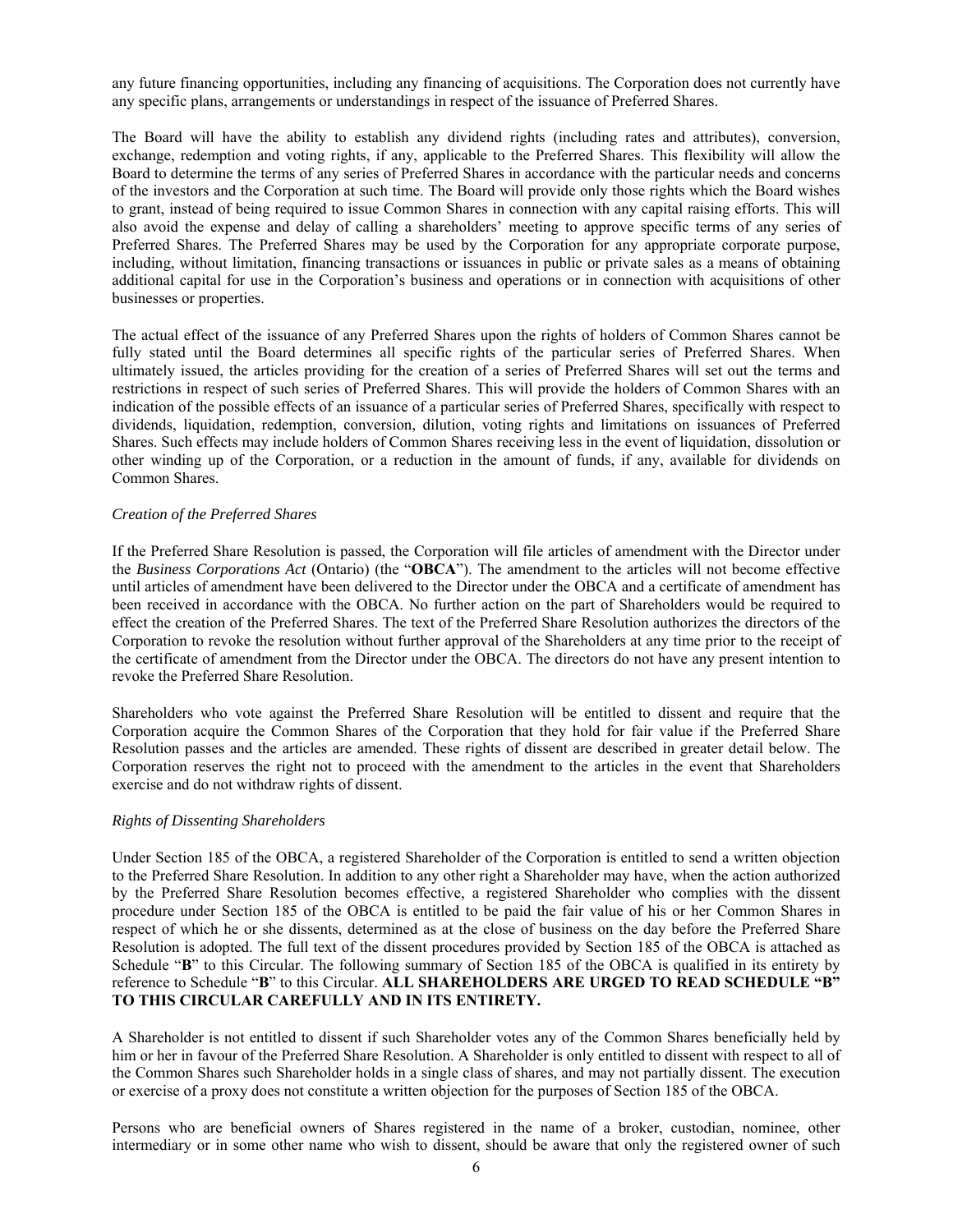securities is entitled to dissent. A non-registered Shareholder will not be entitled to exercise his or her right to dissent directly (unless the Common Shares are re-registered in the non-registered Shareholder's name). A nonregistered Shareholder who wishes to exercise the right of dissent should immediately contact the intermediary with whom the non-registered Shareholder deals with in respect of his or her Common Shares and either (i) instruct the intermediary to exercise the right to dissent on the non-registered Shareholder's behalf (which, if the Common Shares are registered in the name of a clearing agency, would require that the Common Shares first be re-registered in the name of the intermediary), or (ii) instruct the intermediary to re-register the Common Shares in the name of the non-registered Shareholder, in which case the non-registered Shareholder would be required to exercise the right to dissent directly.

A registered Shareholder who objects to the Preferred Share Resolution and who wishes to exercise his or her right of dissent (a "**Dissenting Shareholder**") must send to Victory Nickel Inc., 80 Richmond Street West, Suite 1802, Toronto, Ontario M5H 2A4, a written notice of such holder's objection to the resolution (a "**Notice of Objection**") prior to the Meeting or deliver a Notice of Objection to the Chairman of the Board at the Meeting.

The filing of a Notice of Objection does not deprive a Shareholder of the right to vote at the Meeting; however the OBCA provides, in effect, that a Shareholder who has submitted a Notice of Objection and who votes in favour of the Preferred Share Resolution will be deprived of further rights under section 185 of the OBCA. A Shareholder need not vote his or her Common Shares against the Preferred Share Resolution in order to dissent. Similarly, the revocation of a proxy conferring authority on the proxyholder to vote in favour of the Preferred Share Resolution does not constitute a Notice of Objection. However, any proxy granted by a Shareholder who intends to dissent, other than a proxy that instructs the proxyholder to vote against the Preferred Share Resolution, should be validly revoked in order to prevent the proxyholder from voting such Shares in favour of the Preferred Share Resolution and thereby causing the Shareholder to forfeit his or her right to dissent.

## **FAILURE TO ADHERE STRICTLY TO THE REQUIREMENTS OF SECTION 185 OF THE OBCA AND THE TIME FRAMES SPECIFIED THEREIN WILL RESULT IN THE LOSS OR UNAVAILABILITY OF RIGHTS UNDER THAT SECTION.**

## *Resolution*

The Board has unanimously approved the filing of articles of amendment to create the Preferred Shares and recommends that Shareholders vote **FOR** the Preferred Share Resolution. To be effective, the Preferred Share Resolution must be approved by at least 66 2/3% of the votes cast in person or by proxy at the Meeting.

Notwithstanding the foregoing, as indicated in the text of the Preferred Share Resolution below, the Board may, in its sole discretion, determine that the Corporation not proceed with the Preferred Share Resolution.

The complete text of the resolution which management intends to place before the Meeting for approval, confirmation and adoption, with or without modification, is as follows:

## "**RESOLVED AS A SPECIAL RESOLUTION THAT**:

- 1. subject to the receipt of all necessary regulatory and stock exchange approvals, the Corporation is hereby authorized to file articles of amendment to create preferred shares in the capital of the Corporation, issuable in a series, on substantially the terms set out in Schedule "**A**" to the management information circular dated April 30, 2018 (the "**Preferred Share Resolution**");
- 2. notwithstanding that this resolution has been passed by Shareholders, the directors of the Corporation, in their sole discretion, are hereby authorized and empowered without further notice to, or approval of, the Shareholders, to determine not to proceed with the Preferred Share Resolution at any time prior to the filing of the articles of amendment giving effect to the Preferred Share Resolution;
- 3. upon articles of amendment having become effective, the articles of the Corporation are amended accordingly;
- 4. any one officer and director of the Corporation is hereby authorized for and on behalf of the Corporation to execute and deliver all such instruments and documents and to do all such acts and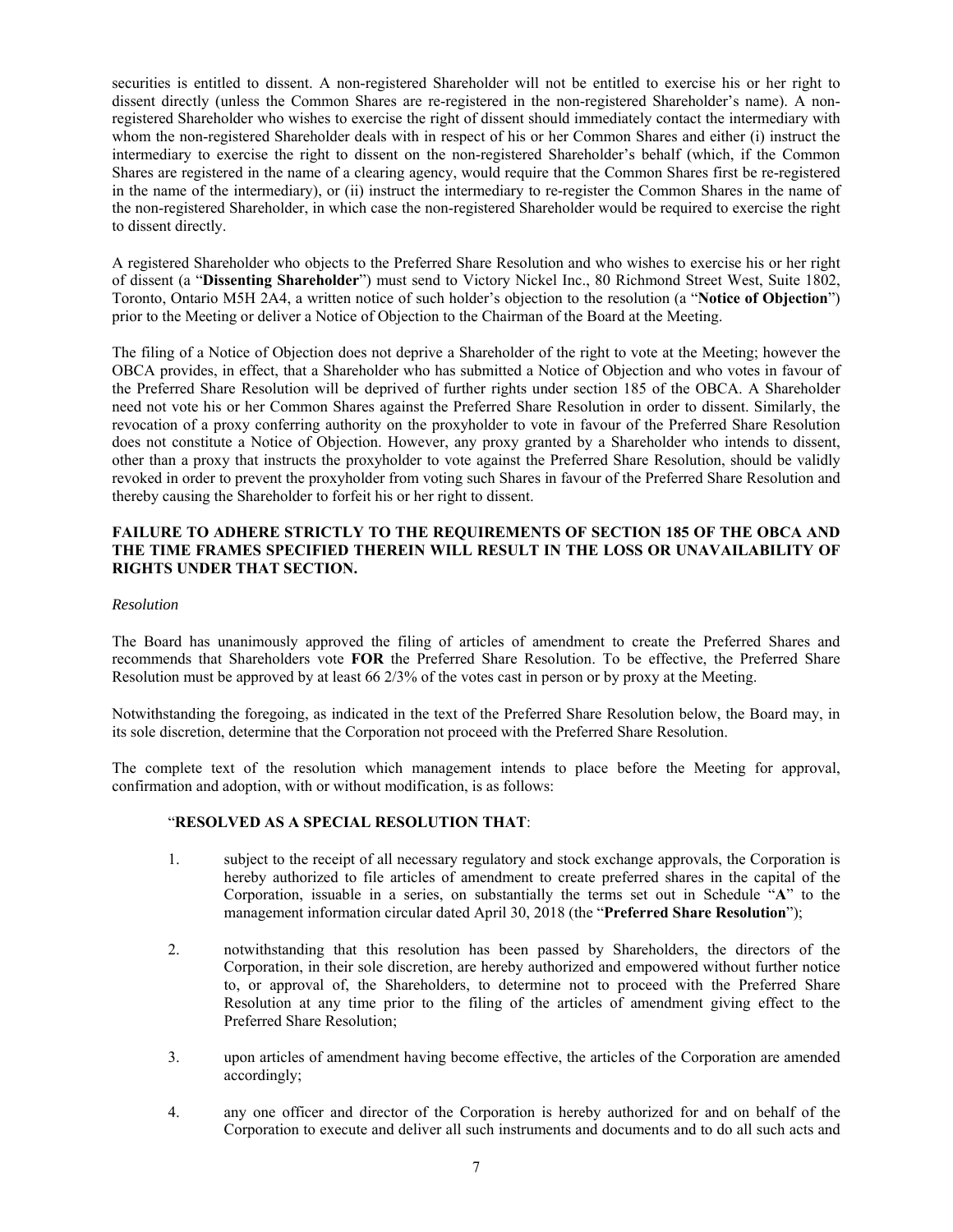things as may be necessary to effect to this special resolution, the execution of any such document or the doing of any such other act or thing being conclusive evidence of such determination."

## **COMMON SHARES REPRESENTED BY PROXIES WILL BE VOTED IN FAVOUR OF THE SPECIAL RESOLUTION AUTHORIZING THE PREFERRED SHARE RESOLUTION IN THE ABSENCE OF DIRECTION TO THE CONTRARY FROM THE SHAREHOLDER APPOINTING THEM. AN AFFIRMATIVE VOTE OF 66 2/3% OF THE VOTES CAST AT THE MEETING BY SHAREHOLDERS IS SUFFICIENT FOR THE APPROVAL OF THE SPECIAL RESOLUTION.**

#### *Corporate Cease Trade Orders*

Other than as disclosed herein, no proposed director of the Corporation is, or within the ten years prior to the date hereof has been, a director, Chief Executive Officer or Chief Financial Officer of any corporation (including the Corporation) that, while that person was acting in that capacity:

- (a) was the subject of a cease trade order or similar order or an order that denied the relevant corporation access to any exemption under securities legislation for a period of more than 30 consecutive days; or
- (b) was subject to an event that resulted, after the director ceased to be a director or executive officer, in the corporation being the subject of a cease trade or similar order or an order that denied the relevant corporation access to any exemption under securities legislation, for a period of more than 30 consecutive days.

Mr. Michael Anderson was a director of San Gold Corporation ("**San Gold**"). On December 23, 2014, trading of the common shares and the subordinate unsecured convertible debentures of San Gold was suspended by the Investment Industry Regulatory Organization of Canada and the TSX. On March 24, 2015 the common shares and subordinated unsecured convertible debentures of San Gold were listed on the TSXV and resumed trading.

On May 5, 2016, the Ontario Securities Commission issued a cease trade order ("**CTO**") for failure by Nuinsco Resources Limited ("**Nuinsco**") to file its audited financial statements for the year ended December 31, 2015; management's discussion and analysis relating to the audited financial statements for the year ended December 31, 2015; and, certification of the foregoing filings as required by National Instrument 52-109 *Certification of Disclosure in Issuers' Annual and Interim Filings*. On August 5, 2016, Nuinsco announced that it had filed on SEDAR its audited financial statements for the year ended December 31, 2015 and management's discussion and analysis relating to the audited financial statements for the year ended December 31, 2015, its unaudited interim financial statements relating to the first quarter of 2016 ended March 31, 2016 and management's discussion and analysis relating to the first quarter of 2016 ended March 31, 2016, and certification of these filings as required by National Instrument 52-109 *Certification of Disclosure in Issuers' Annual and Interim Filings.* As a result of completing these filings the CTO was revoked. Mr. René Galipeau was Chair and a director of Nuinsco at the time the CTO was issued.

## *Corporate Bankruptcies*

No proposed director is, or within ten years prior to the date hereof has been, a director or executive officer of any corporation that while that person was acting in that capacity or within a year of that person ceasing to act in that capacity, became bankrupt, made a proposal under any legislation relating to bankruptcy or insolvency or was subject to or instituted any proceedings, arrangement or compromise with creditors or had a receiver, receiver manager or trustee appointed to hold its assets, except for the following:

Mr. René Galipeau, Chief Executive Officer, Vice-Chair and a director of the Corporation ceased to be a director of Campbell Resources Inc. ("**Campbell**") in November 2008. In early 2009, Campbell announced that it had reentered protection under the Companies' Creditors Arrangement Act.

Mr. Peter Jones was Chair and CEO of Adanac Molybdenum Corporation ("**Adanac**") from August 2008 to March 2009. Adanac entered voluntary Companies' Creditors Arrangement Act protection in December 2008 and emerged from creditor protection in February 2011 following the successful implementation of its plan of compromise and arrangement.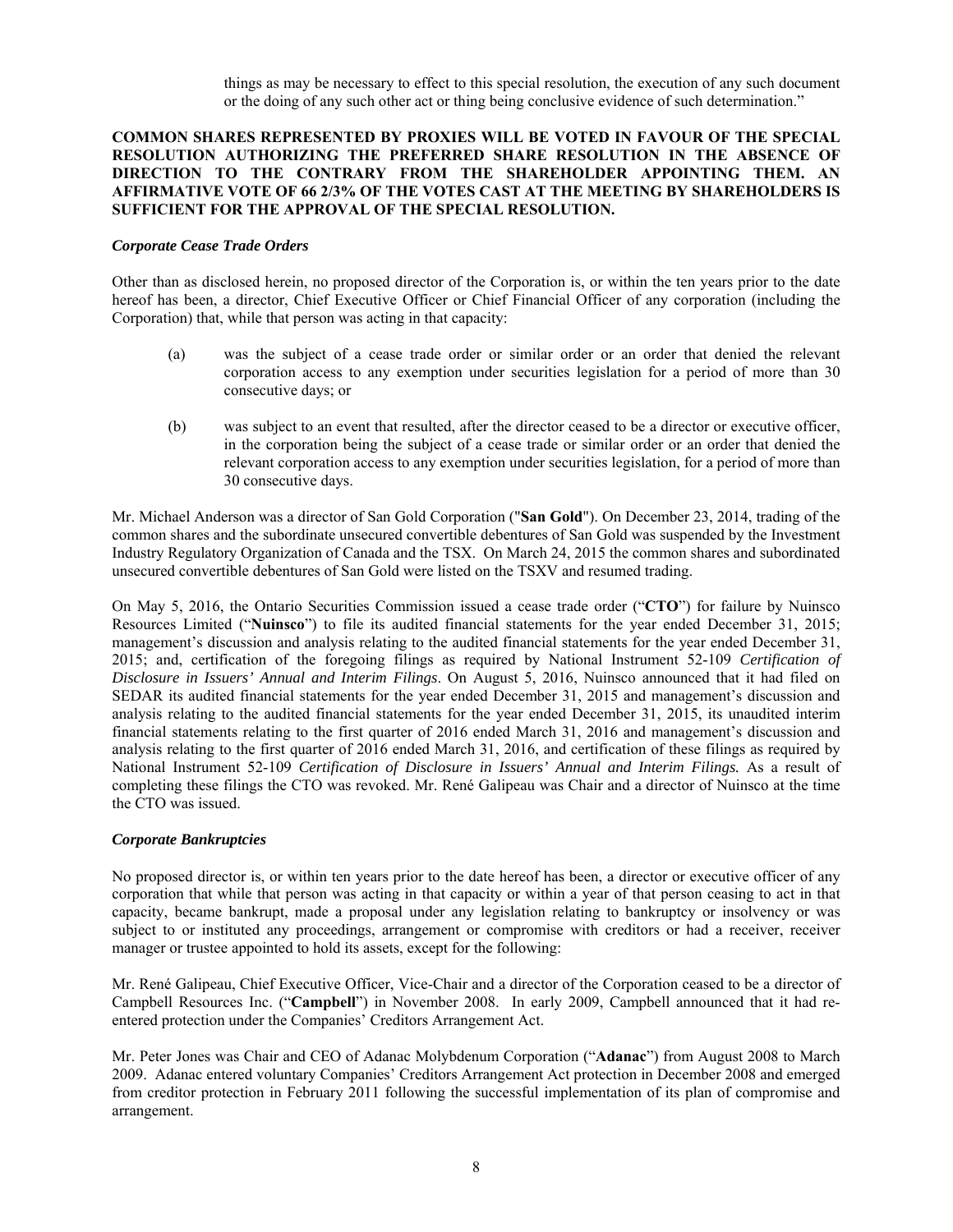Mr. Michael Anderson was a director of San Gold. On December 22, 2014, San Gold filed a notice of intention to make a proposal under Part III, Division I of the Bankruptcy and Insolvency Act of Canada (the "**BAI**"). San Gold became bankrupt on June 22, 2015, on which date all of its officers and directors resigned.

## *Personal Bankruptcies*

No proposed director of the Corporation has, during the ten years prior to the date hereof, become bankrupt, made a proposal under any legislation relating to bankruptcy or insolvency, or has been subject to or instituted any proceedings, arrangement or compromise with creditors, or had a receiver, receiver manager or trustee appointed to hold his or her assets.

## *Penalties or Sanctions*

No proposed director of the Corporation has been subject to:

- (a) any penalties or sanctions imposed by a court relating to securities legislation or by a securities regulatory authority or has entered into a settlement agreement with a securities regulatory authority; or
- (b) any other penalties or sanctions imposed by a court or regulatory body that would likely be considered important to a reasonable shareholder in deciding whether to vote for a proposed director.

**PROXIES RECEIVED IN FAVOUR OF MANAGEMENT WILL BE VOTED FOR THE ELECTION OF THE ABOVE-NAMED NOMINEES, UNLESS THE SHAREHOLDER HAS SPECIFIED IN THE PROXY THAT HIS, HER OR ITS COMMON SHARES ARE TO BE WITHHELD FROM VOTING IN RESPECT OF ANY PARTICULAR NOMINEE OR NOMINEES. MANAGEMENT HAS NO REASON TO BELIEVE THAT ANY OF THE NOMINEES WILL BE UNABLE TO SERVE AS A DIRECTOR BUT, IF ANY NOMINEE IS FOR ANY REASON UNAVAILABLE TO SERVE AS A DIRECTOR, PROXIES IN FAVOUR OF MANAGEMENT WILL BE VOTED IN FAVOUR OF THE REMAINING NOMINEES UNLESS THE SHAREHOLDER HAS SPECIFIED IN THE PROXY THAT HIS, HER OR ITS COMMON SHARES ARE TO BE WITHHELD FROM VOTING IN RESPECT OF ANY PARTICULAR NOMINEE OR NOMINEES AND MAY BE VOTED FOR ANY SUBSTITUTE NOMINEE(S) PROPOSED BY MANAGEMENT.** 

## **INDICATION OF DIRECTORS AND EXECUTIVE OFFICERS**

All of the directors and executive officers of the Corporation have indicated that they intend to vote their Common Shares in favour of each of the above resolutions on which they are entitled to vote. **In addition, unless authority to do so is indicated otherwise, the persons named in the enclosed form of proxy intend to vote the Common Shares represented by such proxies in favour of each of the above resolutions.**

## **EXECUTIVE COMPENSATION**

## **Compensation Discussion and Analysis**

The purpose of this Compensation Discussion and Analysis is to provide information about the Corporation's executive compensation philosophy, objectives, and processes and to discuss compensation decisions relating to the Corporation's senior officers, being the identified named executive officers (the "**NEOs**") in 2017. During 2017, the Corporation had the following NEOs: Mr. René R. Galipeau, Vice-Chair, Chief Executive Officer, Ms. Margaret Lai, Chief Financial Officer and Mr. Ken Murdock, CEO of subsidiary Victory Silica Inc. ("**Victory Silica**").

## *Corporate Governance & Nominating and Compensation Committee*

In order to assist the Board in fulfilling its oversight responsibilities with respect to human resources matters, the Board has established a standalone compensation committee (the "**Compensation Committee**"). Given the small size of the Board, the Compensation Committee and the Corporate Governance and Nominating Committee were merged subsequent to the Annual and General Meeting of Shareholders held on June 22, 2017 (the "**Corporate**  Governance & Nominating and Compensation Committee"). During the most recently completed fiscal year,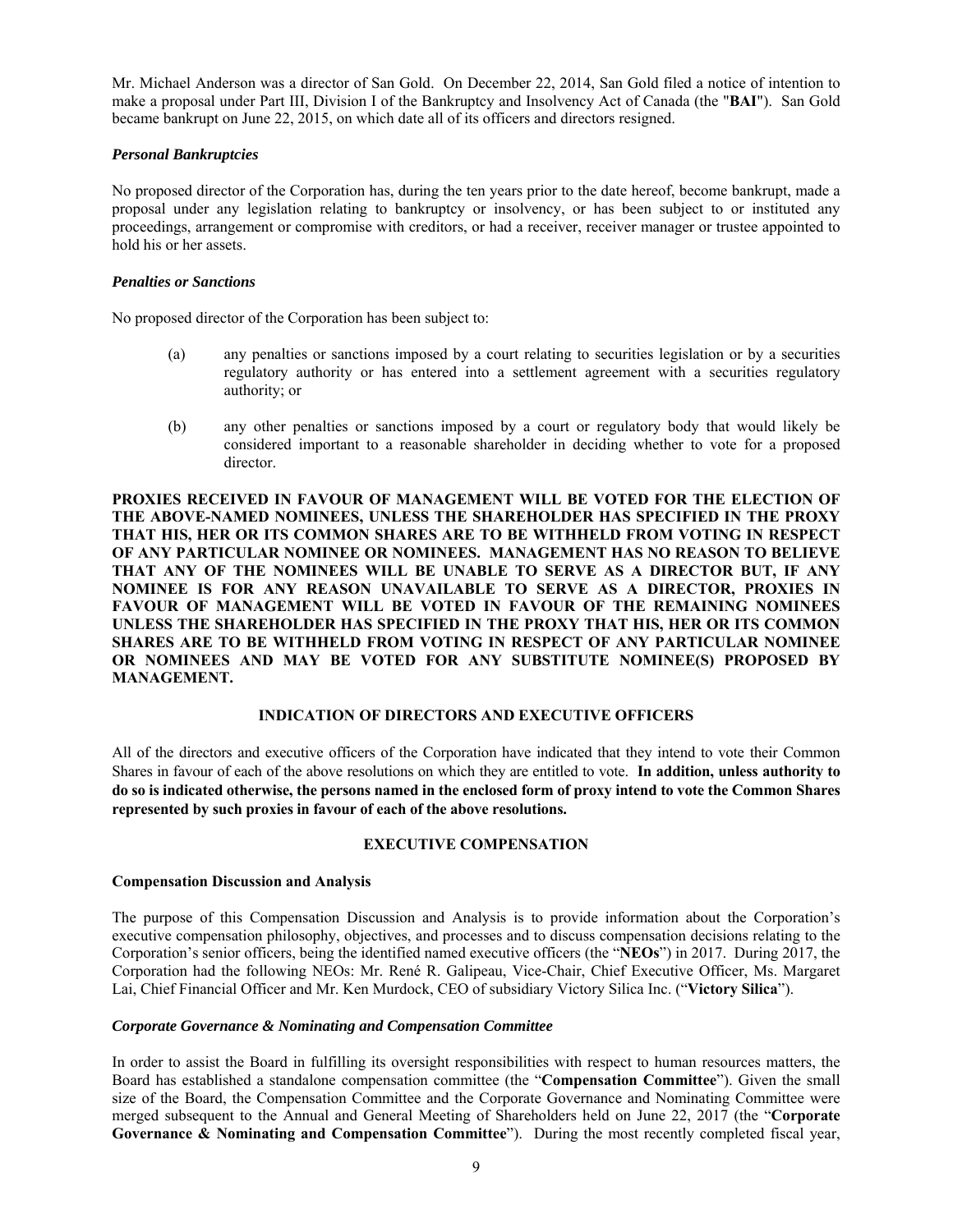the Corporate Governance & Nominating and Compensation Committee was comprised of three directors, namely Cynthia Thomas (Chair), Peter R. Jones and Michael Anderson and, all of whom are independent within the meaning of section 1.4 of National Instrument 52-110 – *Audit Committees* ("**NI 52-110**").

The Corporate Governance & Nominating and Compensation Committee's purpose is to: (i) establish the philosophy and objectives that will govern the Corporation's compensation program; (ii) oversee and approve the compensation and benefits paid to the senior officers; (iii) recommend to the Board for approval executive and other compensation and benefits plans and arrangements; (iv) oversee the Corporation's stock option plan and the Share Incentive Plan; and (v) promote the clear and complete disclosure to shareholders of material information regarding executive compensation. In performing its duties, the Corporate Governance & Nominating and Compensation Committee has the authority to engage such advisors, including executive compensation consultants, as it considers necessary.

## *Principles and Objectives of the Compensation Program*

The primary goal of the Corporate Governance & Nominating and Compensation Committee and the Corporation's compensation program is to ensure that the compensation provided to the Corporation's senior officers is determined with regard to the Corporation's business strategies and objectives, such that the financial interest of the senior officers is matched with the financial interest of the shareholders. The Corporate Governance & Nominating and Compensation Committee and Board of Directors strive to ensure that the Corporation's senior officers are compensated fairly and commensurably with their contributions to furthering the Corporation's strategic direction and objectives and that the compensation program is structured to attract, motivate and retain top quality employees and officers.

Generally, the Corporation places emphasis on annual cash compensation (i.e. salary) in order to attract, retain and motivate senior officers, as opposed to options, stock appreciation rights plans, securities purchase programs and other incentive type compensation. However, in order to ensure the alignment of officers with the Corporation's long-term interests, the Corporation maintains the Stock Option Plan (as defined below) and the Share Incentive Plan.

## *Compensation Process*

The Corporate Governance & Nominating and Compensation Committee relies on the knowledge and experience of the members of the Corporate Governance & Nominating and Compensation Committee. As a whole, the Corporate Governance & Nominating and Compensation Committee is comprised of directors who have direct experience and skills relevant to their responsibilities in executive compensation, including with respect to making informed decisions on the suitability of the Corporation's compensation policies and practices. Set out below is a brief summary of each director's relevant skills and experience:

- Cynthia Thomas was Chair of the Audit Committee from the Corporation's inception in 2007 until June, 2011, Chair of the Board since 2007 and is a member of the Corporate Governance & Nominating and Compensation Committee and prior to that was a member of the Compensation Committee. Ms. Thomas holds BCom and MBA degrees, has approximately 30 years of experience in banking and mine finance experience and is principal of Conseil Advisory Services Inc., an independent financial advisory firm specializing in the natural resource industry which she founded in 2000. She also currently and previously has served as a director of several public and private companies.
- Peter R. Jones has been a member of the Corporate Governance & Nominating and Compensation Committee since his election to the Board in 2011. Mr. Jones is a mining executive and Professional Engineer with 40 years of experience in senior operational and project positions at coal, gold, base metal and potash mines. He has also consulted in many countries and is currently Executive Vice President, Century Global Commodities Corporation.. Previously, he was CEO of Hudbay Minerals Inc. and Chair and CEO of Adanac Molybdenum Corporation. In these positions he has gained considerable experience in managing compensation matters.
- Michael Anderson has had a wide-ranging career that includes positions with law firms and corporations in the mining, food and beverage and consumer products industries. Mr. Anderson spent four years as General Counsel and Secretary with Denison Mines Limited, a uranium mining company with potash mining, coal mining and oil & gas operations. He was also a partner with Gowling WLG (Canada) LLP (formerly Gowlings Lafleur Henderson LLP), in-house counsel with John Labatt Limited for nine years, General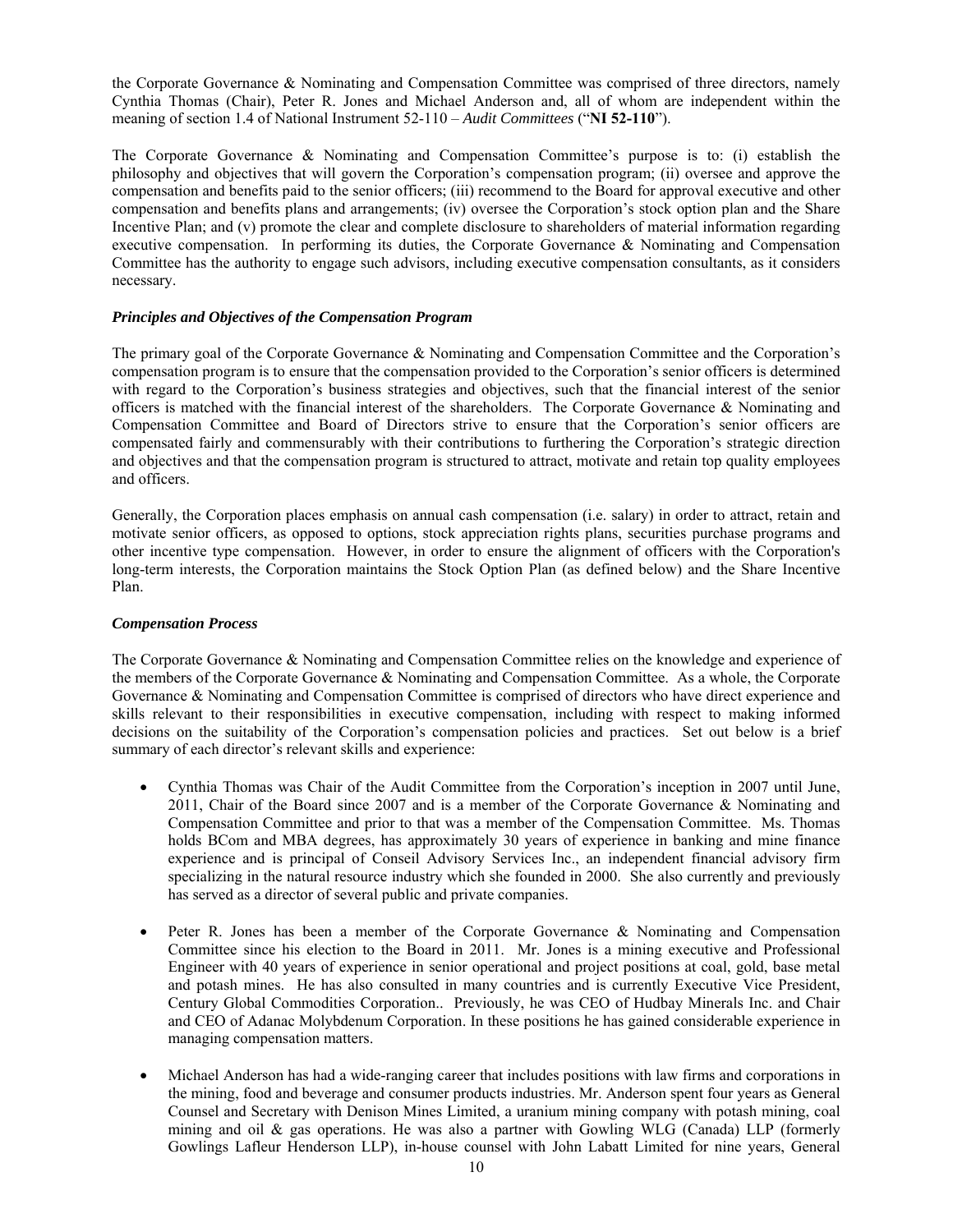Counsel for Swift Canadian and served in general practice with a small legal firm in London, Ont.

Neither the Corporation nor the Corporate Governance & Nominating and Compensation Committee currently has any contractual arrangement with any executive compensation consultant who has a role in determining or recommending the amount or form of senior officer or director compensation.

When determining senior officer compensation, the Corporate Governance & Nominating and Compensation Committee evaluates the officer's performance, including reviewing the Corporation's performance against its business plans and the officer's achievements during the fiscal year. The Corporate Governance & Nominating and Compensation Committee uses all data available to it to ensure that the Corporation is maintaining a level of compensation that is both commensurate with the size of the Corporation and sufficient to retain personnel it considers essential to the success of the Corporation. In reviewing comparative data, the Corporate Governance & Nominating and Compensation Committee does not engage in benchmarking for the purpose of establishing compensation levels relative to any predetermined level and does not compare its compensation to a specific peer group of companies.

The Corporate Governance & Nominating and Compensation Committee reviews the various elements of the NEOs' compensation in the context of the total compensation package (including salary, bonuses and prior awards under the stock option plan) and recommends the NEOs' compensation packages. The Corporate Governance & Nominating and Compensation Committee's recommendations regarding NEO compensation are presented to the Board for their consideration and approval. Although the Corporation does not have a formal policy relating to the management of compensation-related risk, the Board and, as applicable, the Corporate Governance & Nominating and Compensation Committee, consider and assess, as necessary, risks relating to compensation prior to entering into or amending employment contracts with NEOs and when setting the compensation of directors. The Board and the Corporate Governance & Nominating and Compensation Committee believe that the Corporation's compensation policies and practices are appropriate for its industry and stage of business and that such policies and practices do not have associated with them any risks that are reasonably likely to have a material adverse effect on the Corporation or which would encourage a NEO to take any inappropriate or excessive risks. The Corporate Governance & Nominating and Compensation Committee will continue to review the Corporation's compensation policies, including its compensation-related risk profile, as necessary, to ensure its compensation policies and practices are not reasonably likely to have a material adverse effect on the Corporation or encourage a NEO to take any inappropriate or excessive risks.

The Board of Directors, on the recommendation of the Corporate Governance & Nominating and Compensation Committee, periodically grants/issues to employees, directors and other eligible participants stock options under the stock option plan and Common Shares under the Share Bonus Plan. In determining whether and how many new options will be granted, the Corporation does not use any formal objectives, criteria or analyses in reaching such determinations; however consideration is given to the amount and terms of outstanding options.

The Corporation's Insider Trading and Blackout Policy does not allow NEOs, directors and other insiders from speculating in the Corporation's securities. The Insider Trading and Blackout Policy defines "speculating" as the purchase or sale of securities with the intention of reselling or buying back in a relatively short period of time in the expectation of a rise or fall in the market price of such securities. Speculating in such securities for a short-term profit is distinguished from purchasing and selling securities as part of a long-term investment program. Insiders are prohibited at any time from selling securities of the Corporation short or buying or selling a call or put option other than call or put options distributed by the Corporation in respect of securities of the Corporation or any of its affiliates.

The Corporate Governance & Nominating and Compensation Committee has not specifically identified any significant changes to its compensation policies and practices for the next financial year, however part of the Corporate Governance & Nominating and Compensation Committee's mandate is to review and assess the design and competitiveness of the Corporation's compensation and benefit programs generally, and it intends to do this going forward.

## *Compensation Elements and 2017 Compensation Decisions*

During the 2017 fiscal year, the above executive compensation philosophy and policies were followed in order to meet the Corporation's objectives.

*Base Salaries and Bonuses.* The Corporate Governance & Nominating and Compensation Committee recommends base salaries and bonuses on an individual basis, taking into consideration the individual's performance and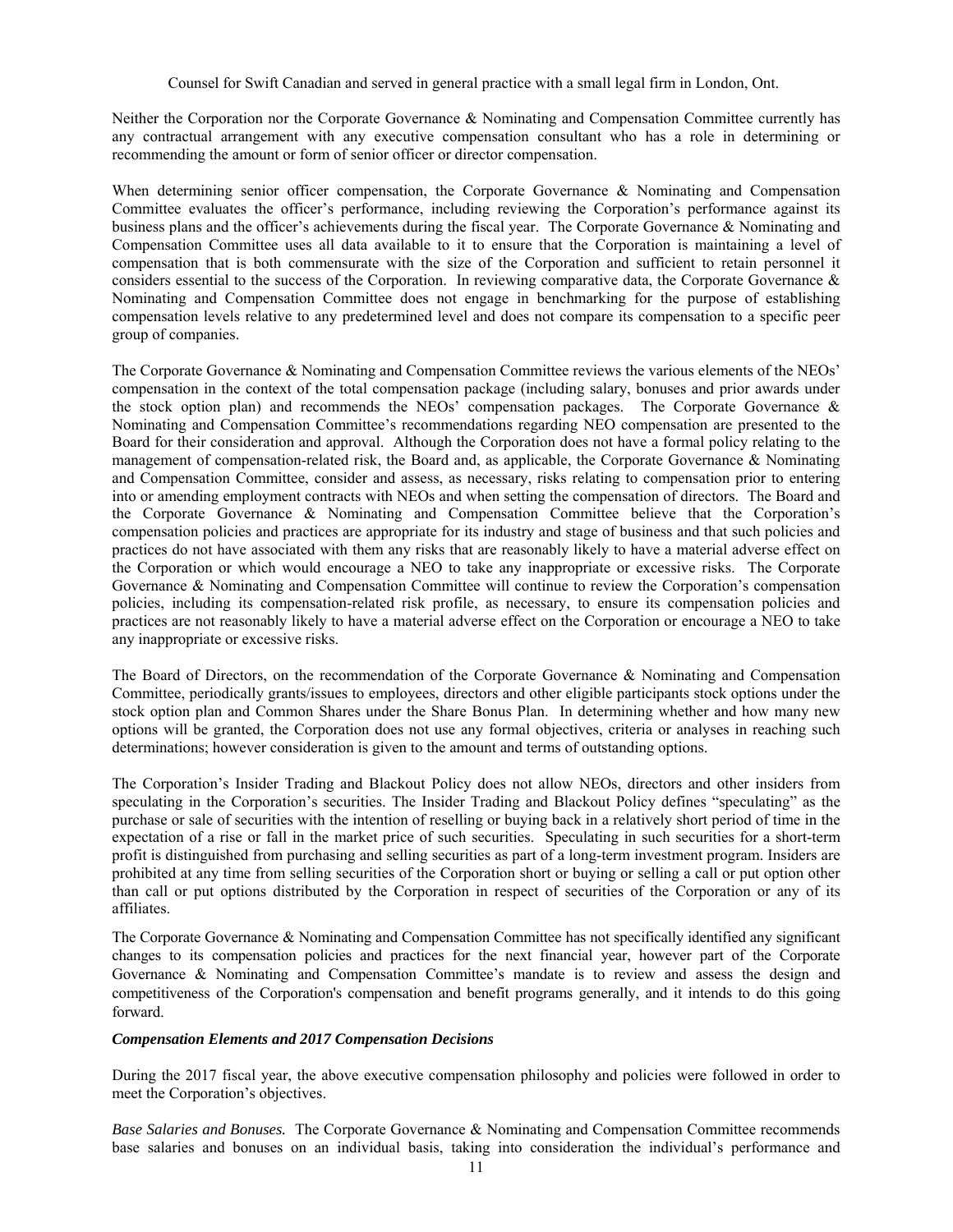contributions to the Corporation's success, tenure in the job, general industry practices, and internal equities among positions.

*Long-term Incentives – Stock Option Plan.* The Corporate Governance & Nominating and Compensation Committee believes that stock options encourage the Corporation's directors, senior officers, employees and consultants to own and hold shares in the Corporation and tie their long-term interests directly to those of the shareholders. Under the terms of the Corporation's Stock Option Plan, the Board of Directors, acting on the recommendations of the Corporate Governance & Nominating and Compensation Committee, may designate employees, including directors and senior officers, and consultants eligible to receive options to acquire such numbers of Common Shares as the Board of Directors determines, at the then current trading price on the CSE. When awarding options, consideration is given to the exercise price of the aggregate options that would be held by an individual after the award under consideration is made. In determining the individual grants, the Corporate Governance & Nominating and Compensation Committee considers the following factors: the individual's performance and contribution to the Corporation's success; relative position; years of service; and, past equity grants. See "Securities Authorized for Issuance under Equity Compensation Plans" for a detailed description of the Stock Option Plan. In the cases of the NEOs other than the Chief Executive Officer, the Corporate Governance & Nominating and Compensation Committee receives recommendations from the Chief Executive Officer regarding option awards.

*Long-term Incentives - Share Incentive Plan.* The Corporation also maintains the Share Incentive Plan. The purpose of the Share Incentive Plan is to encourage ownership of the Common Shares by directors, senior officers and employees of the Corporation and its designated affiliates and consultants who are primarily responsible for the management and profitable growth of its business, and to advance the interests of the Corporation by providing additional incentive for superior performance by such persons and to enable the Corporation and its designated affiliates to attract and retain valued directors, officers, employees and consultants. The Share Incentive Plan is comprised of both the Share Bonus Plan and the Share Purchase Plan. When awarding Common Shares under the Share Incentive Plan, consideration is given to the number of options under the Stock Option Plan and the number of Common Shares that would be held by an individual after the award under consideration is made. In determining the individual awards, consideration is given to the following factors: the individual's performance and contribution to the Corporation's success, relative position, years of service and past equity grants.

The Share Bonus Plan permits Common Shares to be issued as a discretionary bonus to eligible directors, senior officers and employees of the Corporation and its designated affiliates, and consultants designated from time to time. The Corporation granted no Common Shares pursuant to the Share Bonus Plan during 2017. Under the Share Purchase Plan, eligible directors, senior officers and employees of the Corporation and its designated affiliates and consultants can contribute up to 10% of their annual basic salary before deductions to purchase Common Shares. The Corporation matches each participant's contribution. As at the date hereof, no Common Shares have been issued pursuant to the Share Purchase Plan.

## Summary

The Corporate Governance & Nominating and Compensation Committee will continue to evaluate the Corporation's executive compensation programs on an ongoing basis to ensure that the Corporation's compensation practices and philosophies are consistent with the objective of enhancing shareholder value over the long term.

## **Executive Compensation Tables**

## *Summary Compensation Table*

The following table sets out each NEO's annual and long-term compensation for the financial years of the Corporation ended December 31, 2016, and December 31, 2017. During the year 2016 a portion of compensation was paid in cash, a potion was paid in common shares and a portion was deferred. During the year 2017, salaries were reduced by a minimum of 50% and a portion was deferred.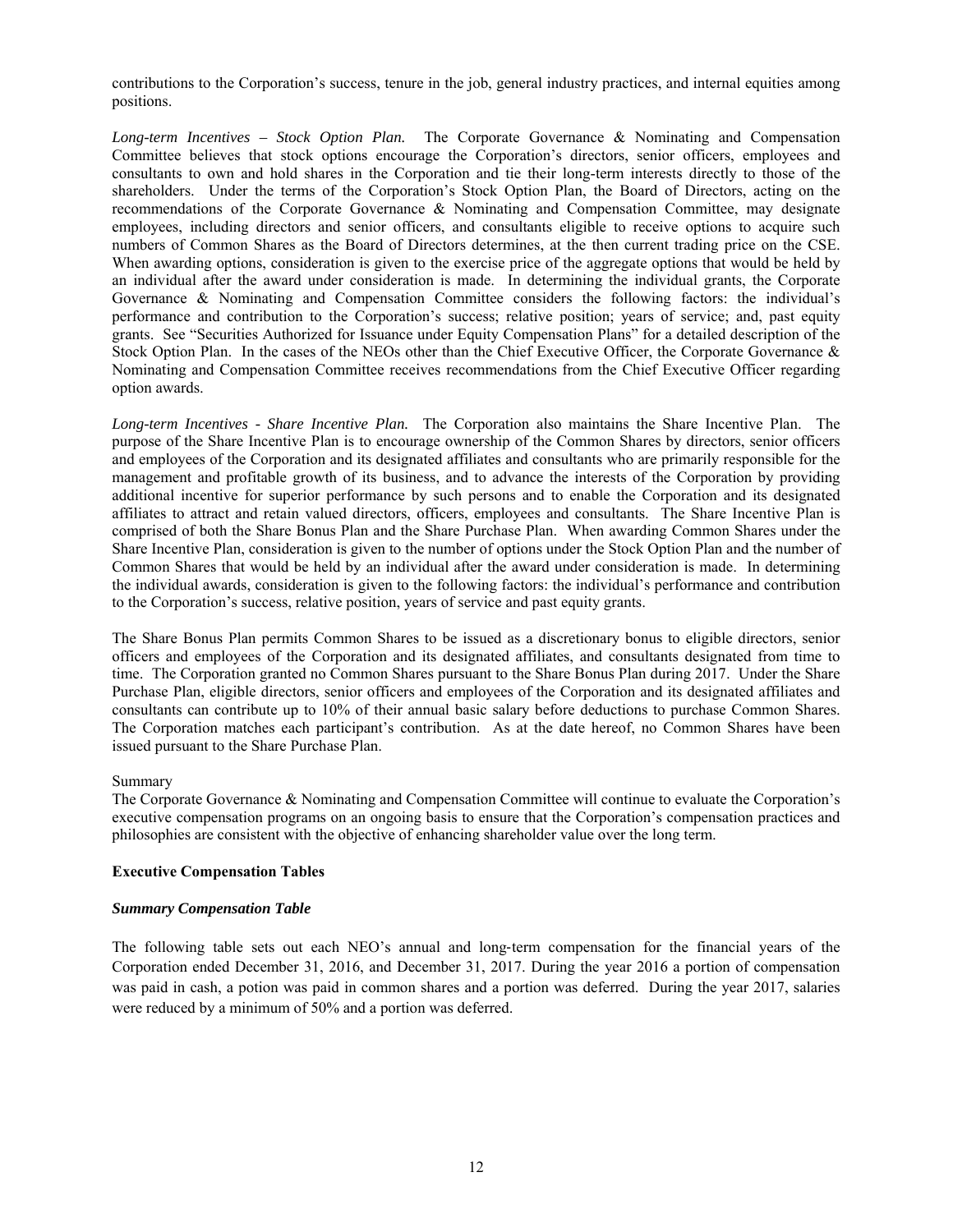| Name and Principal<br>Position     | Year | Salary       |     | Awards | Share-based   Option-based Non-equity Incentive Plan<br>Awards | Compensation<br>Annual<br>Incentive<br>Plans | Long-term<br>Incentive<br>Plans | Pension<br>Value | All Other<br>Compensation | Total<br>Compensation  |
|------------------------------------|------|--------------|-----|--------|----------------------------------------------------------------|----------------------------------------------|---------------------------------|------------------|---------------------------|------------------------|
| Rene R. Galipeau                   | 2017 | S<br>140,000 |     | \$ nil | 118,000<br>S                                                   | \$ nil                                       | \$ nil                          | \$ nil           | \$ nil                    | 258,000                |
| Vice-Chairman, CEO<br>and Director | 2016 | S<br>280,000 |     | \$ nil | \$ nil                                                         | \$ nil                                       | \$ nil                          | \$ nil           | \$ nil                    | 280,000                |
| Margaret Lai<br><b>CFO</b>         | 2017 | S<br>33,950  | (2) | \$ nil | 23,600<br><sup>S</sup>                                         | \$ nil                                       | \$ nil                          | \$ nil           | \$ nil                    | 57,550                 |
| Steve Cresswell<br><b>CFO</b>      | 2016 | S<br>63,147  | (1) | \$ nil | \$ nil                                                         | \$ nil                                       | \$ nil                          | \$ nil           | \$ nil                    | <sup>S</sup><br>63,147 |
| Ken Murdock                        | 2017 | S<br>100,000 |     | \$ nil | \$<br>70,800                                                   | \$ nil                                       | \$ nil                          | \$ nil           | \$ nil                    | 170,800<br>S           |
| CEO Victory Silica                 | 2016 | S<br>240,000 |     | \$ nil | \$ nil                                                         | \$ nil                                       | \$ nil                          | \$ nil           | \$ nil                    | 240,000                |

#### **Footnotes:**

(1) Mr. Cresswell ceased to be CFO on December 12, 2016; (2) Ms Margaret Lai was appointed CFO on May 23, 2017.

|                                         | 2017                |
|-----------------------------------------|---------------------|
| Dividend yield                          |                     |
| Expected volatility                     | 169.5%-169.7%       |
| Risk free interest rate                 | $0.88\%$ to $1.1\%$ |
| Expected option term - years            |                     |
| Fair value per share of options granted | \$0.05              |

#### *Incentive Plan Awards*

## *Outstanding Share-Based Awards and Option-Based Awards*

The following table sets out the share-based awards and option-based awards held by each NEO as at December 31, 2017.

|                                                   |                                                                                    |                                        | <b>Option-based Awards</b>       | <b>Share-based Awards</b>                                              |                                                                           |                                                                                           |                                                                                                                         |
|---------------------------------------------------|------------------------------------------------------------------------------------|----------------------------------------|----------------------------------|------------------------------------------------------------------------|---------------------------------------------------------------------------|-------------------------------------------------------------------------------------------|-------------------------------------------------------------------------------------------------------------------------|
| Name                                              | Number of<br><b>Securities</b><br>Underlying<br>Unexercised<br>Options<br>$^{(#)}$ | <b>Option Exercise</b><br>Price<br>(S) | <b>Option Expiration</b><br>Date | Value of<br>Unexercised in-the-<br>money Options <sup>(1)</sup><br>(S) | Number of Shares<br>or Units of Shares<br>that have not<br>Vested<br>(# ) | <b>Market or Payout</b><br>Value of Share-<br>based awards that<br>have not Vested<br>(S) | <b>Market or Payout</b><br><b>Value of Vested</b><br>Share-Based<br><b>Awards not Paid</b><br>Out or Distributed<br>(S) |
| René R. Galipeau                                  | 2,500,000                                                                          | 0.05                                   | February 23, 2022                | nil                                                                    | nil                                                                       | nil                                                                                       | nil                                                                                                                     |
| Vice-Chairman.<br>CEO, acting CFO and<br>Director | 10.000                                                                             | 0.70                                   | July 21, 2019                    | nil                                                                    | nil                                                                       | nil                                                                                       | nil                                                                                                                     |
| Margaret Lai, CFO                                 | 500,000                                                                            | 0.05                                   | June 22, 2022                    | nil                                                                    | nil                                                                       | nil                                                                                       | nil                                                                                                                     |
| Ken Murdock                                       | 1,500,000                                                                          | 0.05                                   | February 23, 2022                | nil                                                                    | nil                                                                       | nil                                                                                       | nil                                                                                                                     |
| CEO, Victory Silica                               | 50,000                                                                             | 0.7                                    | July 21, 2019                    | nil                                                                    | nil                                                                       | nil                                                                                       | nil                                                                                                                     |
|                                                   | 35,000                                                                             | 0.3                                    | June 27, 2018                    | nil                                                                    | nil                                                                       | nil                                                                                       | nil                                                                                                                     |

#### **Footnote:**

(1) Based on the closing price of the Common Shares on the CSE on December 31, 2017 of \$0.045.

*Incentive Plan Awards – Value vested or earned during the year* 

The following table sets forth, for each NEO, the value of all incentive plan awards vested or earned during the year ended December 31, 2017.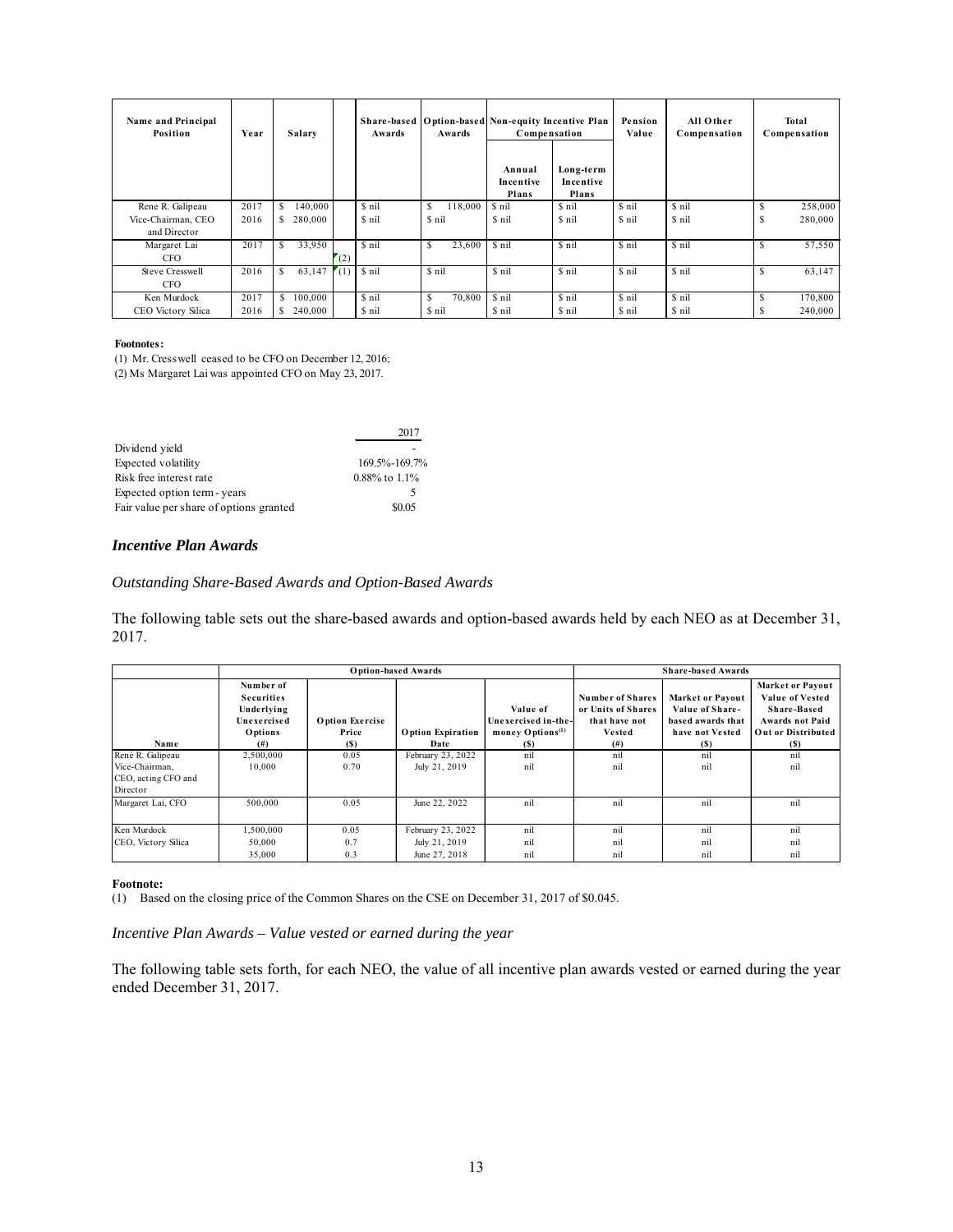| Name                                              | <b>Option-Based Awards</b><br>Value Vested During the<br>$\mathbf{Year}^{(1)}$<br>(S) | <b>Share-Based Awards</b><br>Value Vested During the<br>Year<br>(S) | <b>Non-equity Incentive Plan</b><br><b>Compensation - Value</b><br><b>Earned During The Year</b><br>(S) |
|---------------------------------------------------|---------------------------------------------------------------------------------------|---------------------------------------------------------------------|---------------------------------------------------------------------------------------------------------|
| René R Galipeau, Vice-Chairman, CEO, and Director | nil                                                                                   | nil                                                                 | nil                                                                                                     |
| Margaret Lai, CFO                                 | nil                                                                                   | nil                                                                 | nil                                                                                                     |
| Ken Murdock, CEO Victory Silica                   | nil                                                                                   | nil                                                                 | nil                                                                                                     |

**Footnote:**

(1) Calculated based on the difference between the market value of the Common Shares on the applicable date of vesting and the applicable exercise price of the options which vested.

For details of the Stock Option Plan and Share Incentive Plan, please see "Securities Authorized for Issuance under Equity Compensation Plans".

## *Pension Plan Benefits*

The Corporation does not maintain any defined benefit or defined contribution plans or any other retirement plans.

## *Deferred Compensation Plans*

The Corporation does not maintain any deferred compensation plans.

## *Termination and Change of Control Benefits*

René Galipeau has an employment contract, which provides that the Corporation may terminate his employment without cause, upon payment at termination of 12 months' base salary, plus accrued but unused vacation to the date of termination. The Corporation shall have no obligation to make the foregoing payment if the Corporation either (i) is, at the time such payment is to be made, unable to pay its liabilities as they become due, or (ii), after such payment, would be unable to pay its liabilities as they become due; provided that, in such event, the Corporation shall be obligated to make all payments to the executive required under applicable employment standards legislation, if any. All stock options granted by the Corporation shall vest on the date notice of termination is given and shall remain exercisable until the termination date of such option, notwithstanding the provisions of any agreement or plan. In the event that there is just cause for termination of employment at common law, employment may be terminated by the Corporation summarily and without notice, or payment in lieu of notice, severance payments, benefits, damages or any sums whatsoever. In this event, estimated incremental payments as of the end of the Corporation's most recently completed financial year would have been \$280,000 for Mr. Galipeau.

In the event of a change of control, and for a period of twelve (12) months thereafter, Mr. Galipeau's contract provides that if:

- a) the Corporation gives notice of its intention to terminate his employment for any reason other than just cause, or
- b) certain defined events occur and he/she elects to terminate the employment contract and his employment

he shall be entitled to receive from the Corporation 24 months' base salary, plus accrued but unused vacation to the date of termination plus two (2) times the average bonus paid for the preceding three (3) years. All stock options granted by the Corporation shall vest on the date notice of termination is given and shall remain exercisable until the termination date of such option, notwithstanding the provisions of any agreement or plan.

In addition, he shall continue to be entitled to participate, at the expense of the Corporation, in the Corporation's health and medical plans for its executive personnel, until the earlier of his obtaining alternate coverage under the terms of any new employment or the second anniversary of the termination date. If such participation is not permitted under the terms of any such plan, the Corporation shall pay to him, in addition to all other amounts payable hereunder, an amount sufficient to enable him to obtain individual benefit coverage equivalent to that at the time afforded under such plans. If the terms or conditions of any such benefits have changed since the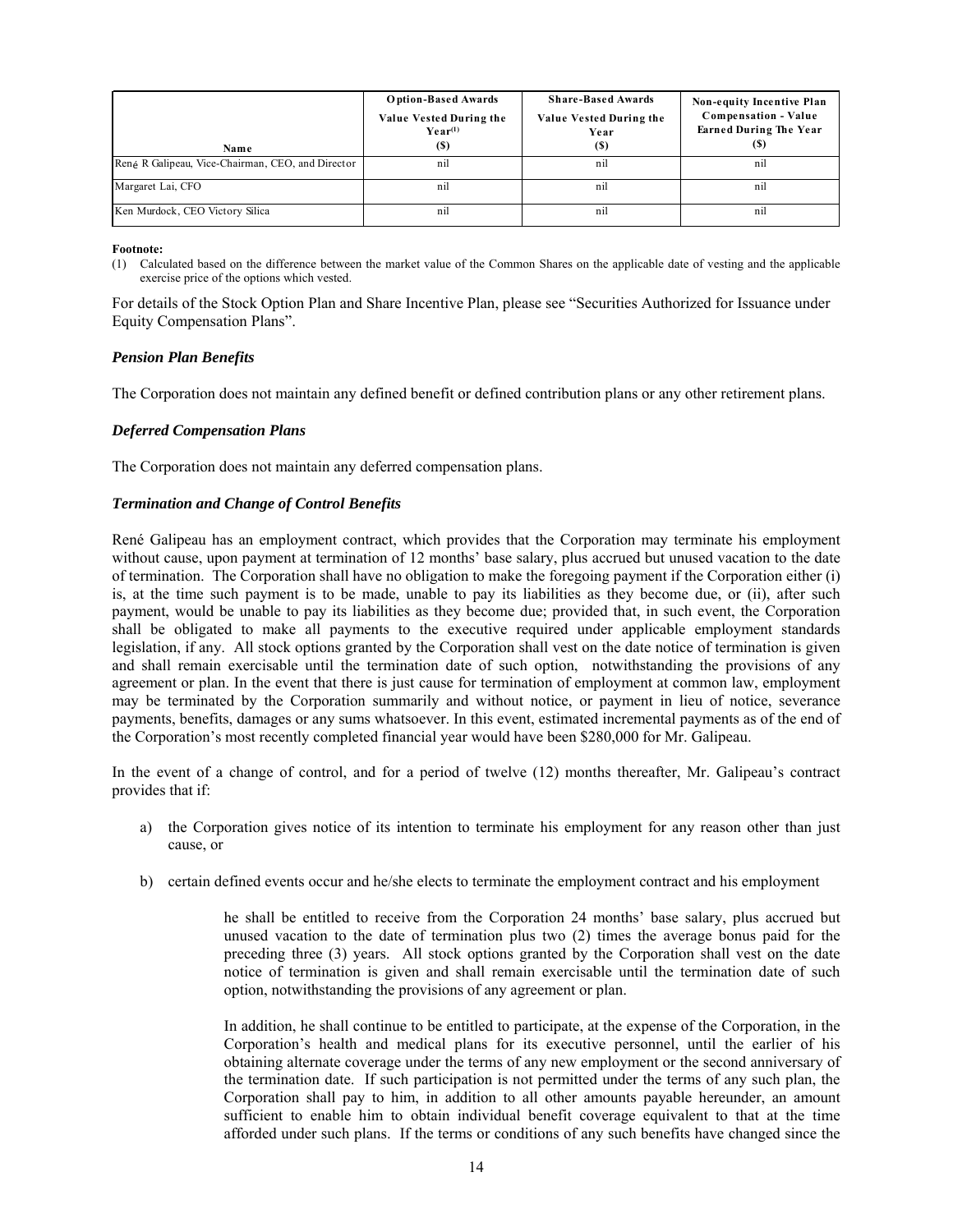change of control, then at his election, he may require the Corporation to pay an amount sufficient to enable him to obtain individual benefit coverage equivalent to that in place immediately prior to the change of control, or any combination of the old and new benefits, provided that in no event shall he receive double recovery of replacement cost for any single benefit. In this event, estimated incremental payments would be: \$560,000 for Mr. Galipeau.

## **Director Compensation**

In addition to annual retainers and attendance fees, directors may also receive options to purchase Common Shares as recommended by the Corporate Governance & Nominating and Compensation Committee and determined by the Board. The exercise price of such options is determined by the Board, but shall in no event be less than the market price of the Common Shares at the time of grant of the options. Please see "Securities Authorized for Issuance under Equity Compensation Plans" below for a detailed description of the Stock Option Plan.

#### *Director Compensation Table*

The following compensation table sets out the compensation payable to each of the Corporation's directors in the year ended December 31, 2017. No cash payments were made during the year ended December 31, 2017. The Directors have unanimously agreed to defer receipt of all compensation until the Company's financial situation improves.

| Name                |    | <b>Fees Earned</b> | Awards | Awards | Non-equity<br>Share-based   Option-based Incentive Plan<br>Compensation | Pension<br>Value | All Other<br><b>Compensation Compensation</b> | Total        |
|---------------------|----|--------------------|--------|--------|-------------------------------------------------------------------------|------------------|-----------------------------------------------|--------------|
| Cynthia P. Thomas   | S. | 54,500             | \$ nil | \$ nil | \$ nil                                                                  | \$ nil           | \$ nil                                        | \$<br>54,500 |
| Michael J. Anderson | S. | 17,900             | \$ nil | \$ nil | \$ nil                                                                  | \$ nil           | \$ nil                                        | \$<br>17,900 |
| Paul W. Fisher      | \$ | 7,747              | \$ nil | \$ nil | \$ nil                                                                  | \$ nil           | \$ nil                                        | \$<br>7,747  |
| Roland Horst(1)     | S. | 12,000             | \$ nil | \$ nil | \$ nil                                                                  | \$ nil           | \$ nil                                        | \$<br>12,000 |
| Peter R. Jones      | \$ | 16,300             | \$ nil | \$ nil | \$ nil                                                                  | \$ nil           | \$ nil                                        | \$<br>16,300 |

## *Incentive Plan Awards for Directors*

## *Outstanding Share-Based Awards and Option-Based Awards*

The following table sets out the share-based awards and option-based awards held by each director as at December 31, 2017.

| Outstanding Share-based Awards and Option-based Awards |                         |                 |                        |                     |                  |                         |                                                                        |
|--------------------------------------------------------|-------------------------|-----------------|------------------------|---------------------|------------------|-------------------------|------------------------------------------------------------------------|
|                                                        |                         |                 | Option-based Awards    | Share-based Awards  |                  |                         |                                                                        |
|                                                        | Number of<br>Securities |                 |                        |                     | Number of Shares |                         |                                                                        |
|                                                        | Underlying              |                 |                        | Value of            |                  |                         | or Units of Shares Market or Payout Value of Market or Payout Value of |
|                                                        | Unexercised             | Option Exercise |                        | Unexercised in-the- | that have not    | Share-Based Awards that | Vested Share-Based Awards                                              |
|                                                        | Options                 | Price           |                        | money Options $(1)$ | Vested           | have not Vested         | not Paid Out or Distributed                                            |
| Name                                                   | (# )                    | (S)             | Option Expiration Date | ſУ                  | (# )             | (S)                     |                                                                        |
| Michael J. Anderson                                    | 000,000.                | 0.05            | February 23, 2022      | nil                 | nil              | nil                     | nil                                                                    |
| Paul Fisher                                            | 000,000.                | 0.05            | June 22, 2022          | nil                 | nil              | nil                     | nil                                                                    |
| Peter R. Jones                                         | .000.000                | 0.05            | February 23, 2022      | nil                 | nil              | nil                     | nil                                                                    |
| Cynthia P. Thomas                                      | .000.000                | 0.05            | February 23, 2022      | nil                 | nil              | nil                     | nil                                                                    |

#### **Footnote:**

(1) Based on the closing price of the Common Shares on the CSE on December 30, 2017 of \$0.045.

*Incentive Plan Awards – Value vested or earned during the year*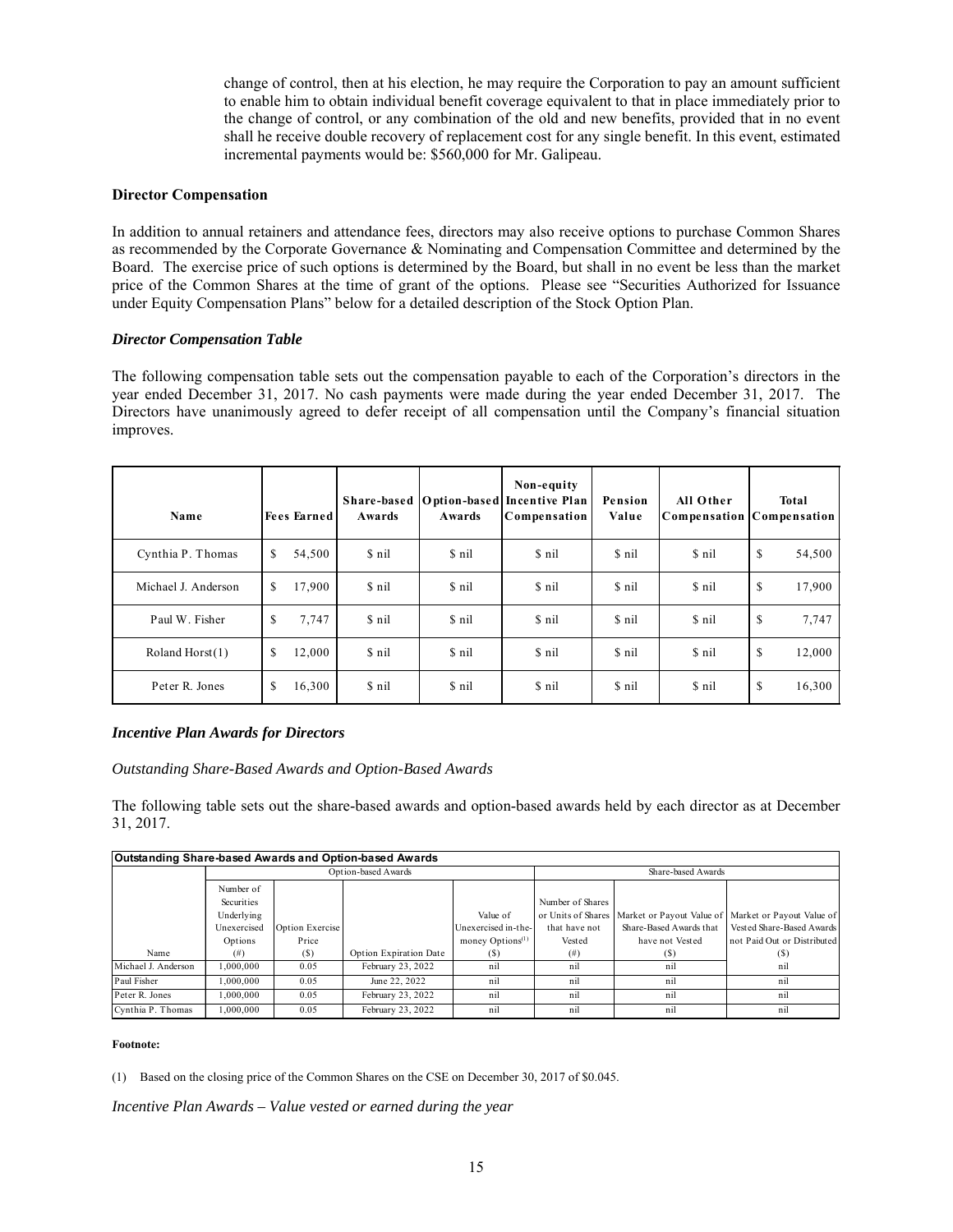| Incentive Plan Awards Value Vested or Earned During the Year |                                             |                              |                             |  |  |  |
|--------------------------------------------------------------|---------------------------------------------|------------------------------|-----------------------------|--|--|--|
|                                                              | Option-Based Awards                         | Share-Based Awards           | Non-equity Incentive Plan   |  |  |  |
| Name                                                         |                                             |                              | Compensation - Value Earned |  |  |  |
|                                                              | Value Vested During the Year <sup>(1)</sup> | Value Vested During the Year | During The Year             |  |  |  |
|                                                              |                                             |                              |                             |  |  |  |
| Cynthia P. Thomas                                            | nil                                         | nil                          | nil                         |  |  |  |
| Paul Fisher                                                  | nil                                         | nil                          | n1                          |  |  |  |
| Michael J. Anderson                                          | nil                                         | nil                          | n1                          |  |  |  |
| Peter R. Jones                                               | nil                                         | nil                          | n1                          |  |  |  |

**Footnotes:** 

(1) Calculated based on the difference between the market value of the Common Shares on the applicable date of vesting and the applicable exercise price of the options which vested.

## **SECURITIES AUTHORIZED FOR ISSUANCE UNDER EQUITY COMPENSATION PLANS**

The following table provides information as of December 31, 2017 with respect to Common Shares authorized for issuance under the Corporation's equity compensation plans.

| <b>Plan Category</b>                                         | Number of securities to<br>be issued upon exercise<br>of outstanding options,<br>warrants and rights<br>(a) | Weighted-average exercise<br>price of outstanding options,<br>warrants and rights<br>(b) | Number of securities remaining<br>available for future issuance<br>under equity compensation<br>plans (excluding securities<br>reflected in column (a))<br>(c) |
|--------------------------------------------------------------|-------------------------------------------------------------------------------------------------------------|------------------------------------------------------------------------------------------|----------------------------------------------------------------------------------------------------------------------------------------------------------------|
| Equity compensation plans approved by<br>securityholders     | 12,682,500                                                                                                  | \$0.08                                                                                   | $1,605.645^{(1)}$                                                                                                                                              |
| Equity compensation plans not approved<br>by securityholders | Nil                                                                                                         | Ni1                                                                                      | Ni1                                                                                                                                                            |
| Total                                                        | 12,682,500                                                                                                  | \$0.08                                                                                   | $1,605,645^{(2)}$                                                                                                                                              |

**Footnotes:** 

- (1) The Stock Option Plan provides for the issuance of options to purchase up to an aggregate of 15% of the issued and outstanding Common Shares. The amount includes securities remaining available for future issuance under the Stock Option Plan. The maximum number of Common Shares issuable under the Share Purchase Plan is the lesser of: (i) that number of Common Shares that can be purchased with a dollar amount equal to 20% of the annual gross annual salary of the participants; and (ii) 1% of the aggregate number of issued and outstanding Common Shares (calculated on a non-diluted basis) from time to time. As at the date hereof, no Common Shares have been issued pursuant to the Share Purchase Plan.
- (2) See also "Long-Term Incentives Share Incentive Plan" below.

#### *Stock Option Plan*

The Corporation maintains a stock option plan (the "**Stock Option Plan**") pursuant to which options may be granted to Eligible Persons. The term "**Eligible Person**" includes, subject to all applicable laws, employees, senior officers, directors or consultants of the Corporation, any subsidiary of the Corporation or any personal holding corporation controlled by an officer or director of the Corporation or any subsidiary.

The Stock Option Plan mandates that there be a "rolling maximum" number of Common Shares issuable that shall not exceed 15% of Common Shares issued and outstanding (calculated on a non-diluted basis) from time to time. As at the date hereof 12,682,500 options to acquire Common Shares were outstanding, representing 13.4% of the Corporation's issued and outstanding Common Shares as of the date hereof, leaving an additional 1,548,145 Common Shares, representing 1.6% of the Corporation's issued and outstanding Common Shares as at the date hereof, available for issuance pursuant to grants of options under the Stock Option Plan. The maximum number of Common Shares which may be reserved for issuance to any one person under the Stock Option Plan is 5% of the Common Shares outstanding at the time of the grant (calculated on a non-diluted basis) less the number of shares reserved for issuance to such person under any other option to purchase Common Shares from treasury granted as a compensation or incentive mechanism. Any shares subject to an option granted under the Stock Option Plan, which for any reason is surrendered, cancelled or terminated prior to exercise, will be available for a subsequent grant under the Stock Option Plan. The option price of any Common Shares will be determined by the Board but cannot be less than the closing price of the shares on the day immediately preceding the day upon which the option is granted. Options granted under the Stock Option Plan may be exercised during a period not exceeding ten years,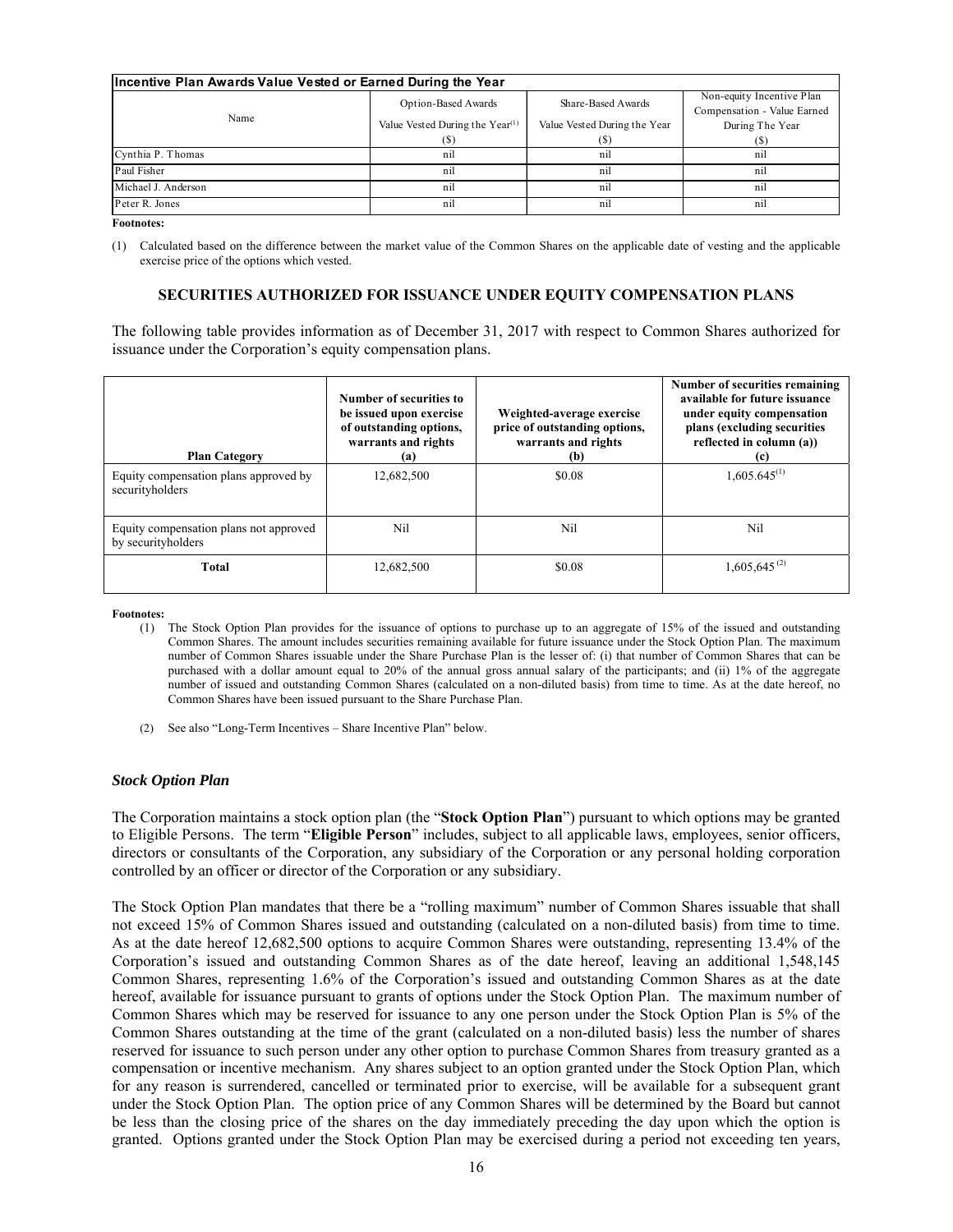subject to earlier termination upon the termination of the optionee's employment, upon the optionee ceasing to be an employee, senior officer, director or consultant of the Corporation or any of its subsidiaries, as applicable, or upon the optionee retiring, becoming permanently disabled or upon death. Any options granted will terminate on the earlier of the following dates (i) the date of expiration specified in the option agreements, (ii) 90 days after such optionee ceases to be an Eligible Person (other than by reason of death), and (iii) 180 days after the optionee's death during which the option may be exercised by the optionee's legal representative or person to whom the deceased optionee's rights under the options have passed by will or other applicable law. In the resolution allocating any option, the Board of Directors may determine that the date or dates of the vesting of any options issued under the Stock Option Plan shall be a future date or dates determined in the manner specified in such resolution. The options are non-transferable.

The Stock Option Plan contains provisions for adjustment in the number of shares issuable thereunder in the event of a subdivision, consolidation, reclassification or change of the Common Shares, a reorganization, a merger or other relevant changes in the Corporation's capitalization. The Board has the power and authority to approve amendments relating to the Stock Option Plan or to options, without further approval of the shareholders, to the extent that such amendments relate to: (a) complying with the requirements of any applicable regulatory authority; (b) complying with the rules, policies and notices of any stock exchange on which the Corporation's securities are listed; (c) altering, extending or accelerating the terms and conditions of vesting of any options; (d) extending the term of options held by a person other than a person who, at the time of the extension, is an insider of the Corporation; (e) determining, subject to all applicable regulatory requirements, that the provisions of the Stock Option Plan concerning the effect of termination of an optionee's status as an Eligible Person shall not apply to an optionee for any reason acceptable to the Board; (f) accelerating the expiry date of any options; (g) amending the definitions contained within the Stock Option Plan; (h) amending the categories of persons who are Eligible Persons and entitled to be granted options pursuant to the Stock Option Plan; (i) allowing the grant of financial assistance to optionees for the purpose of exercising options granted under the Stock Option Plan, subject to compliance with all applicable regulatory requirements; (j) authorizing the addition or modification of a cashless exercise feature, payable in cash or Common Shares; (k) amending or modifying the mechanics of exercise of options; and (l) amendments of a "housekeeping" nature, including, without limitation, amending the wording of any provisions of the Stock Option Plan for the purpose of clarifying the meaning of existing provisions or to correct or supplement any inconsistency.

The Stock Option Plan provides that the Corporation may provide financial assistance in respect of options granted under the Stock Option Plan by means of loans to optionees. Under the terms of the Stock Option Plan, the Corporation may, but is not obligated to, loan an optionee the funds required to exercise any particular option. The Stock Option Plan provides that any such loan will be for a term not exceeding ten years and will be non-interest bearing. Any such loan will be repayable at maturity or upon earlier termination of the option, including the death or retirement of the optionee. Any loans made under the Stock Option Plan are to be secured by a pledge of the shares acquired upon the exercise of the option exercised being lodged with a trustee for such purposes.

In the event that any loan amount is not fully repaid when due, the trustee holding the pledged shares is entitled to realize on the shares being held by it as security for the loan.

Loans made under the Stock Option Plan are "non-recourse loans" and, as a result, the sole remedy of the Corporation in the event of a default is to realize on the shares being held as security as described above. Thus, in the event there is a shortfall between the loan amount and any such proceeds of realization, the optionee will not be liable for any such shortfall. The Stock Option Plan provides that any shares issued pursuant to loans made under the Stock Option Plan may be sold by the optionee from time to time provided that an amount equal to the aggregate option exercise price or the balance of the loan is applied in repayment of the loan. Any financial assistance so provided under the Stock Option Plan will be subject to and made in accordance with all applicable laws and regulatory policies at the time of making the loan. At present, no loans are outstanding under these provisions.

## *Share Incentive Plan – Share Purchase Plan and Share Bonus Plan*

The Corporation also maintains the Share Incentive Plan, which is comprised of both the Share Purchase Plan and the Share Bonus Plan.

Under the Share Purchase Plan, eligible directors, senior officers and employees of the Corporation and its designated affiliates and consultants can contribute up to 10% of their annual basic salary before deductions to purchase Common Shares. The Corporation matches each participant's contribution. The purchase price per Common Share is the volume weighted-average of the trading prices of the Common Shares for the calendar quarter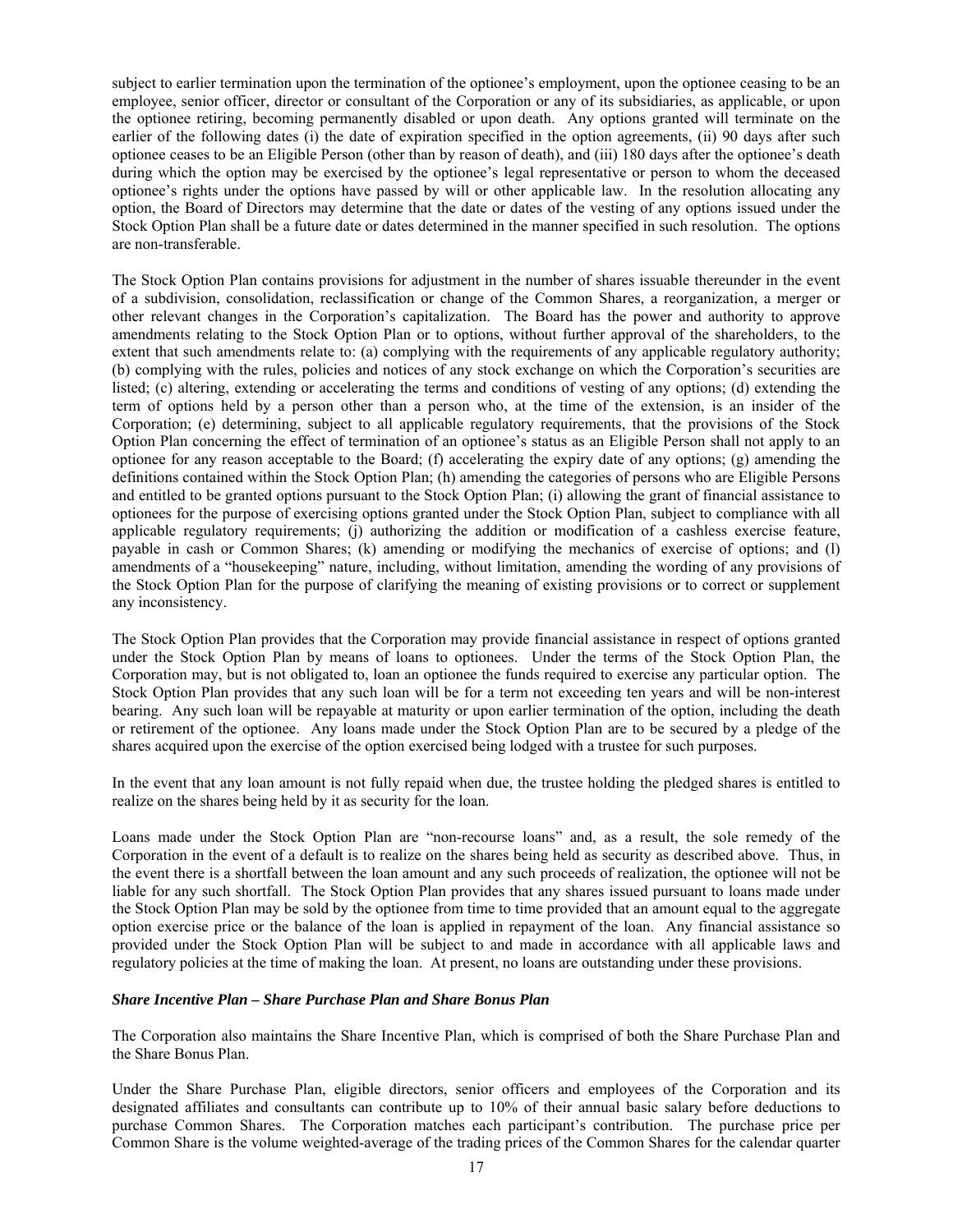in respect of which the Common Shares are issued, which could be lower than the market price of the Common Shares on a given date. Common Shares issued are held in safekeeping and delivered to employees as soon as practicable following March 31, June 30, September 30 and December 31 in each calendar year. The maximum number of Common Shares issuable under the Share Purchase Plan is the lesser of: (i) that number of Common Shares that can be purchased with a dollar amount equal to 20% of the annual gross salary of the participants; and (ii) 1% of the aggregate number of issued and outstanding Common Shares (calculated on a non-diluted basis) from time to time. As at the date hereof, no Common Shares have been issued pursuant to the Share Purchase Plan.

Participation in the Share Purchase Plan is subject to earlier termination upon the termination of the participant's employment, upon the participant ceasing to be an employee, senior officer or consultant of the Corporation or any death. The right to participate in the Share Incentive Plan is non-assignable and non-transferable, other than pursuant to a will or by the laws of descent and distribution.

The Share Bonus Plan permits the Corporation to issue Common Shares as a discretionary bonus to eligible directors, senior officers and employees of the Corporation and its designated affiliates, and consultants designated from time to time. During the year ended December 31, 2017, the Corporation issued no Common Shares under the Share Bonus Plan.

The Share Incentive Plan contains provisions for adjustment in the number of shares issuable thereunder in the event of a subdivision, consolidation, reclassification or change of the Common Shares, a reorganization, a merger or other relevant changes in the Corporation's capitalization. The Share Incentive Plan may be amended without further approval of the shareholders to the extent that such amendments relate to: (a) complying with the requirements of any applicable regulatory authority; (b) complying with the rules, policies and notices of any stock exchange having jurisdiction over the securities of the Corporation; (c) determining, subject to all applicable regulatory requirements, that the provisions of the Share Incentive Plan concerning the effect of termination of a participant's employment on such participant's status under the Share Purchase Plan shall not apply to such participant; (d) amending the definitions contained within the Share Incentive Plan; (e) amending the categories of persons who are participants pursuant to the Share Incentive Plan; (f) amending or modifying the contribution mechanics of the Share Purchase Plan; and (g) amendments of a "housekeeping" nature, including, without limitation, amending the wording of any provisions of the Share Incentive Plan for the purpose of clarifying the meaning of existing provisions or to correct or supplement any provision of the Share Incentive Plan that is inconsistent with any other provision of the Share Incentive Plan, provided that any amendment, modification or change to the provisions of the Share Incentive Plan which would: (a) materially increase the benefits under the Share Incentive Plan; (b) increase the number of Common Shares, other than by virtue of the operation of the Share Incentive Plan, which may be issued; or (c) materially modify the requirements as to eligibility for participation in the Share Incentive Plan; shall only be effective upon such amendment, modification or change being approved by the shareholders of the Corporation.

## **INDEBTEDNESS OF DIRECTORS AND EXECUTIVE OFFICERS**

Since the beginning of the Corporation's most recently completed financial year there is no, and there has not been any, outstanding indebtedness owing to the Corporation or any subsidiary of the Corporation or any other entity where such indebtedness has been the subject of a guarantee, support agreement, letter of credit or other similar arrangement or understanding provided by the Corporation or any of its subsidiaries in connection with a purchase of securities or otherwise by: (i) any director, executive officer or employee of the Corporation or any of its subsidiaries; (ii) any former director, executive officer or employee of the Corporation or any of its subsidiaries; (iii) any proposed nominee for election as a director of the Corporation; (iv) any associate of any individual who is, or at any time during the Corporation's most recently completed financial year was, a director or executive officer of the Corporation; or (v) any associate of any proposed nominee for election as a director of the Corporation.

## **INTEREST OF INFORMED PERSONS IN MATERIAL TRANSACTIONS**

No informed person or proposed director of the Corporation, or any of the associates or affiliates of those persons, has any material interest, direct or indirect, in any transaction since the commencement of the Corporation's most recently completed financial year or in any proposed transaction which has, in either case, materially affected or would materially affect the Corporation or any of its subsidiaries.

"Informed person" means: (a) a director or executive officer of the Corporation; (b) a director or executive officer of a person or company that is itself an informed person or subsidiary of the Corporation; (c) any person or company who beneficially owns, or controls or directs, directly or indirectly, voting securities of the Corporation or a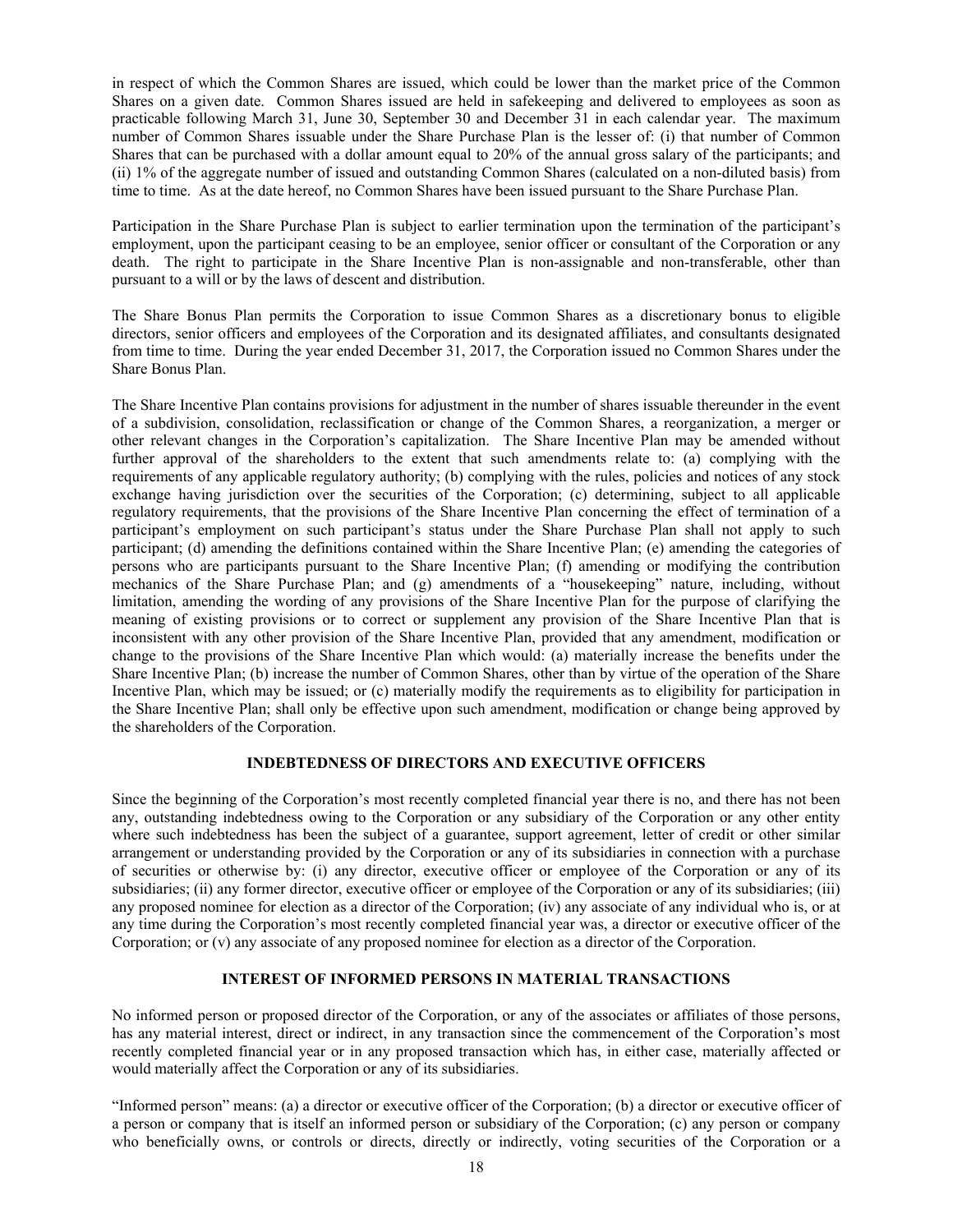combination of both carrying more than 10% of the voting rights attached to all outstanding voting securities of the Corporation other than voting securities held by the person or company as underwriter in the course of a distribution; and (d) the Corporation after having purchased, redeemed or otherwise acquired any of its securities, for so long as it holds any of its securities.

## **INTEREST OF CERTAIN PERSONS OR COMPANIES IN MATTERS TO BE ACTED UPON**

No person who has been a director or executive officer of the Corporation at any time since the beginning of its last completed financial year, no proposed nominee for election as a director and no associate or affiliate of any of the foregoing persons has any material interest, direct or indirect, by way of beneficial ownership of securities or otherwise, in any matter to be acted upon at the Meeting, except as disclosed in this Management Information Circular.

# **MANAGEMENT CONTRACTS**

Except as disclosed below, there are no management functions of the Corporation or its subsidiaries which are to any substantial degree performed by a person or company other than the directors or executive officers of the Corporation or its subsidiaries.

| <b>CORPORATE GOVERNANCE</b>                                                                                                                                                                                                                                                                                                                                                                                                                                                                                                                                 | <b>COMMENTS</b>                                                                                                                                                                                                                                                                                                                                                                                                                                                                                                                                                                                                                                                                                                                                                                                                                                                                                                                                                                                                                                                                                                          |  |  |  |  |
|-------------------------------------------------------------------------------------------------------------------------------------------------------------------------------------------------------------------------------------------------------------------------------------------------------------------------------------------------------------------------------------------------------------------------------------------------------------------------------------------------------------------------------------------------------------|--------------------------------------------------------------------------------------------------------------------------------------------------------------------------------------------------------------------------------------------------------------------------------------------------------------------------------------------------------------------------------------------------------------------------------------------------------------------------------------------------------------------------------------------------------------------------------------------------------------------------------------------------------------------------------------------------------------------------------------------------------------------------------------------------------------------------------------------------------------------------------------------------------------------------------------------------------------------------------------------------------------------------------------------------------------------------------------------------------------------------|--|--|--|--|
| <b>DISCLOSURE REQUIREMENTS</b>                                                                                                                                                                                                                                                                                                                                                                                                                                                                                                                              |                                                                                                                                                                                                                                                                                                                                                                                                                                                                                                                                                                                                                                                                                                                                                                                                                                                                                                                                                                                                                                                                                                                          |  |  |  |  |
| <b>Board of Directors</b><br>1.                                                                                                                                                                                                                                                                                                                                                                                                                                                                                                                             |                                                                                                                                                                                                                                                                                                                                                                                                                                                                                                                                                                                                                                                                                                                                                                                                                                                                                                                                                                                                                                                                                                                          |  |  |  |  |
| Disclose the identity of directors<br>a.<br>who are independent.<br>Disclose the identity of directors<br>b.                                                                                                                                                                                                                                                                                                                                                                                                                                                | Pursuant to National Instrument 58-101 ("NI 58-101"), a director is<br>independent if the director has no direct or indirect material<br>relationship with a company which could, in the view of the                                                                                                                                                                                                                                                                                                                                                                                                                                                                                                                                                                                                                                                                                                                                                                                                                                                                                                                     |  |  |  |  |
| who are not independent, and<br>describe the basis for that<br>determination.                                                                                                                                                                                                                                                                                                                                                                                                                                                                               | company's board of directors, be reasonably expected to interfere<br>with the exercise of a member's independent judgment.<br>The Board of Directors is currently comprised of five members, four                                                                                                                                                                                                                                                                                                                                                                                                                                                                                                                                                                                                                                                                                                                                                                                                                                                                                                                        |  |  |  |  |
| Disclose whether or not a majority<br>c.<br>of directors are independent. If a<br>majority of directors are not<br>independent, describe what the<br>Board does to facilitate its exercise<br>of independent judgment in<br>carrying out its responsibilities.                                                                                                                                                                                                                                                                                              | of whom the Board has determined are "independent" directors<br>within the meaning of NI 58-101: Cynthia Thomas, Paul Fisher,<br>Michael Anderson and Peter R. Jones. Assuming all of the directors<br>nominated for election at the upcoming annual meeting of<br>shareholders are elected, the board will be comprised of five current<br>directors, four of whom are independent directors.<br>René Galipeau, Vice-Chair and director, is also Chief Executive<br>Officer of the Corporation and therefore not considered to be<br>independent.                                                                                                                                                                                                                                                                                                                                                                                                                                                                                                                                                                       |  |  |  |  |
| d.<br>If a director is presently a director<br>of any other issuer that is a<br>reporting issuer (or the equivalent)<br>in a jurisdiction, identify both the<br>director and the other issuer.                                                                                                                                                                                                                                                                                                                                                              | René Galipeau: Nuinsco Resources Limited, Wallbridge Mining<br>Company Limited;<br>Peter R. Jones: Augyva Mining Resources Inc., Mandalay<br>Resources Corp.                                                                                                                                                                                                                                                                                                                                                                                                                                                                                                                                                                                                                                                                                                                                                                                                                                                                                                                                                             |  |  |  |  |
| Disclose whether or not the<br>e.<br>independent directors hold<br>regularly scheduled meetings at<br>which non-independent directors<br>and members of management are<br>not in attendance. If the<br>independent directors hold such<br>meetings, disclose the number of<br>meetings held since the beginning<br>of the issuer's most recently<br>completed financial year. If the<br>independent directors do not hold<br>such meetings, describe what the<br>Board does to facilitate open and<br>candid discussion among its<br>independent directors. | The business and affairs of the Corporation are managed by the<br>Board. The Board holds regular meetings to review the business and<br>affairs of the Corporation and to make any decisions relating thereto.<br>The Board believes that it functions independently of management.<br>When conflicts do arise, interested parties are precluded from voting<br>on matters in which they may have an interest. As may be deemed<br>necessary by the Chair of the Board and/or the independent<br>directors, the independent directors of the Board convene meetings<br>of the independent directors, at which non-independent directors and<br>members of management are not in attendance. To enhance its<br>ability to act independently of management, the Board may meet in<br>the absence of members of management and the non-independent<br>director(s) or may excuse such persons from all or a portion of any<br>meeting where a potential conflict of interest arises or where<br>The Board held no meetings of the<br>otherwise appropriate.<br>independent directors in the absence of members of management |  |  |  |  |

## **CORPORATE GOVERNANCE PRACTICES**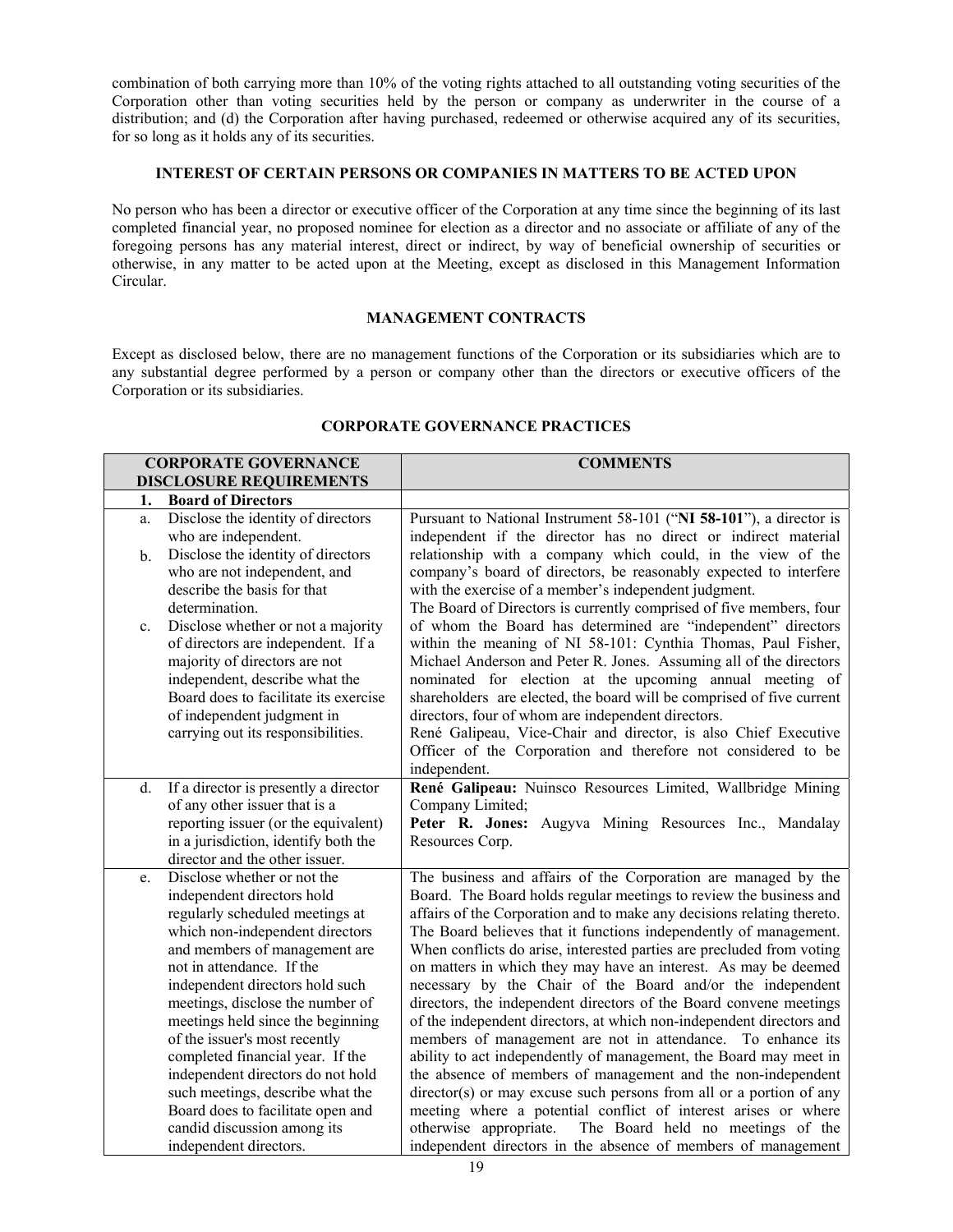| f.<br>g. | Disclose whether or not the chair<br>of the Board is an independent<br>director. If the Board has a chair<br>or lead director who is an<br>independent director, disclose the<br>identity of the independent chair or<br>lead director, and describe his or<br>her role and responsibilities. If the<br>Board has neither a chair that is<br>independent nor a lead director that<br>is independent, describe what the<br>Board does to provide leadership<br>for its independent directors.<br>Disclose the attendance record of | and the non-independent directors from January 1, 2017 to the date<br>hereof, however when deemed appropriate during Board meetings,<br>members of management were excused to facilitate discussion by<br>Board members and/or committees of the Board independent of<br>management.<br>The Corporate Governance & Nominating and<br>Compensation Committee has recommended, and the Board has<br>adopted, a policy whereby a standard agenda item providing for the<br>independent directors to meet in the absence of non-independent<br>directors and members of management will be included in respect of<br>Board meetings going forward. This practice has been in place for<br>the Audit Committee since 2009.<br>Ms. Thomas serves as Chair of the Board and is independent within<br>the meaning of NI 58-101. The primary functions of the Chair of<br>the Board of Directors are to facilitate the operations and<br>deliberations of the Board and the fulfilment of the Board's role and<br>responsibilities under its mandate. The Chair is accountable to the<br>Board and acts as a direct liaison between the Board and<br>management of the Corporation through the Chief Executive<br>Officer.                                                                                                                                                                                                                                                                                                                                   |
|----------|-----------------------------------------------------------------------------------------------------------------------------------------------------------------------------------------------------------------------------------------------------------------------------------------------------------------------------------------------------------------------------------------------------------------------------------------------------------------------------------------------------------------------------------|-----------------------------------------------------------------------------------------------------------------------------------------------------------------------------------------------------------------------------------------------------------------------------------------------------------------------------------------------------------------------------------------------------------------------------------------------------------------------------------------------------------------------------------------------------------------------------------------------------------------------------------------------------------------------------------------------------------------------------------------------------------------------------------------------------------------------------------------------------------------------------------------------------------------------------------------------------------------------------------------------------------------------------------------------------------------------------------------------------------------------------------------------------------------------------------------------------------------------------------------------------------------------------------------------------------------------------------------------------------------------------------------------------------------------------------------------------------------------------------------------------------------------------------------------------|
|          | each director for all Board meetings<br>held since the beginning of the<br>issuer's most recently completed<br>financial year.                                                                                                                                                                                                                                                                                                                                                                                                    | Cynthia Thomas: 5/5<br>Michael Anderson: 5/5<br>Peter R. Jones: 5/5<br>René Galipeau: 5/5<br>Roland Horst <sup>1</sup> : $2/2$<br>Paul Fisher <sup>1</sup> : 3/3                                                                                                                                                                                                                                                                                                                                                                                                                                                                                                                                                                                                                                                                                                                                                                                                                                                                                                                                                                                                                                                                                                                                                                                                                                                                                                                                                                                    |
| 2.       | <b>Board Mandate – Disclose the</b><br>text of the Board's written<br>mandate. If the Board does not<br>have a written mandate, describe<br>how the Board delineates its role<br>and responsibilities                                                                                                                                                                                                                                                                                                                             | The Board has a mandate to set the strategic direction of the<br>Corporation and to oversee its implementation by management of<br>the Corporation. The charter of the Board is as follows:<br>to the extent feasible, the Board must satisfy itself as to the<br>a)<br>integrity of the Chief Executive Officer and other executive<br>officers of the Corporation and that the Chief Executive<br>Officer and other executive officers create a culture of<br>integrity throughout the organization as articulated in the<br>Corporation's Code of Business Conduct and Ethics (the<br>"Code");<br>adopting a strategic planning process and approving, on at<br>b)<br>least an annual basis, a strategic plan which takes into<br>account, among other things, the opportunities and risks of<br>the business;<br>identification of the principal risks of the Corporation's<br>c)<br>business and ensuring the implementation of appropriate<br>systems to manage these risks;<br>succession planning including the appointment, training<br>d)<br>and monitoring of senior management;<br>adoption of a disclosure policy which policy will be in<br>e)<br>compliance with National Policy 51-201 - Disclosure<br>Standards, and updated to remain in compliance as a result<br>of any amendments thereto;<br>the periodic review and approval of internal control and<br>$\mathbf{f}$<br>management information systems;<br>participation in the development of the Corporation's<br>g)<br>approach to corporate governance,<br>including the |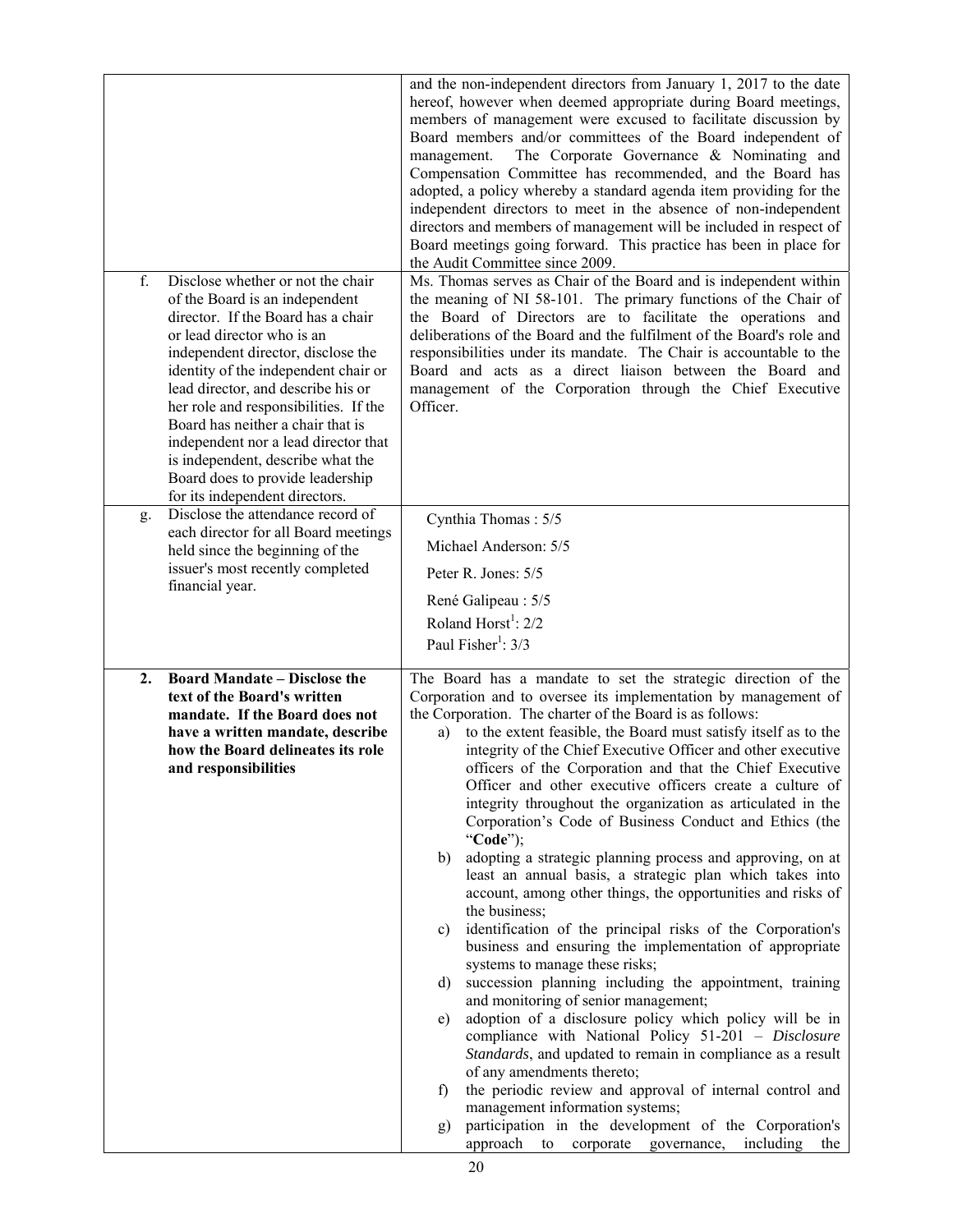|                                                                                                                                                                                                                                                                                                                                                                                                                                                                                                                                                                                                                                                                                                       | development of, and ongoing monitoring of, a set of<br>corporate governance principles and guidelines in<br>compliance with NI 58-101 and any amendments thereto;<br>ensuring that measures for receiving feedback from<br>h)<br>stakeholders are in place; and<br>$\ddot{i}$<br>ensuring that the responsibilities of directors, including<br>basic duties and responsibilities with respect to attendance<br>at Board meetings and advance review of meeting<br>materials, are fully understood and that individual directors<br>are able to make the requisite time commitment and have<br>the requisite skills and experience to attend to their duties<br>and responsibilities as members of the Board of Directors.<br>The items listed above serve as the framework for the mandate of<br>the Board of Directors and will be amended to reflect any<br>amendments made to applicable law and other rules that govern the<br>Corporation's operations.<br>At a minimum, the Board of Directors meets once in each fiscal<br>quarter. In addition, the Board of Directors meets at other times<br>when matters requiring its approval are raised and the timing is such<br>that it is not prudent or possible to wait for a regularly scheduled                                                                                                                                                                                                                                                                                                                                                                                                                                                                                                                                                                                                                                                                                                                                                                                                                                                                                                                                                                                                                                          |
|-------------------------------------------------------------------------------------------------------------------------------------------------------------------------------------------------------------------------------------------------------------------------------------------------------------------------------------------------------------------------------------------------------------------------------------------------------------------------------------------------------------------------------------------------------------------------------------------------------------------------------------------------------------------------------------------------------|-----------------------------------------------------------------------------------------------------------------------------------------------------------------------------------------------------------------------------------------------------------------------------------------------------------------------------------------------------------------------------------------------------------------------------------------------------------------------------------------------------------------------------------------------------------------------------------------------------------------------------------------------------------------------------------------------------------------------------------------------------------------------------------------------------------------------------------------------------------------------------------------------------------------------------------------------------------------------------------------------------------------------------------------------------------------------------------------------------------------------------------------------------------------------------------------------------------------------------------------------------------------------------------------------------------------------------------------------------------------------------------------------------------------------------------------------------------------------------------------------------------------------------------------------------------------------------------------------------------------------------------------------------------------------------------------------------------------------------------------------------------------------------------------------------------------------------------------------------------------------------------------------------------------------------------------------------------------------------------------------------------------------------------------------------------------------------------------------------------------------------------------------------------------------------------------------------------------------------------------------------------------------------------------------|
|                                                                                                                                                                                                                                                                                                                                                                                                                                                                                                                                                                                                                                                                                                       | quarterly meeting.                                                                                                                                                                                                                                                                                                                                                                                                                                                                                                                                                                                                                                                                                                                                                                                                                                                                                                                                                                                                                                                                                                                                                                                                                                                                                                                                                                                                                                                                                                                                                                                                                                                                                                                                                                                                                                                                                                                                                                                                                                                                                                                                                                                                                                                                            |
| <b>Position Descriptions</b><br>3.                                                                                                                                                                                                                                                                                                                                                                                                                                                                                                                                                                                                                                                                    |                                                                                                                                                                                                                                                                                                                                                                                                                                                                                                                                                                                                                                                                                                                                                                                                                                                                                                                                                                                                                                                                                                                                                                                                                                                                                                                                                                                                                                                                                                                                                                                                                                                                                                                                                                                                                                                                                                                                                                                                                                                                                                                                                                                                                                                                                               |
| Disclose whether or not the<br>a.<br>Board has developed written<br>position descriptions for the chair<br>and the chair of each Board<br>committee. If the Board has not<br>developed written position<br>descriptions for the chair and/or<br>the chair of each Board<br>committee, briefly describe how<br>the Board delineates the role and<br>responsibilities of each such<br>position.<br>Disclose whether or not the Board<br>$\mathbf{b}$ .<br>and CEO have developed a written<br>position description for the CEO.<br>If the Board and CEO have not<br>developed such a position<br>description, briefly describe how<br>the Board delineates the role and<br>responsibilities of the CEO. | The Corporation has not developed written position descriptions for<br>the CEO, Chair and the Chair of each Board committee. The Board<br>has enlisted the CEO to manage the day-to-day strategic and<br>operational affairs of the Company. The roles and responsibilities of<br>the Chair of the Board are as described above. The Board delineates<br>the roles of the Chair of each of the Board's committees under the<br>auspices of the respective committee charters. Members of all<br>Board committees are approved by the Board and the Chairs of those<br>committees are approved by the individual committees.<br>The CEO reports to the Board, and the Board responds to and, if it<br>considers appropriate, approves, with such revisions as it may<br>require, corporate objectives and recommended courses of action,<br>which have been brought forward by the CEO and management.<br>The Board and the CEO review, on a regular basis, the scope and<br>limits of management's responsibilities and powers. In addition to<br>those matters which must be approved by the Board by law,<br>significant business activities and actions proposed to be taken by<br>the Corporation are subject to Board approval.<br>Annual capital and operating budgets and significant changes<br>thereto, long range plans, major changes in the organizational<br>structure of the Corporation, annual financial statements, major<br>acquisition and disposal transactions, major financing transactions<br>involving the issuance of shares, debt securities and the like, major<br>banking transactions, long term contracts with significant<br>cumulative financial commitments, appointment of senior executive<br>officers, benefit plans, stock option plans, issuance of stock options<br>and share-based awards and succession plans are all subject to Board<br>approval or, where appropriate, a duly authorized committee of the<br>directors.<br>In addition, the Board of Directors is responsible for overseeing the<br>strategic direction of the Corporation, monitoring the performance of<br>the Corporation's assets and assessing opportunities for and risks<br>affecting the Corporation's business and assessing means to<br>effectively deal with the same. |
| <b>Orientation and Continuing</b><br>4.<br><b>Education</b>                                                                                                                                                                                                                                                                                                                                                                                                                                                                                                                                                                                                                                           |                                                                                                                                                                                                                                                                                                                                                                                                                                                                                                                                                                                                                                                                                                                                                                                                                                                                                                                                                                                                                                                                                                                                                                                                                                                                                                                                                                                                                                                                                                                                                                                                                                                                                                                                                                                                                                                                                                                                                                                                                                                                                                                                                                                                                                                                                               |
| Briefly describe what measures<br>a.                                                                                                                                                                                                                                                                                                                                                                                                                                                                                                                                                                                                                                                                  | Orientation and continuing education of directors is the                                                                                                                                                                                                                                                                                                                                                                                                                                                                                                                                                                                                                                                                                                                                                                                                                                                                                                                                                                                                                                                                                                                                                                                                                                                                                                                                                                                                                                                                                                                                                                                                                                                                                                                                                                                                                                                                                                                                                                                                                                                                                                                                                                                                                                      |
| the Board takes to orient new                                                                                                                                                                                                                                                                                                                                                                                                                                                                                                                                                                                                                                                                         | responsibility of the Corporate Governance & Nominating and                                                                                                                                                                                                                                                                                                                                                                                                                                                                                                                                                                                                                                                                                                                                                                                                                                                                                                                                                                                                                                                                                                                                                                                                                                                                                                                                                                                                                                                                                                                                                                                                                                                                                                                                                                                                                                                                                                                                                                                                                                                                                                                                                                                                                                   |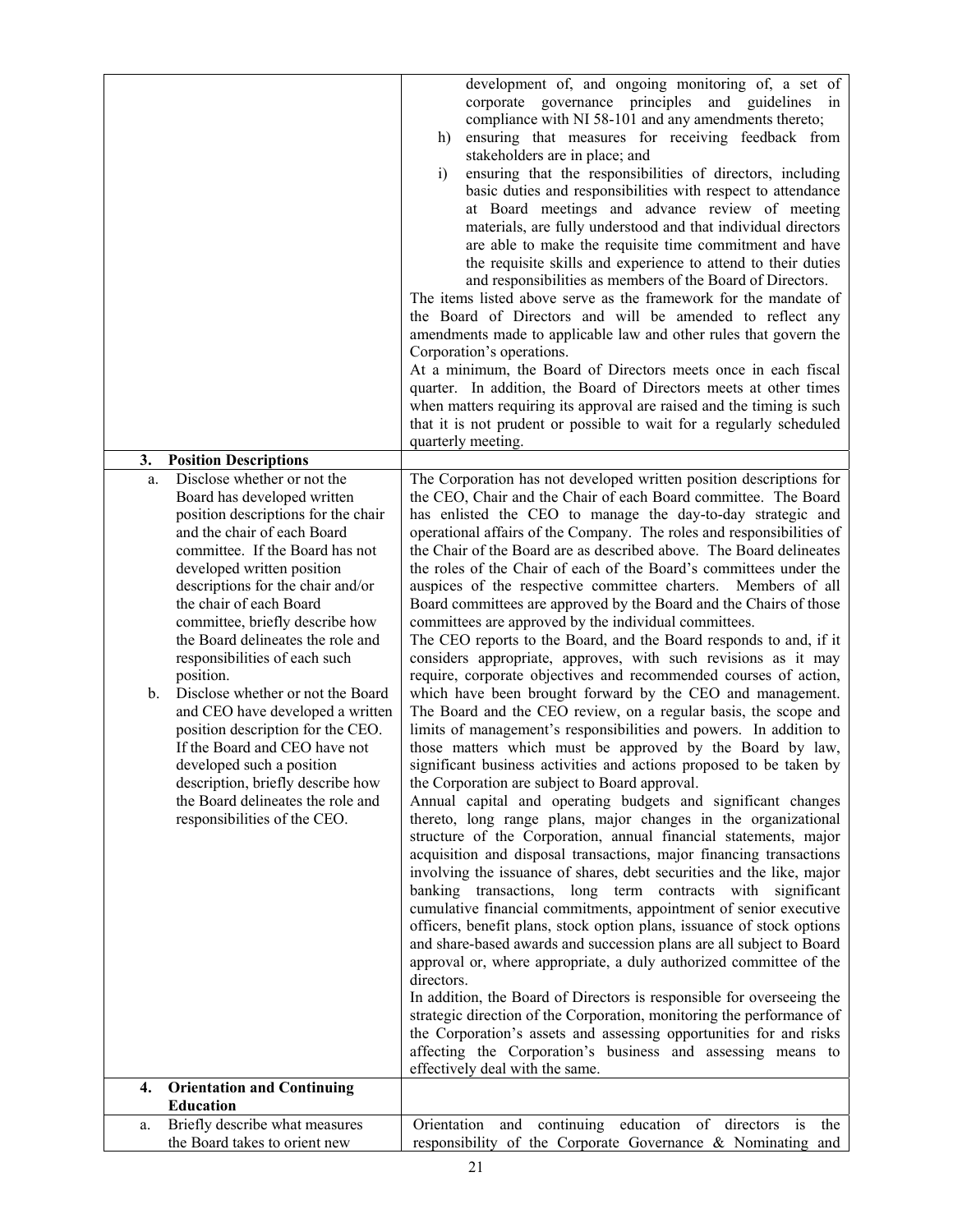| b.       | directors regarding:<br>the role of the Board, its<br>Ι.<br>committees and its directors,<br>and;<br>П.<br>the nature and operation of the<br>issuer's business.<br>Briefly describe what measures, if<br>any, the Board takes to provide<br>continuing education for its<br>directors. If the Board does not<br>provide continuing education,<br>describe how the Board ensures<br>that its directors maintain the skill<br>and knowledge necessary to meet<br>their obligations as directors.                                                                                                                                                                                                                                                                       | Compensation Committee. The Corporate Governance<br>$\&$<br>Nominating and Compensation Committee is responsible for<br>developing and recommending to the Board an orientation program<br>for new directors which shall include assisting new directors to<br>understand the role of the Board and its committees, the<br>contribution that individual directors are expected to make, and the<br>nature and operation of the Corporation's business.<br>The<br>Corporation currently has an informal orientation and education<br>program for new Board members in order to ensure that new<br>directors are familiarized with the Corporation's business and the<br>procedures of the Board of Directors. In addition, a corporate<br>policies manual and all available<br>information about the<br>Corporation's projects is available to Board members, who are also<br>encouraged to visit the Corporation's project sites as appropriate.<br>The Corporate Governance & Nominating and Compensation<br>Committee has implemented a process of periodic review of the<br>corporate policies manual to ensure it is updated to reflect<br>modifications of corporate policies and procedures and other<br>documents that assist individuals in performing their role as<br>directors. In light of the Corporation's size and the high level of<br>experience of the Board members, the Board believes this approach<br>is practical and effective. |
|----------|-----------------------------------------------------------------------------------------------------------------------------------------------------------------------------------------------------------------------------------------------------------------------------------------------------------------------------------------------------------------------------------------------------------------------------------------------------------------------------------------------------------------------------------------------------------------------------------------------------------------------------------------------------------------------------------------------------------------------------------------------------------------------|---------------------------------------------------------------------------------------------------------------------------------------------------------------------------------------------------------------------------------------------------------------------------------------------------------------------------------------------------------------------------------------------------------------------------------------------------------------------------------------------------------------------------------------------------------------------------------------------------------------------------------------------------------------------------------------------------------------------------------------------------------------------------------------------------------------------------------------------------------------------------------------------------------------------------------------------------------------------------------------------------------------------------------------------------------------------------------------------------------------------------------------------------------------------------------------------------------------------------------------------------------------------------------------------------------------------------------------------------------------------------------------------------------------------------------------------------------|
| 5.<br>a. | <b>Ethical Business Conduct</b><br>Disclose whether or not the Board<br>has adopted a written code for the<br>directors, officers and employees.<br>If the Board has adopted a written<br>code, disclose how a person or<br>company may obtain a copy of the<br>code and describe how the board<br>monitors compliance with the<br>code, or if the Board does not<br>monitor compliance, explain<br>whether and how the Board<br>satisfies itself regarding<br>compliance with its code. Provide<br>a cross-reference to any material<br>change report filed since the<br>beginning of the issuer's most<br>recently completed financial year<br>that pertains to any conduct of a<br>director or executive officer that<br>constitutes a departure from the<br>code. | The Board has adopted the Code for directors, officers and<br>employees.<br>copy of the Code<br>found<br>$\mathbf{A}$<br>can<br>be<br>at<br>www.victorynickel.ca and www.sedar.com.<br>The Board does not<br>formally monitor compliance with the Code.<br>Management is<br>expected to report any breaches of the Code to the Board.<br>Additionally, the Code provides a process by which actual or<br>potential violations of its provisions are to be reported to the<br>President or Chief Financial Officer and confirms that there will not<br>be any reprisals against an individual who does so in good faith.<br>There has been no material change reports filed pertaining to<br>conduct of a director or executive officer that constitute a departure<br>from the Code.                                                                                                                                                                                                                                                                                                                                                                                                                                                                                                                                                                                                                                                                    |
| b.<br>c. | Describe any steps the Board takes<br>to ensure directors exercise<br>independent judgment in<br>considering transactions and<br>agreements in respect of which a<br>director or executive officer has a<br>material interest.<br>Describe any other steps the Board<br>takes to encourage and promote a                                                                                                                                                                                                                                                                                                                                                                                                                                                              | Each director and executive officer is required to fully disclose his<br>interest in respect of any transaction or agreement to be entered into<br>by the Corporation. Once such interest has been disclosed, the<br>Board as a whole determines the appropriate level of involvement<br>that the director or executive officer should have in respect of the<br>In addition, management of the<br>transaction or agreement.<br>Corporation, with the support of the Board, has put structures in<br>place to ensure effective communication between the Corporation<br>and its shareholders and the public. The Corporation provides                                                                                                                                                                                                                                                                                                                                                                                                                                                                                                                                                                                                                                                                                                                                                                                                                   |
|          | culture of ethical business conduct.                                                                                                                                                                                                                                                                                                                                                                                                                                                                                                                                                                                                                                                                                                                                  | disclosure as required by law, and the Board and legal counsel<br>review press releases and reports to shareholders as required.                                                                                                                                                                                                                                                                                                                                                                                                                                                                                                                                                                                                                                                                                                                                                                                                                                                                                                                                                                                                                                                                                                                                                                                                                                                                                                                        |
| 6.       | <b>Nomination of Directors</b>                                                                                                                                                                                                                                                                                                                                                                                                                                                                                                                                                                                                                                                                                                                                        |                                                                                                                                                                                                                                                                                                                                                                                                                                                                                                                                                                                                                                                                                                                                                                                                                                                                                                                                                                                                                                                                                                                                                                                                                                                                                                                                                                                                                                                         |
| a.       | Describe the process by which the                                                                                                                                                                                                                                                                                                                                                                                                                                                                                                                                                                                                                                                                                                                                     | The Corporate Governance & Nominating and Compensation                                                                                                                                                                                                                                                                                                                                                                                                                                                                                                                                                                                                                                                                                                                                                                                                                                                                                                                                                                                                                                                                                                                                                                                                                                                                                                                                                                                                  |
|          | Board identifies new candidates for<br>Board nomination.                                                                                                                                                                                                                                                                                                                                                                                                                                                                                                                                                                                                                                                                                                              | Committee, which consists of Mr. Anderson (Chair), Ms. Cynthia<br>Thomas and Mr. Jones (each of whom is considered under NI 58-                                                                                                                                                                                                                                                                                                                                                                                                                                                                                                                                                                                                                                                                                                                                                                                                                                                                                                                                                                                                                                                                                                                                                                                                                                                                                                                         |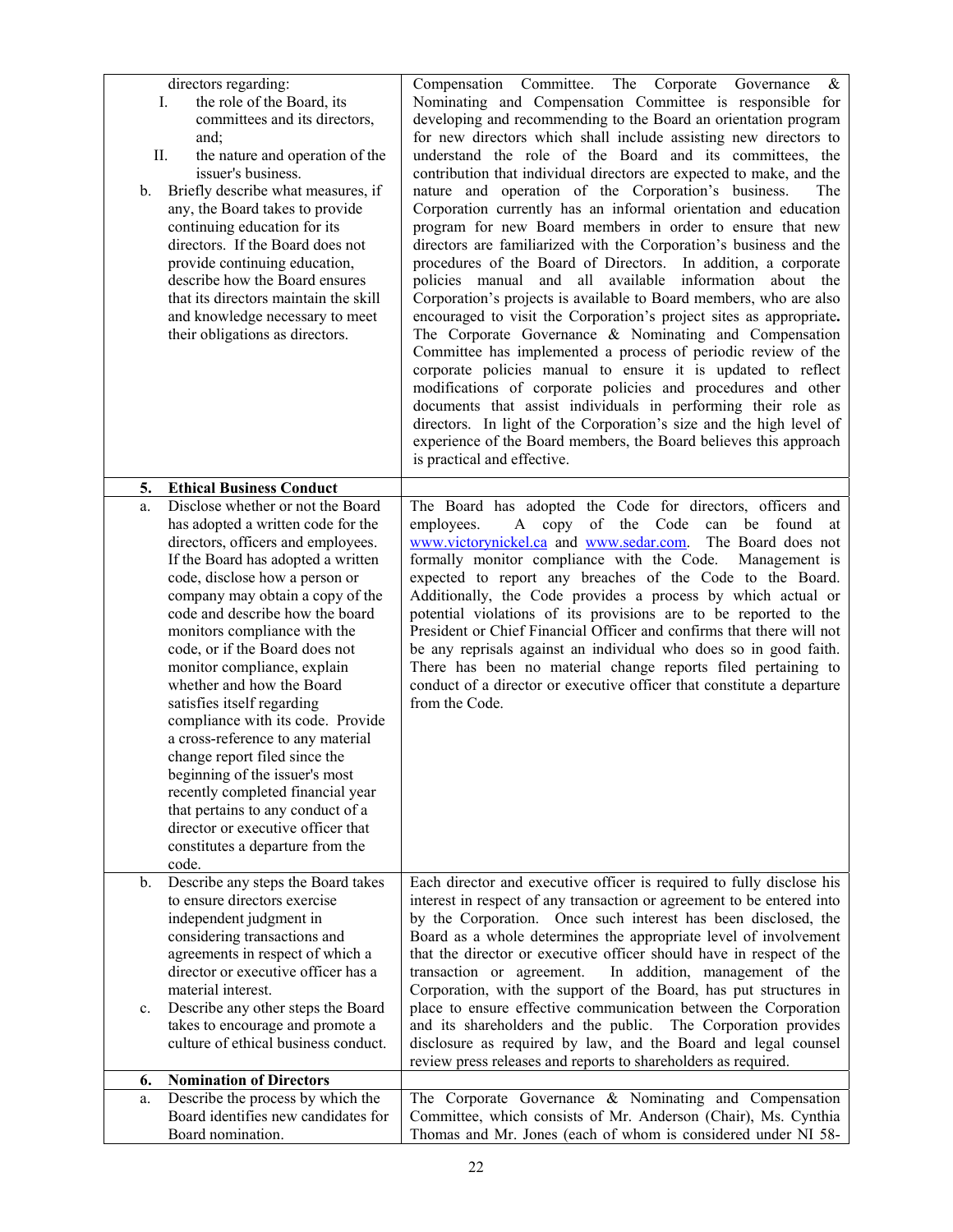| b.<br>c. | Disclose whether or not the Board<br>has a nominating committee<br>comprised entirely of independent<br>directors. If the Board does not<br>have a nominating committee<br>composed entirely of independent<br>directors, describe what steps the<br>Board takes to encourage an<br>objective nomination process.<br>If the Board has a nominating<br>committee, describe the<br>responsibilities, powers and<br>operation of the nominating<br>committee. | 101 to be an independent director), identifies and recommends new<br>potential directors to the Board. In respect of the nomination of<br>Corporate Governance & Nominating<br>directors, the<br>and<br>Compensation Committee is responsible for: (i) establishing<br>competencies and skills that the Board should possess; (ii) assessing<br>competencies and skills of each of the existing directors as well as of<br>the Board as a whole, recognizing the personality and other qualities<br>of each director; (iii) considering the appropriate size of the Board<br>with a view to facilitating effective decision-making; (iv)<br>establishing procedures for identifying possible nominees who are<br>likely to bring the competencies and skills the Corporation needs as<br>a whole; (v) establishing an appropriate review selection process for<br>new nominees for election as directors; (vi) analyzing the needs of<br>the Corporation when vacancies arise and identifying and<br>recommending nominees who meet the needs of the Corporation for<br>election as directors at annual meetings of shareholders; and (vii)<br>establishing procedures for filling in vacancies among the directors. |
|----------|------------------------------------------------------------------------------------------------------------------------------------------------------------------------------------------------------------------------------------------------------------------------------------------------------------------------------------------------------------------------------------------------------------------------------------------------------------|----------------------------------------------------------------------------------------------------------------------------------------------------------------------------------------------------------------------------------------------------------------------------------------------------------------------------------------------------------------------------------------------------------------------------------------------------------------------------------------------------------------------------------------------------------------------------------------------------------------------------------------------------------------------------------------------------------------------------------------------------------------------------------------------------------------------------------------------------------------------------------------------------------------------------------------------------------------------------------------------------------------------------------------------------------------------------------------------------------------------------------------------------------------------------------------------------------------------|
| 7.       | Compensation                                                                                                                                                                                                                                                                                                                                                                                                                                               |                                                                                                                                                                                                                                                                                                                                                                                                                                                                                                                                                                                                                                                                                                                                                                                                                                                                                                                                                                                                                                                                                                                                                                                                                      |
| a.<br>b. | Describe the process by which the<br>Board determines the compensation<br>for the issuer's directors and<br>officers.<br>Disclose whether or not the Board                                                                                                                                                                                                                                                                                                 | The Corporate Governance & Nominating and Compensation<br>Committee is composed entirely of independent directors.<br>See<br>"Executive Compensation" above for a discussion of senior officer<br>and director compensation and details regarding the Corporate<br>Governance & Nominating and Compensation Committee's                                                                                                                                                                                                                                                                                                                                                                                                                                                                                                                                                                                                                                                                                                                                                                                                                                                                                              |
|          | has a compensation committee<br>composed entirely of independent<br>directors. If the Board does not<br>have a compensation committee<br>composed entirely of independent<br>directors, describe what steps the<br>Board takes to ensure an objective<br>process for determining such<br>compensation.                                                                                                                                                     | oversight of compensation matters and role in compensation<br>determinations.                                                                                                                                                                                                                                                                                                                                                                                                                                                                                                                                                                                                                                                                                                                                                                                                                                                                                                                                                                                                                                                                                                                                        |
| c.       | If the Board has a compensation<br>committee, describe the<br>responsibilities, powers and<br>operation of the compensation<br>committee.                                                                                                                                                                                                                                                                                                                  |                                                                                                                                                                                                                                                                                                                                                                                                                                                                                                                                                                                                                                                                                                                                                                                                                                                                                                                                                                                                                                                                                                                                                                                                                      |
| 8.       | <b>Other Board Committees - If the</b>                                                                                                                                                                                                                                                                                                                                                                                                                     | In addition to the Audit Committee and Corporate Governance $\&$                                                                                                                                                                                                                                                                                                                                                                                                                                                                                                                                                                                                                                                                                                                                                                                                                                                                                                                                                                                                                                                                                                                                                     |
|          | <b>Board has standing committees</b>                                                                                                                                                                                                                                                                                                                                                                                                                       | Nominating and Compensation Committee, the Board has a                                                                                                                                                                                                                                                                                                                                                                                                                                                                                                                                                                                                                                                                                                                                                                                                                                                                                                                                                                                                                                                                                                                                                               |
|          | other than the audit,                                                                                                                                                                                                                                                                                                                                                                                                                                      | Technical Committee and a Strategy Committee. These committees                                                                                                                                                                                                                                                                                                                                                                                                                                                                                                                                                                                                                                                                                                                                                                                                                                                                                                                                                                                                                                                                                                                                                       |
|          | compensation and nominating<br>committees identify the                                                                                                                                                                                                                                                                                                                                                                                                     | meet on an as-needed basis to discuss specific issues with respect to<br>technical and overall strategic issues. The Board also has Safety,                                                                                                                                                                                                                                                                                                                                                                                                                                                                                                                                                                                                                                                                                                                                                                                                                                                                                                                                                                                                                                                                          |
|          | committees and describe their                                                                                                                                                                                                                                                                                                                                                                                                                              | Health and Environment ("SHE") Committee to provide oversight                                                                                                                                                                                                                                                                                                                                                                                                                                                                                                                                                                                                                                                                                                                                                                                                                                                                                                                                                                                                                                                                                                                                                        |
|          | function.                                                                                                                                                                                                                                                                                                                                                                                                                                                  | and guidance specifically with respect to frac sand operations at the<br>Corporation's Seven Persons Frac Sand Plant. The SHE Committee<br>meets quarterly at a minimum.                                                                                                                                                                                                                                                                                                                                                                                                                                                                                                                                                                                                                                                                                                                                                                                                                                                                                                                                                                                                                                             |
| 9.       | <b>Assessments - Disclose whether</b>                                                                                                                                                                                                                                                                                                                                                                                                                      | The Board of Directors reviews, on an ongoing basis, the                                                                                                                                                                                                                                                                                                                                                                                                                                                                                                                                                                                                                                                                                                                                                                                                                                                                                                                                                                                                                                                                                                                                                             |
|          | or not the Board, its committees                                                                                                                                                                                                                                                                                                                                                                                                                           | effectiveness of the Board as a whole and each of the Board                                                                                                                                                                                                                                                                                                                                                                                                                                                                                                                                                                                                                                                                                                                                                                                                                                                                                                                                                                                                                                                                                                                                                          |
|          | and individual directors are                                                                                                                                                                                                                                                                                                                                                                                                                               | committees, and the contribution and effectiveness of individual<br>directors. The Chair of the Board provides leadership and direction                                                                                                                                                                                                                                                                                                                                                                                                                                                                                                                                                                                                                                                                                                                                                                                                                                                                                                                                                                                                                                                                              |
|          | regularly assessed with respect to<br>their effectiveness and                                                                                                                                                                                                                                                                                                                                                                                              | in the workings and effective performance of the Board of Directors.                                                                                                                                                                                                                                                                                                                                                                                                                                                                                                                                                                                                                                                                                                                                                                                                                                                                                                                                                                                                                                                                                                                                                 |
|          | contribution. If assessments are                                                                                                                                                                                                                                                                                                                                                                                                                           | With input from the other directors, the Chair is responsible for                                                                                                                                                                                                                                                                                                                                                                                                                                                                                                                                                                                                                                                                                                                                                                                                                                                                                                                                                                                                                                                                                                                                                    |
|          | regularly conducted, describe the                                                                                                                                                                                                                                                                                                                                                                                                                          | reviewing the performance of the Board of Directors for the prior                                                                                                                                                                                                                                                                                                                                                                                                                                                                                                                                                                                                                                                                                                                                                                                                                                                                                                                                                                                                                                                                                                                                                    |
|          | process used for the assessments.                                                                                                                                                                                                                                                                                                                                                                                                                          | year and setting objectives for the current year. The Corporate                                                                                                                                                                                                                                                                                                                                                                                                                                                                                                                                                                                                                                                                                                                                                                                                                                                                                                                                                                                                                                                                                                                                                      |
|          | If assessments are not regularly<br>conducted, describe how the                                                                                                                                                                                                                                                                                                                                                                                            | Governance & Nominating and Compensation Committee had<br>determined in 2013 an appropriate format for the formal assessment                                                                                                                                                                                                                                                                                                                                                                                                                                                                                                                                                                                                                                                                                                                                                                                                                                                                                                                                                                                                                                                                                         |
|          | Board satisfies itself that the                                                                                                                                                                                                                                                                                                                                                                                                                            | and evaluation of the effectiveness of the Board, its committees and                                                                                                                                                                                                                                                                                                                                                                                                                                                                                                                                                                                                                                                                                                                                                                                                                                                                                                                                                                                                                                                                                                                                                 |
|          | Board, its committees, and its                                                                                                                                                                                                                                                                                                                                                                                                                             | individual directors, which assessment and evaluation was                                                                                                                                                                                                                                                                                                                                                                                                                                                                                                                                                                                                                                                                                                                                                                                                                                                                                                                                                                                                                                                                                                                                                            |
|          | individual directors are                                                                                                                                                                                                                                                                                                                                                                                                                                   | completed for 2015 and 2017.                                                                                                                                                                                                                                                                                                                                                                                                                                                                                                                                                                                                                                                                                                                                                                                                                                                                                                                                                                                                                                                                                                                                                                                         |
|          | performing effectively.                                                                                                                                                                                                                                                                                                                                                                                                                                    |                                                                                                                                                                                                                                                                                                                                                                                                                                                                                                                                                                                                                                                                                                                                                                                                                                                                                                                                                                                                                                                                                                                                                                                                                      |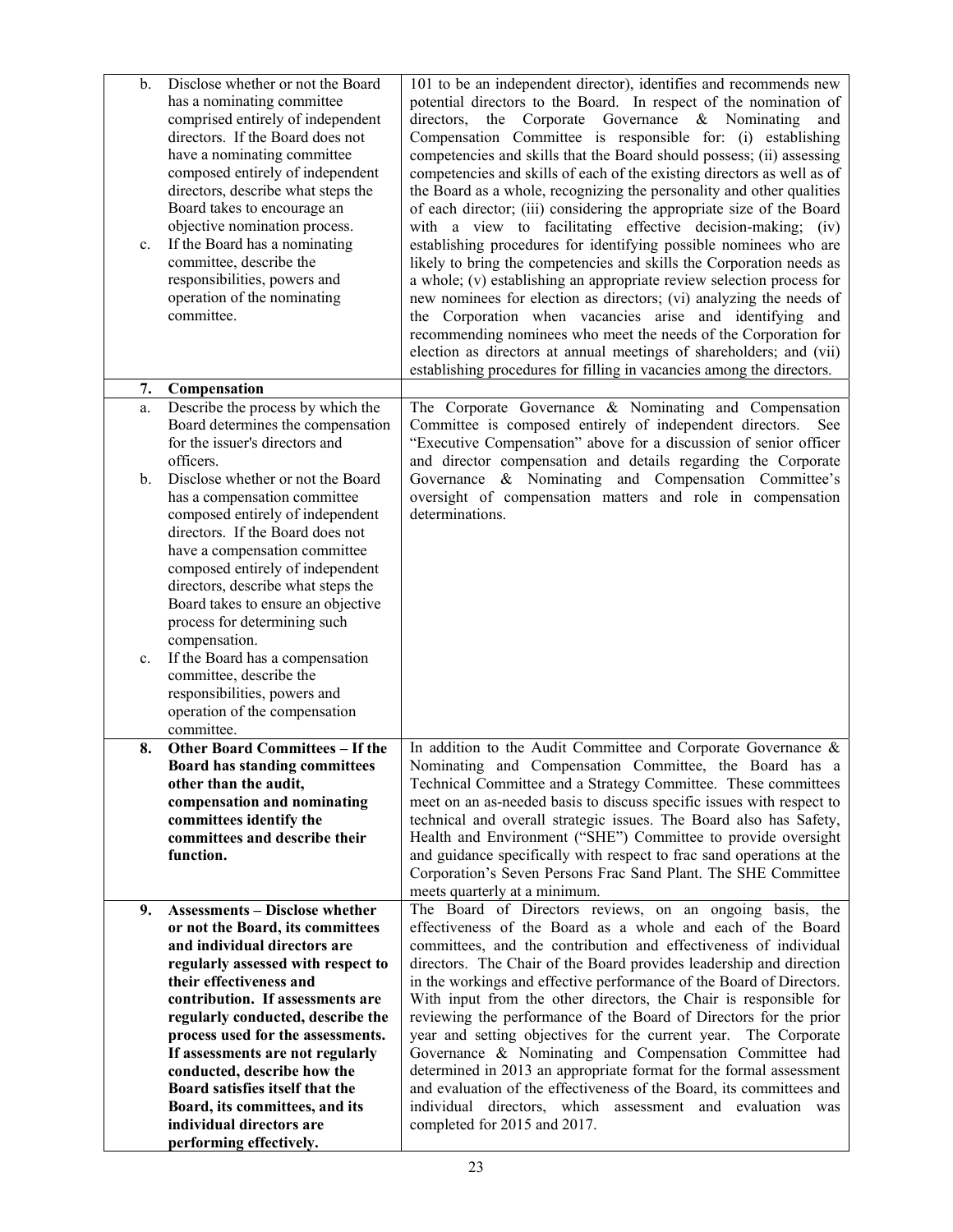| 10. Director Term Limits and Other | The Board does not consider it appropriate or necessary to limit the |
|------------------------------------|----------------------------------------------------------------------|
| <b>Mechanisms of Board Renewal</b> | number of terms a director may serve due to the time and effort      |
|                                    | necessary for each director to become familiar with the business of  |
|                                    | the Company. As an alternative to term limits, in addition to        |
|                                    | reviewing director performance on an annual basis as a part of       |
|                                    | assessing the composition of the Board, the Corporate Governance     |
|                                    | & Nominating and Compensation Committee considers, among             |
|                                    | other things, the tenure of the existing directors and board         |
|                                    | succession planning.                                                 |

1. Roland Horst did not stand for re-election at the meeting of shareholders held on June 22, 2017 (the "June 22, 2018 AGM"). Mr. Fisher joined the Board of Directors Following the June 22, 2018 AGM.

## **Audit Committee**

The Audit Committee consists of Ms. Thomas (Chair), Mr. Anderson and Mr. Fisher, each of whom is considered by the Board to be an independent director and financially literate. The Audit Committee operates under guidelines established by NI 52-110. In addition to carrying out its statutory legal responsibilities (including review of the Corporation's annual financial statements), the Audit Committee reviews accounting policies and issues and all financial reporting, including interim financial statements and management's discussion and analysis in the Corporation's annual report. The Committee meets with the Corporation's external auditor as appropriate (with and without management) and with members of management at least four times per year to assist it in the effective discharge of its duties. The Audit Committee also recommends to the Board the firm to be appointed as the Corporation's auditor and the terms of its remuneration.

## **OTHER MATTERS WHICH MAY COME BEFORE THE MEETING**

Except as otherwise indicated, information contained herein is given as of April 30, 2018. Management of the Corporation knows of no matters to come before the Meeting other than the matters referred to in the Notice. **HOWEVER, IF ANY OTHER MATTERS WHICH ARE NOT NOW KNOWN TO MANAGEMENT SHOULD PROPERLY COME BEFORE THE MEETING, THE PROXY SOLICITED HEREBY WILL BE VOTED ON SUCH MATTERS IN ACCORDANCE WITH THE BEST JUDGEMENT OF THE PERSON VOTING SUCH PROXY**.

## **ADDITIONAL INFORMATION**

Additional information relating to the Corporation is available on the Corporation's profile on SEDAR at www.sedar.com and on the Corporation's website. Financial information relating to the Corporation is provided in the Corporation's comparative consolidated financial statements and related management's discussion and analysis ("**MD&A**") for the year ended December 31, 2017. To request copies of the Corporation's consolidated financial statements and related MD&A, please contact the Corporation at:

Victory Nickel Inc. 80 Richmond St. W., Suite 1802 Toronto, Ontario, Canada M5H 2A4 Tel.: (416) 363-8527, Fax: (416) 626-0890 info@victorynickel.ca

## **APPROVAL**

The contents of this Management Information Circular and the sending thereof to the shareholders have been approved by the Board of Directors.

**DATED** April 30, 2018 By Order of the Board of Directors (Signed) "René R. Galipeau" René R. Galipeau Vice-Chair and Chief Executive Officer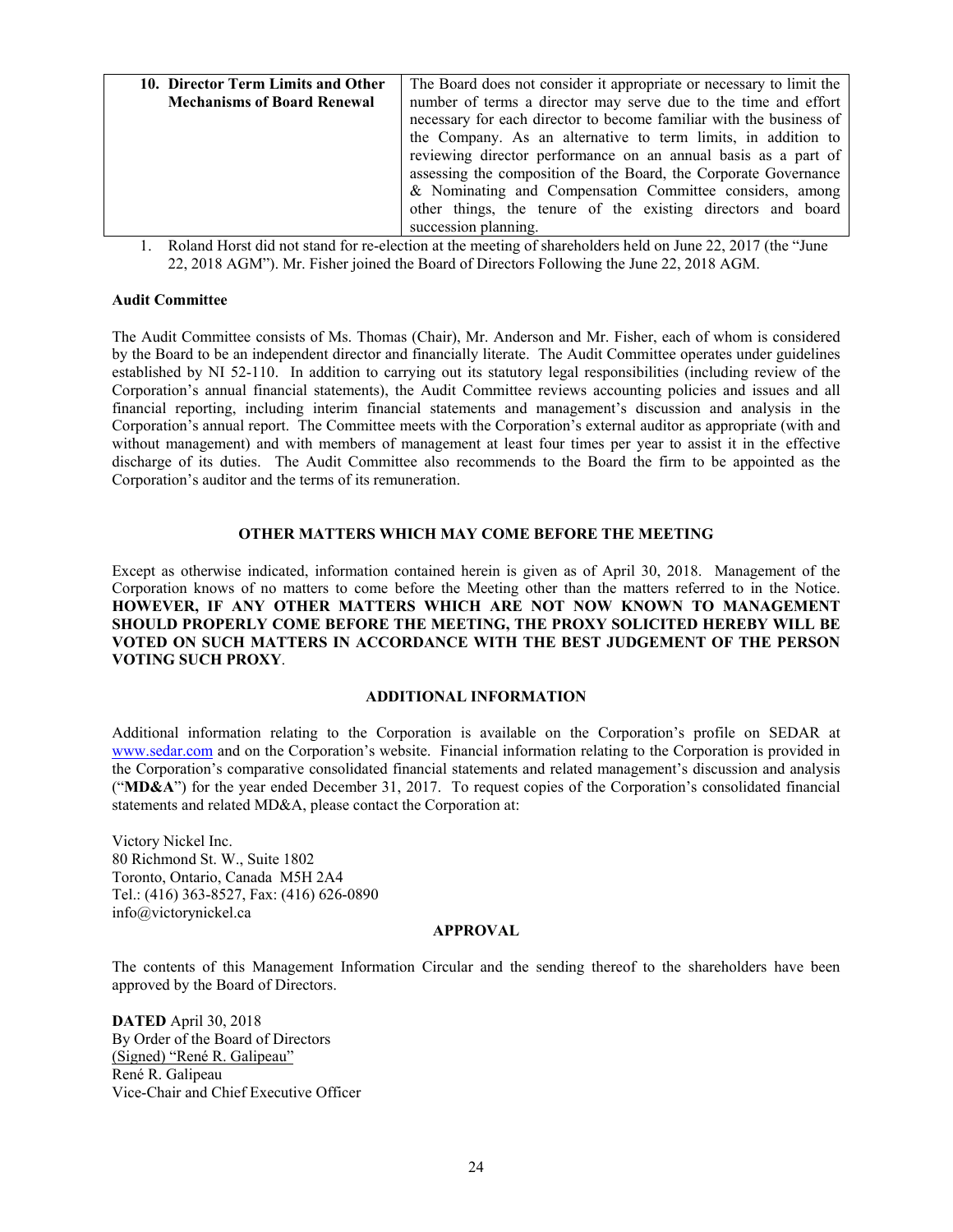## **SCHEDULE "A"**

## **AUTHORIZED CAPITAL AMENDMENTS**

Capitalized terms not otherwise defined in this Schedule "**A**" shall have the meanings ascribed to such terms in the accompanying management information circular of Victory Nickel Inc. (the "**Corporation**"), dated April 30, 2018.

The articles of the Corporation shall be amended to provide that the Common Shares and the Preferred Shares, issuable in series shall have attached thereto the following rights, privileges, restrictions and conditions:

## **COMMON SHARES**

- 1. The holders of the common shares shall be entitled, subject to the rights, privileges, restrictions and conditions attaching to the Preferred Shares and any other class of shares of the Corporation ranking senior to the Common Shares, to receive any dividend declared by the Corporation.
- 2. Each holder of common shares shall be entitled to receive notice of and to attend all meetings of shareholders of the Corporation and to vote thereat, except meetings at which only holders of a specified class of shares (other than common shares) or specified series of shares are entitled to vote. At all meetings of which notice must be given to the holders of the common shares, each holder of common shares shall be entitled to one (1) vote in respect of each common share held by that holder.
- 3. In the event of the liquidation, dissolution or winding-up of the Corporation (whether voluntary or involuntary), reduction of capital or other distribution of its assets among the shareholders by way of repayment of capital, subject to the rights of the Preferred Shares and any other class of shares of the Corporation ranking senior to the common shares, all the remaining property and assets of the Corporation shall be paid or distributed to the holders of the common shares.

## **PREFERRED SHARES**

- 4. The Preferred Shares shall be issuable in series and the Board shall have the right, from time to time, to fix the number of shares in, and to determine the designation, rights, privileges, restrictions and conditions attaching to, the Preferred Shares of each series subject to the limitations, if any, set out in the articles of the Corporation.
- 5. The holders of any series of the Preferred Shares shall be entitled to receive in priority to the holders of common shares and of shares of any other class of the Corporation ranking subordinate to the Preferred Shares, as and when declared by the Board, dividends in the amounts specified or determinable in accordance with the rights, privileges, restrictions and conditions attaching to the series of which such Preferred Shares form part.
- 6. Upon any liquidation, dissolution or winding-up of the Corporation or other distribution of the assets of the Corporation among shareholders for the purpose of winding up its affairs, before any amount shall be paid to or any assets distributed among the holders of common shares or of shares of any other class of the Corporation ranking subordinate to the Preferred Shares, the holders of the Preferred Shares shall be entitled to receive with respect to the shares of each series thereof all amounts which may be provided in the articles of the Corporation to be payable thereon in respect of return of capital, premium and accumulated dividends remaining unpaid, including all cumulative dividends, whether or not declared. Unless the articles of the Corporation otherwise provide with respect to any series of the Preferred Shares, after payment to the holders of the Preferred Shares of the amounts provided in the articles of the Corporation to be payable to them, such holders shall not be entitled to share in any further distribution of the assets of the Corporation.
- 7. Unless the articles of the Corporation otherwise provide with respect to any series of the Preferred Shares, the holders of the Preferred Shares shall not be entitled to receive any notice of or attend any meeting of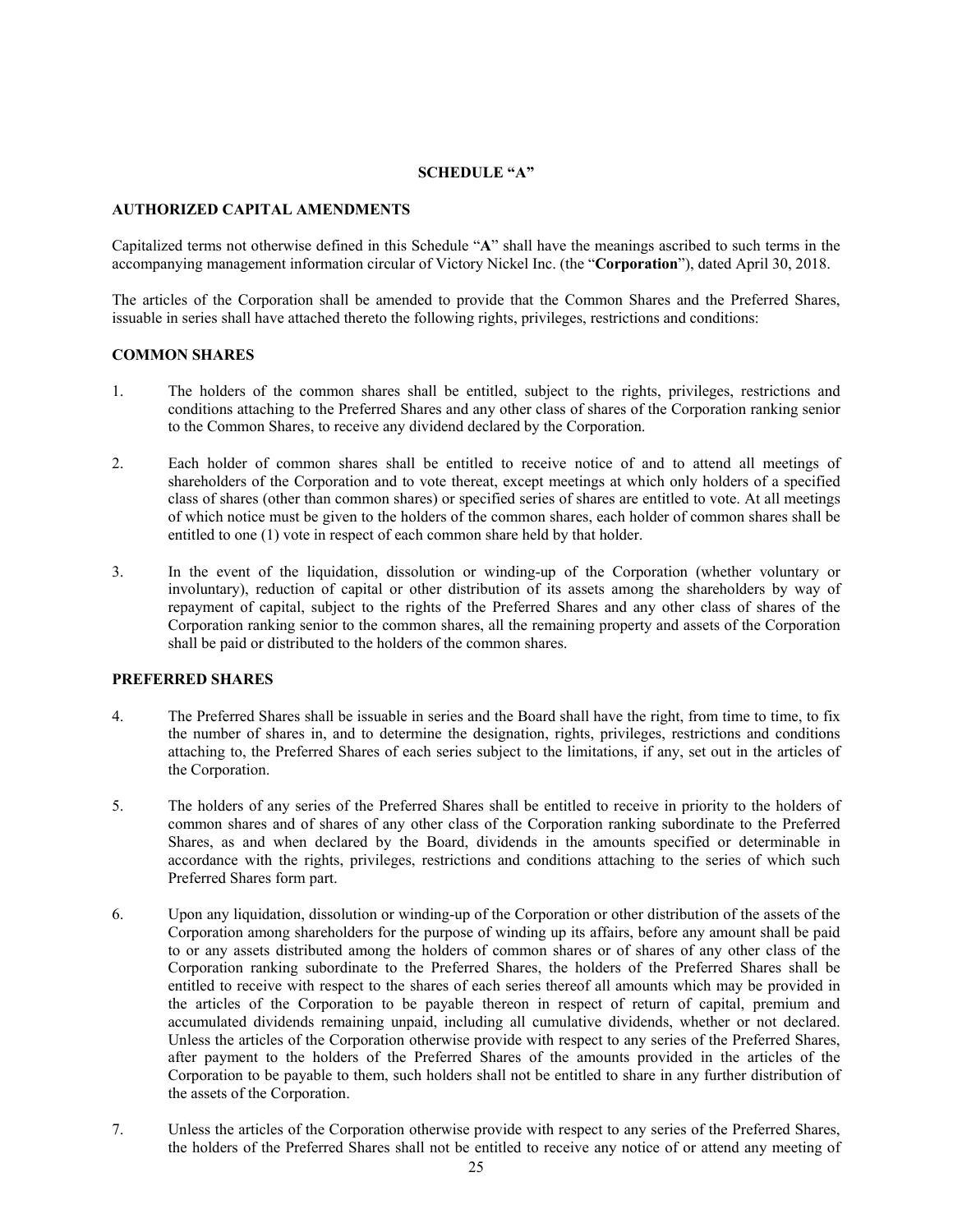shareholders of the Corporation and shall not be entitled to vote at any such meeting: provided that at any meeting of shareholders at which, notwithstanding the foregoing, the holders of the Preferred Shares are required or entitled by law to vote separately as a class or a series, each holder of the Preferred Shares of any series thereof shall be entitled to cast one vote in respect of each such share held.

- 8. The holders of the Preferred Shares shall not be entitled to vote separately as a class and, unless the articles of the Corporation otherwise provide, the holders of any series of the Preferred Shares shall not be entitled to vote separately as a series, pursuant to subsection 170(1) of the OBCA, upon a proposal to amend the articles of the Corporation in the case of an amendment of a kind referred to in paragraphs (a), (b) and (e) of such subsection.
- 9. Any meeting of shareholders at which the holders of the Preferred Shares are required or entitled by law to vote separately as a class or a series shall, unless the articles of the Corporation otherwise provide, be called and conducted in accordance with the by-laws of the Corporation; provided that no amendment to or repeal of the provisions of such by-laws made after the date of the first issue of any of the Preferred Shares by the Corporation shall be applicable to the calling and conduct of meetings of holders of the Preferred Shares voting separately as a class or as a series unless such amendment or repeal has been theretofore approved by an ordinary resolution adopted by the holders of the Preferred Shares voting separately as a class.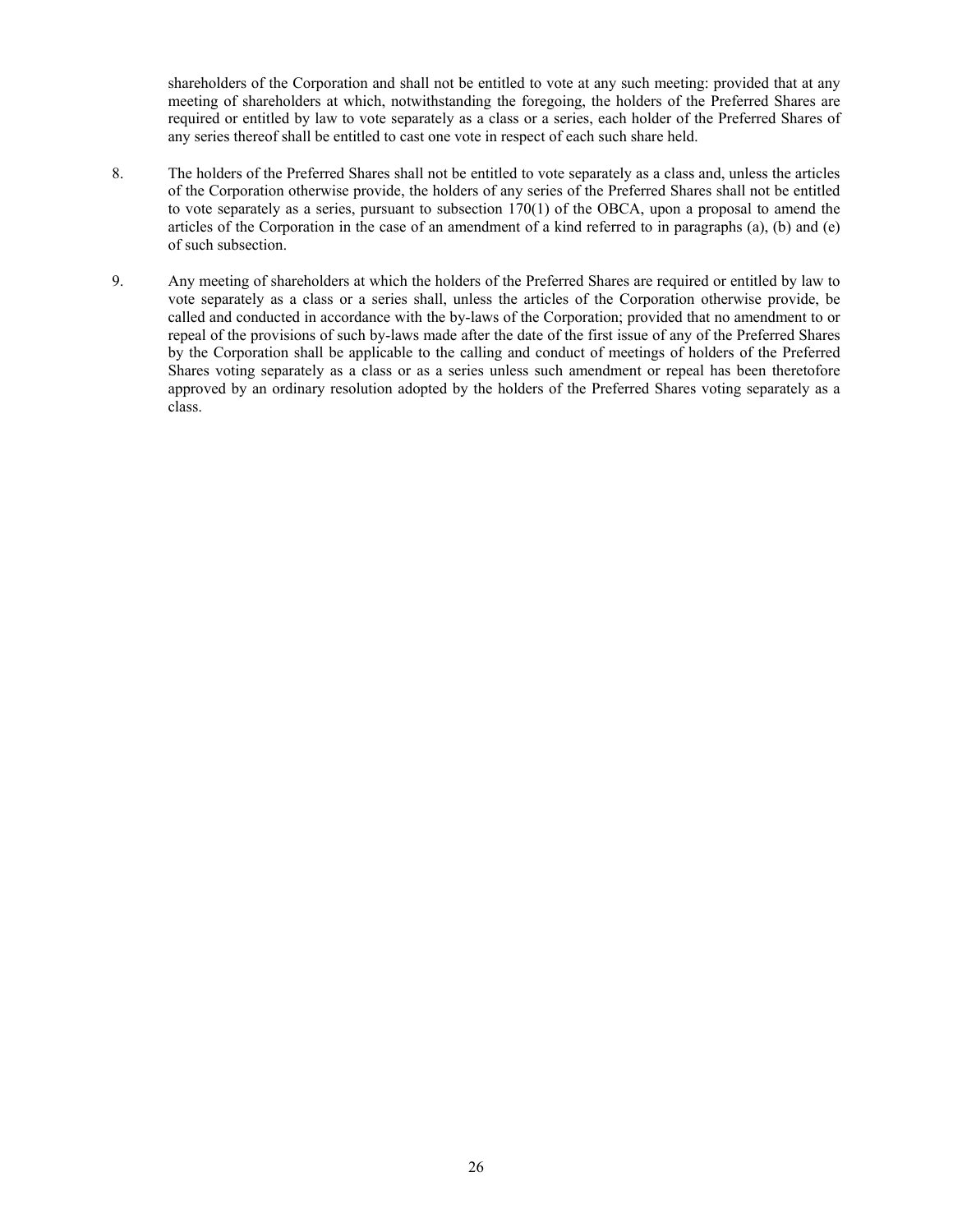## **SCHEDULE "B"**

#### **SECTION 185 OF THE OBCA**

#### **Rights of dissenting shareholders**

**185** (1) Subject to subsection (3) and to sections 186 and 248, if a corporation resolves to,

(a) amend its articles under section 168 to add, remove or change restrictions on the issue, transfer or ownership of shares of a class or series of the shares of the corporation;

(b) amend its articles under section 168 to add, remove or change any restriction upon the business or businesses that the corporation may carry on or upon the powers that the corporation may exercise;

(c) amalgamate with another corporation under sections 175 and 176;

(d) be continued under the laws of another jurisdiction under section 181; or

**Note: On a day to be named by proclamation of the Lieutenant Governor, subsection 185 (1) of the Act is amended by striking out "or" at the end of clause (d) and by adding the following clauses: (See: 2017, c. 20, Sched. 6, s. 24)** 

(d.1) be continued under the *Co-operative Corporations Act* under section 181.1;

(d.2) be continued under the *Not-for-Profit Corporations Act, 2010* under section 181.2; or

(e) sell, lease or exchange all or substantially all its property under subsection 184 (3),

a holder of shares of any class or series entitled to vote on the resolution may dissent. R.S.O. 1990, c. B.16, s. 185 (1).

#### **Idem**

(2) If a corporation resolves to amend its articles in a manner referred to in subsection 170 (1), a holder of shares of any class or series entitled to vote on the amendment under section 168 or 170 may dissent, except in respect of an amendment referred to in,

(a) clause 170 (1) (a), (b) or (e) where the articles provide that the holders of shares of such class or series are not entitled to dissent; or

(b) subsection 170 (5) or (6). R.S.O. 1990, c. B.16, s. 185 (2).

## **One class of shares**

(2.1) The right to dissent described in subsection (2) applies even if there is only one class of shares. 2006, c. 34, Sched. B, s. 35.

## **Exception**

(3) A shareholder of a corporation incorporated before the 29th day of July, 1983 is not entitled to dissent under this section in respect of an amendment of the articles of the corporation to the extent that the amendment,

(a) amends the express terms of any provision of the articles of the corporation to conform to the terms of the provision as deemed to be amended by section 277; or

(b) deletes from the articles of the corporation all of the objects of the corporation set out in its articles, provided that the deletion is made by the 29th day of July, 1986. R.S.O. 1990, c. B.16, s. 185 (3).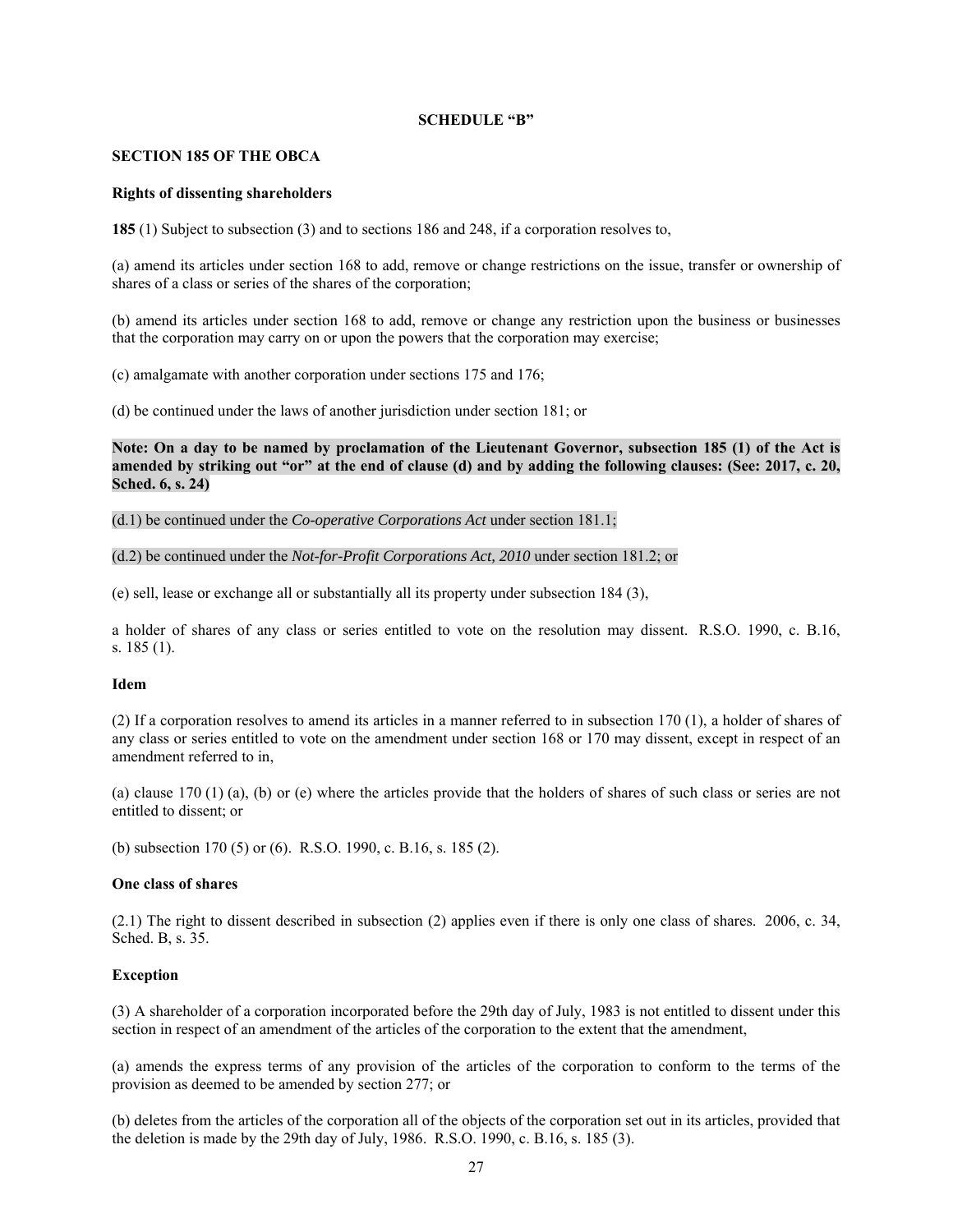#### **Shareholder's right to be paid fair value**

(4) In addition to any other right the shareholder may have, but subject to subsection (30), a shareholder who complies with this section is entitled, when the action approved by the resolution from which the shareholder dissents becomes effective, to be paid by the corporation the fair value of the shares held by the shareholder in respect of which the shareholder dissents, determined as of the close of business on the day before the resolution was adopted. R.S.O. 1990, c. B.16, s. 185 (4).

## **No partial dissent**

(5) A dissenting shareholder may only claim under this section with respect to all the shares of a class held by the dissenting shareholder on behalf of any one beneficial owner and registered in the name of the dissenting shareholder. R.S.O. 1990, c. B.16, s. 185 (5).

## **Objection**

(6) A dissenting shareholder shall send to the corporation, at or before any meeting of shareholders at which a resolution referred to in subsection (1) or (2) is to be voted on, a written objection to the resolution, unless the corporation did not give notice to the shareholder of the purpose of the meeting or of the shareholder's right to dissent. R.S.O. 1990, c. B.16, s. 185 (6).

## **Idem**

(7) The execution or exercise of a proxy does not constitute a written objection for purposes of subsection (6). R.S.O. 1990, c. B.16, s. 185 (7).

## **Notice of adoption of resolution**

(8) The corporation shall, within ten days after the shareholders adopt the resolution, send to each shareholder who has filed the objection referred to in subsection (6) notice that the resolution has been adopted, but such notice is not required to be sent to any shareholder who voted for the resolution or who has withdrawn the objection. R.S.O. 1990, c. B.16, s. 185 (8).

## **Idem**

(9) A notice sent under subsection (8) shall set out the rights of the dissenting shareholder and the procedures to be followed to exercise those rights. R.S.O. 1990, c. B.16, s. 185 (9).

## **Demand for payment of fair value**

(10) A dissenting shareholder entitled to receive notice under subsection (8) shall, within twenty days after receiving such notice, or, if the shareholder does not receive such notice, within twenty days after learning that the resolution has been adopted, send to the corporation a written notice containing,

- (a) the shareholder's name and address;
- (b) the number and class of shares in respect of which the shareholder dissents; and

(c) a demand for payment of the fair value of such shares. R.S.O. 1990, c. B.16, s. 185 (10).

## **Certificates to be sent in**

(11) Not later than the thirtieth day after the sending of a notice under subsection (10), a dissenting shareholder shall send the certificates, if any, representing the shares in respect of which the shareholder dissents to the corporation or its transfer agent. R.S.O. 1990, c. B.16, s. 185 (11); 2011, c. 1, Sched. 2, s. 1 (9).

## **Idem**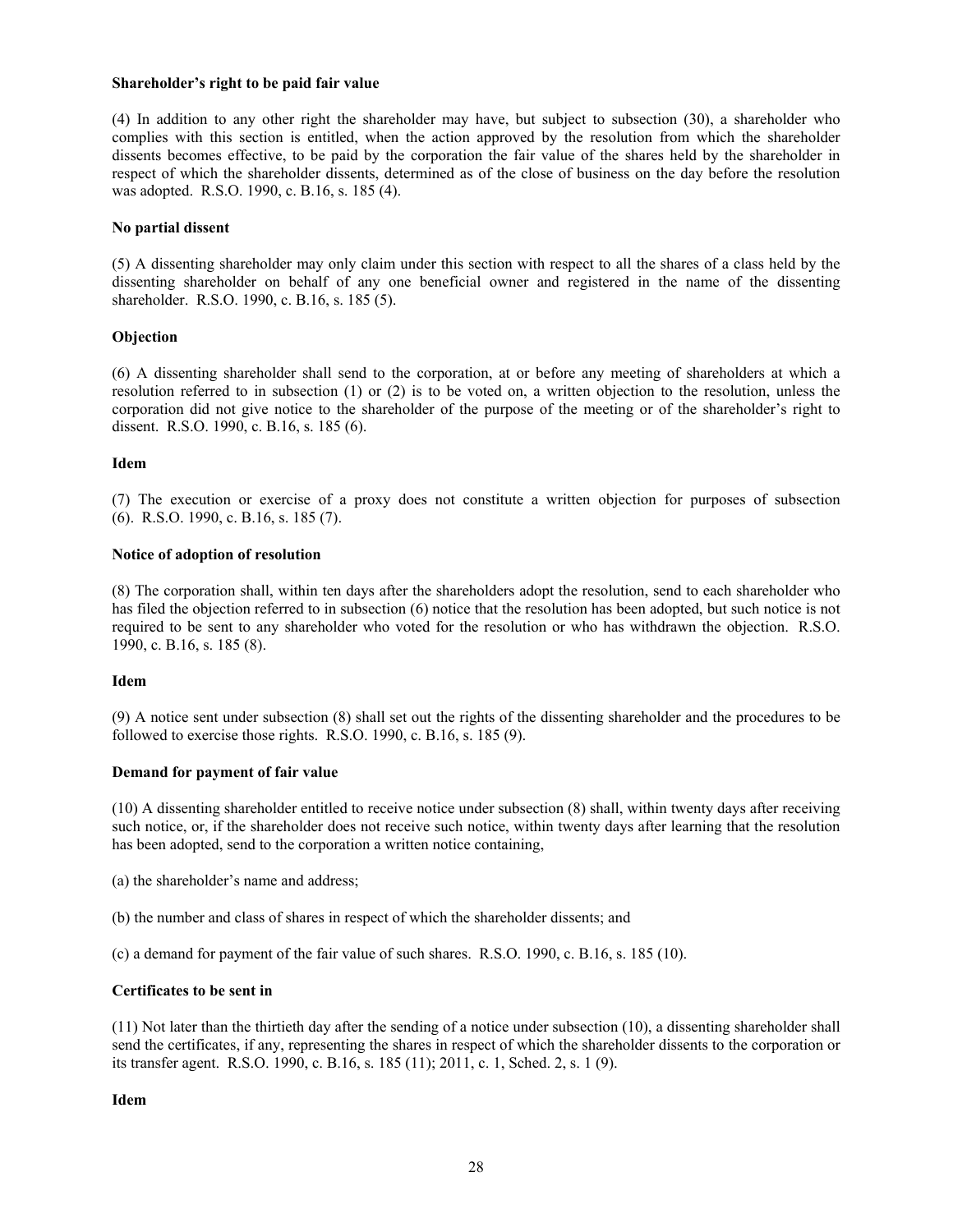(12) A dissenting shareholder who fails to comply with subsections (6), (10) and (11) has no right to make a claim under this section. R.S.O. 1990, c. B.16, s. 185 (12).

## **Endorsement on certificate**

(13) A corporation or its transfer agent shall endorse on any share certificate received under subsection (11) a notice that the holder is a dissenting shareholder under this section and shall return forthwith the share certificates to the dissenting shareholder. R.S.O. 1990, c. B.16, s. 185 (13).

## **Rights of dissenting shareholder**

(14) On sending a notice under subsection (10), a dissenting shareholder ceases to have any rights as a shareholder other than the right to be paid the fair value of the shares as determined under this section except where,

(a) the dissenting shareholder withdraws notice before the corporation makes an offer under subsection (15);

(b) the corporation fails to make an offer in accordance with subsection (15) and the dissenting shareholder withdraws notice; or

(c) the directors revoke a resolution to amend the articles under subsection 168 (3), terminate an amalgamation agreement under subsection 176 (5) or an application for continuance under subsection 181 (5), or abandon a sale, lease or exchange under subsection 184 (8),

in which case the dissenting shareholder's rights are reinstated as of the date the dissenting shareholder sent the notice referred to in subsection (10). R.S.O. 1990, c. B.16, s. 185 (14); 2011, c. 1, Sched. 2, s. 1 (10).

## **Same**

(14.1) A dissenting shareholder whose rights are reinstated under subsection (14) is entitled, upon presentation and surrender to the corporation or its transfer agent of any share certificate that has been endorsed in accordance with subsection (13),

(a) to be issued, without payment of any fee, a new certificate representing the same number, class and series of shares as the certificate so surrendered; or

(b) if a resolution is passed by the directors under subsection 54 (2) with respect to that class and series of shares,

(i) to be issued the same number, class and series of uncertificated shares as represented by the certificate so surrendered, and

(ii) to be sent the notice referred to in subsection 54 (3). 2011, c. 1, Sched. 2, s. 1 (11).

## **Same**

(14.2) A dissenting shareholder whose rights are reinstated under subsection (14) and who held uncertificated shares at the time of sending a notice to the corporation under subsection (10) is entitled,

(a) to be issued the same number, class and series of uncertificated shares as those held by the dissenting shareholder at the time of sending the notice under subsection (10); and

(b) to be sent the notice referred to in subsection  $54$  (3). 2011, c. 1, Sched. 2, s. 1 (11).

## **Offer to pay**

(15) A corporation shall, not later than seven days after the later of the day on which the action approved by the resolution is effective or the day the corporation received the notice referred to in subsection (10), send to each dissenting shareholder who has sent such notice,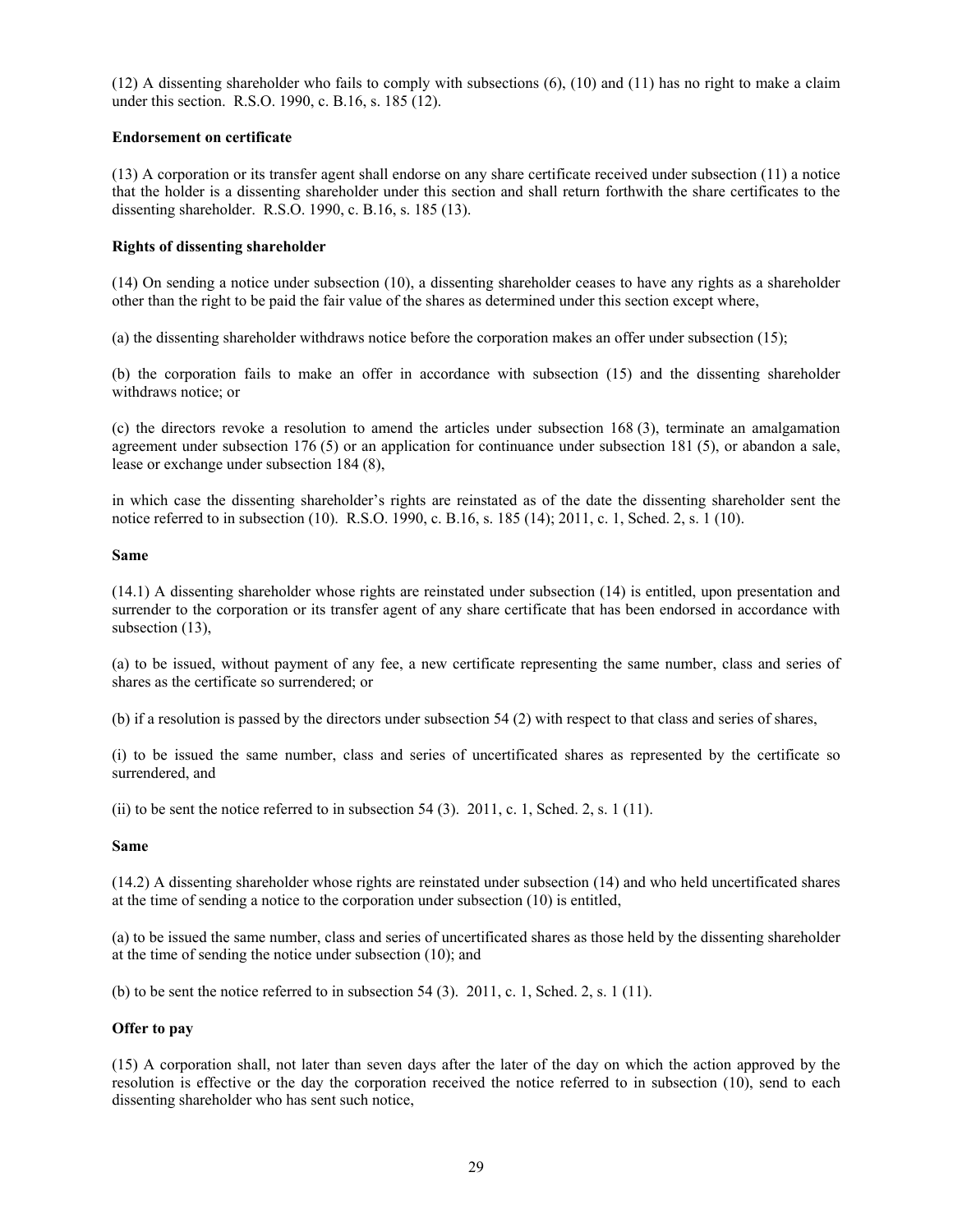(a) a written offer to pay for the dissenting shareholder's shares in an amount considered by the directors of the corporation to be the fair value thereof, accompanied by a statement showing how the fair value was determined; or

(b) if subsection (30) applies, a notification that it is unable lawfully to pay dissenting shareholders for their shares. R.S.O. 1990, c. B.16, s. 185 (15).

## **Idem**

(16) Every offer made under subsection (15) for shares of the same class or series shall be on the same terms. R.S.O. 1990, c. B.16, s. 185 (16).

#### **Idem**

(17) Subject to subsection (30), a corporation shall pay for the shares of a dissenting shareholder within ten days after an offer made under subsection (15) has been accepted, but any such offer lapses if the corporation does not receive an acceptance thereof within thirty days after the offer has been made. R.S.O. 1990, c. B.16, s. 185 (17).

#### **Application to court to fix fair value**

(18) Where a corporation fails to make an offer under subsection (15) or if a dissenting shareholder fails to accept an offer, the corporation may, within fifty days after the action approved by the resolution is effective or within such further period as the court may allow, apply to the court to fix a fair value for the shares of any dissenting shareholder. R.S.O. 1990, c. B.16, s. 185 (18).

#### **Idem**

(19) If a corporation fails to apply to the court under subsection (18), a dissenting shareholder may apply to the court for the same purpose within a further period of twenty days or within such further period as the court may allow. R.S.O. 1990, c. B.16, s. 185 (19).

## **Idem**

(20) A dissenting shareholder is not required to give security for costs in an application made under subsection (18) or (19). R.S.O. 1990, c. B.16, s. 185 (20).

## **Costs**

(21) If a corporation fails to comply with subsection (15), then the costs of a shareholder application under subsection (19) are to be borne by the corporation unless the court otherwise orders. R.S.O. 1990, c. B.16, s. 185 (21).

#### **Notice to shareholders**

(22) Before making application to the court under subsection (18) or not later than seven days after receiving notice of an application to the court under subsection (19), as the case may be, a corporation shall give notice to each dissenting shareholder who, at the date upon which the notice is given,

(a) has sent to the corporation the notice referred to in subsection (10); and

(b) has not accepted an offer made by the corporation under subsection (15), if such an offer was made,

of the date, place and consequences of the application and of the dissenting shareholder's right to appear and be heard in person or by counsel, and a similar notice shall be given to each dissenting shareholder who, after the date of such first mentioned notice and before termination of the proceedings commenced by the application, satisfies the conditions set out in clauses (a) and (b) within three days after the dissenting shareholder satisfies such conditions. R.S.O. 1990, c. B.16, s. 185 (22).

## **Parties joined**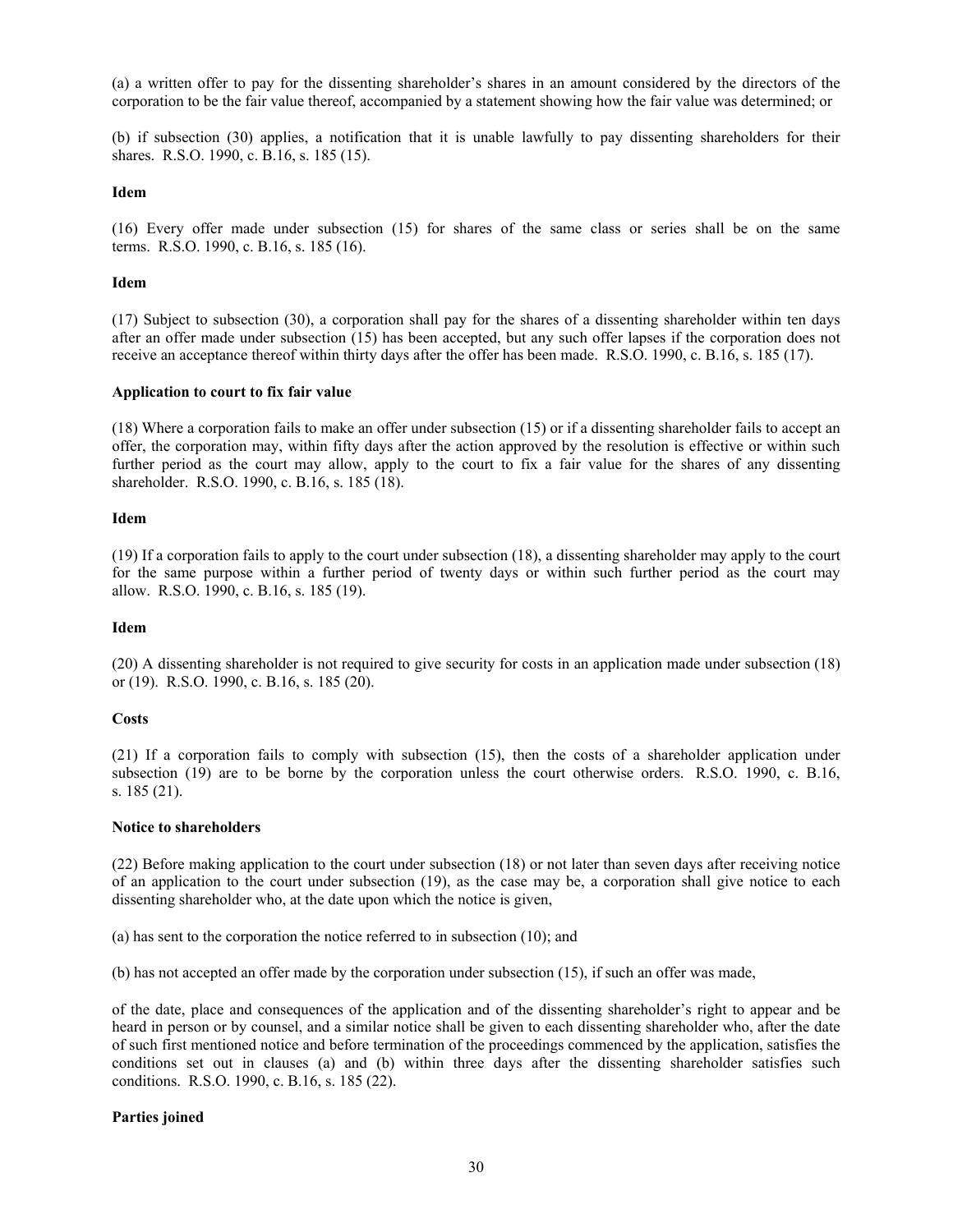(23) All dissenting shareholders who satisfy the conditions set out in clauses (22) (a) and (b) shall be deemed to be joined as parties to an application under subsection (18) or (19) on the later of the date upon which the application is brought and the date upon which they satisfy the conditions, and shall be bound by the decision rendered by the court in the proceedings commenced by the application. R.S.O. 1990, c. B.16, s. 185 (23).

## **Idem**

(24) Upon an application to the court under subsection (18) or (19), the court may determine whether any other person is a dissenting shareholder who should be joined as a party, and the court shall fix a fair value for the shares of all dissenting shareholders. R.S.O. 1990, c. B.16, s. 185 (24).

## **Appraisers**

(25) The court may in its discretion appoint one or more appraisers to assist the court to fix a fair value for the shares of the dissenting shareholders. R.S.O. 1990, c. B.16, s. 185 (25).

## **Final order**

(26) The final order of the court in the proceedings commenced by an application under subsection (18) or (19) shall be rendered against the corporation and in favour of each dissenting shareholder who, whether before or after the date of the order, complies with the conditions set out in clauses (22) (a) and (b). R.S.O. 1990, c. B.16, s. 185 (26).

## **Interest**

(27) The court may in its discretion allow a reasonable rate of interest on the amount payable to each dissenting shareholder from the date the action approved by the resolution is effective until the date of payment. R.S.O. 1990, c. B.16, s. 185 (27).

## **Where corporation unable to pay**

(28) Where subsection (30) applies, the corporation shall, within ten days after the pronouncement of an order under subsection (26), notify each dissenting shareholder that it is unable lawfully to pay dissenting shareholders for their shares. R.S.O. 1990, c. B.16, s. 185 (28).

## **Idem**

(29) Where subsection (30) applies, a dissenting shareholder, by written notice sent to the corporation within thirty days after receiving a notice under subsection (28), may,

(a) withdraw a notice of dissent, in which case the corporation is deemed to consent to the withdrawal and the shareholder's full rights are reinstated; or

(b) retain a status as a claimant against the corporation, to be paid as soon as the corporation is lawfully able to do so or, in a liquidation, to be ranked subordinate to the rights of creditors of the corporation but in priority to its shareholders. R.S.O. 1990, c. B.16, s. 185 (29).

## **Idem**

(30) A corporation shall not make a payment to a dissenting shareholder under this section if there are reasonable grounds for believing that,

(a) the corporation is or, after the payment, would be unable to pay its liabilities as they become due; or

(b) the realizable value of the corporation's assets would thereby be less than the aggregate of its liabilities. R.S.O. 1990, c. B.16, s. 185 (30).

## **Court order**